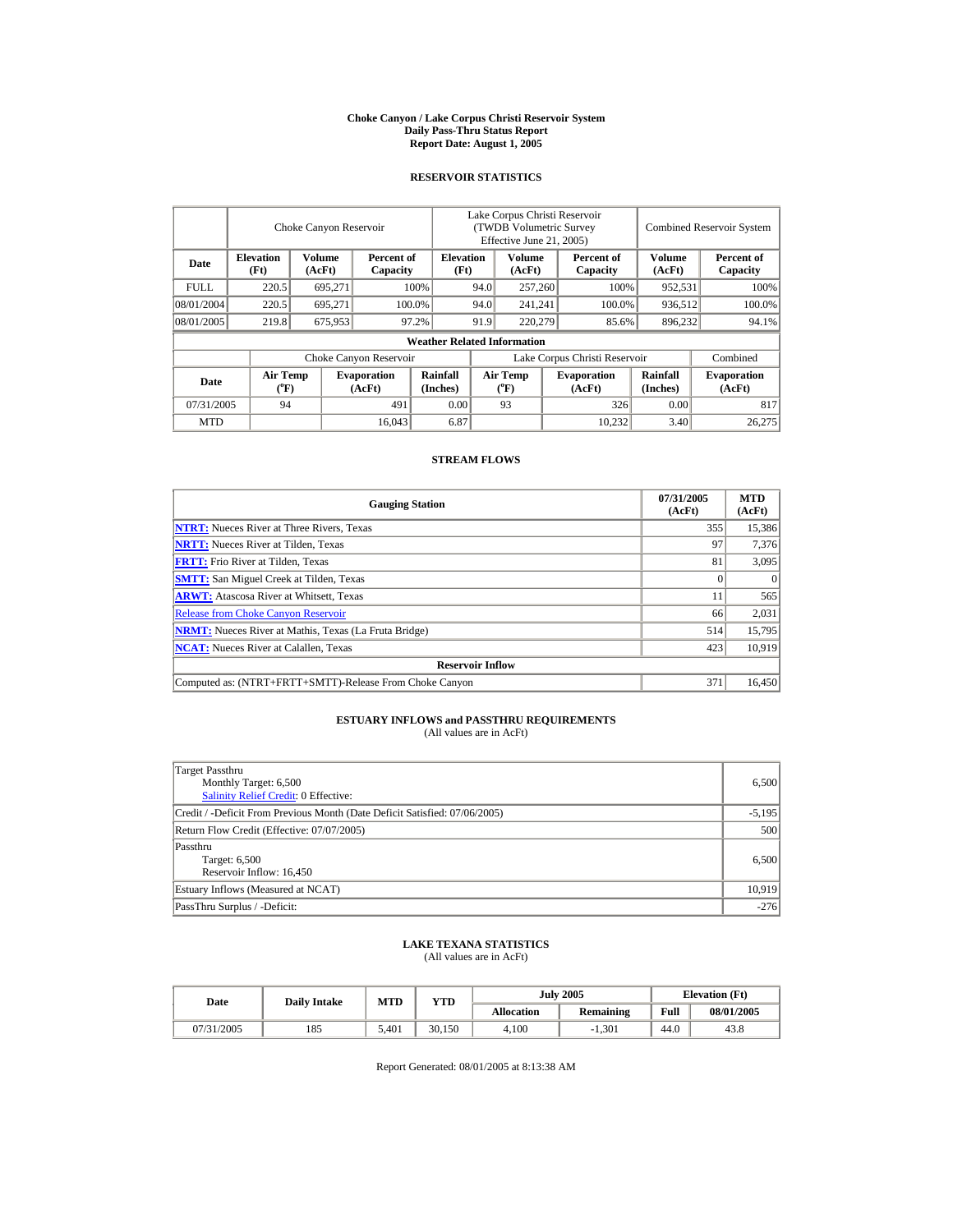#### **Choke Canyon / Lake Corpus Christi Reservoir System Daily Pass-Thru Status Report Report Date: August 2, 2005**

## **RESERVOIR STATISTICS**

|             | Choke Canyon Reservoir   |                  |                              |                                    | Lake Corpus Christi Reservoir<br>(TWDB Volumetric Survey<br>Effective June 21, 2005) |                                |  |                              | <b>Combined Reservoir System</b> |                              |  |
|-------------|--------------------------|------------------|------------------------------|------------------------------------|--------------------------------------------------------------------------------------|--------------------------------|--|------------------------------|----------------------------------|------------------------------|--|
| Date        | <b>Elevation</b><br>(Ft) | Volume<br>(AcFt) | Percent of<br>Capacity       | <b>Elevation</b><br>(Ft)           |                                                                                      | Volume<br>(AcFt)               |  | Percent of<br>Capacity       | Volume<br>(AcFt)                 | Percent of<br>Capacity       |  |
| <b>FULL</b> | 220.5                    | 695.271          |                              | 100%                               | 94.0                                                                                 | 257,260                        |  | 100%                         | 952.531                          | 100%                         |  |
| 08/02/2004  | 220.5                    | 695.271          |                              | 100.0%                             | 94.0                                                                                 | 241.241                        |  | 100.0%                       | 936.512                          | 100.0%                       |  |
| 08/02/2005  | 219.7                    | 675,443          |                              | 97.1%                              | 91.9                                                                                 | 219,580                        |  | 85.4%                        | 895,023                          | 94.0%                        |  |
|             |                          |                  |                              | <b>Weather Related Information</b> |                                                                                      |                                |  |                              |                                  |                              |  |
|             |                          |                  | Choke Canyon Reservoir       |                                    | Lake Corpus Christi Reservoir                                                        |                                |  |                              |                                  | Combined                     |  |
| Date        | <b>Air Temp</b><br>(°F)  |                  | <b>Evaporation</b><br>(AcFt) | Rainfall<br>(Inches)               |                                                                                      | <b>Air Temp</b><br>$({}^o\!F)$ |  | <b>Evaporation</b><br>(AcFt) | Rainfall<br>(Inches)             | <b>Evaporation</b><br>(AcFt) |  |
| 08/01/2005  | 94                       |                  | 505                          | 0.00                               |                                                                                      | 95                             |  | 315                          | 0.00                             | 820                          |  |
| <b>MTD</b>  |                          |                  | 505                          | 0.00                               |                                                                                      |                                |  | 315                          | 0.00                             | 820                          |  |

### **STREAM FLOWS**

| <b>Gauging Station</b>                                       | 08/01/2005<br>(AcFt) | <b>MTD</b><br>(AcFt) |
|--------------------------------------------------------------|----------------------|----------------------|
| <b>NTRT:</b> Nueces River at Three Rivers, Texas             | 240                  | 240                  |
| <b>NRTT:</b> Nueces River at Tilden, Texas                   | 137                  | 137                  |
| <b>FRTT:</b> Frio River at Tilden, Texas                     | 77                   | 77                   |
| <b>SMTT:</b> San Miguel Creek at Tilden, Texas               |                      | $\Omega$             |
| <b>ARWT:</b> Atascosa River at Whitsett, Texas               |                      | 11                   |
| <b>Release from Choke Canyon Reservoir</b>                   | 66                   | 66                   |
| <b>NRMT:</b> Nueces River at Mathis, Texas (La Fruta Bridge) | 300                  | 300                  |
| <b>NCAT:</b> Nueces River at Calallen, Texas                 | 431                  | 431                  |
| <b>Reservoir Inflow</b>                                      |                      |                      |
| Computed as: (NTRT+FRTT+SMTT)-Release From Choke Canyon      | 252                  | 252                  |

## **ESTUARY INFLOWS and PASSTHRU REQUIREMENTS**<br>(All values are in AcFt)

| Target Passthru<br>Monthly Target: 6,500<br>Salinity Relief Credit: 0 Effective: | 6,500  |
|----------------------------------------------------------------------------------|--------|
| Credit / -Deficit From Previous Month (Date Deficit Satisfied: 08/01/2005)       | $-276$ |
| Return Flow Credit (Effective: 08/02/2005)                                       | 500    |
| Passthru<br>Target: 6,500<br>Reservoir Inflow: 252                               | 252    |
| Estuary Inflows (Measured at NCAT)                                               | 431    |
| PassThru Surplus / -Deficit:                                                     | 0      |

## **LAKE TEXANA STATISTICS** (All values are in AcFt)

| Date       | <b>Daily Intake</b> | <b>MTD</b> | VTD    |                   | <b>August 2005</b> | <b>Elevation</b> (Ft) |            |
|------------|---------------------|------------|--------|-------------------|--------------------|-----------------------|------------|
|            |                     |            |        | <b>Allocation</b> | <b>Remaining</b>   | Full                  | 08/02/2005 |
| 08/01/2005 | 184                 | 184        | 30.334 | 4.100             | 3.916              | 44.0                  | 43.8       |

Report Generated: 08/02/2005 at 10:14:53 AM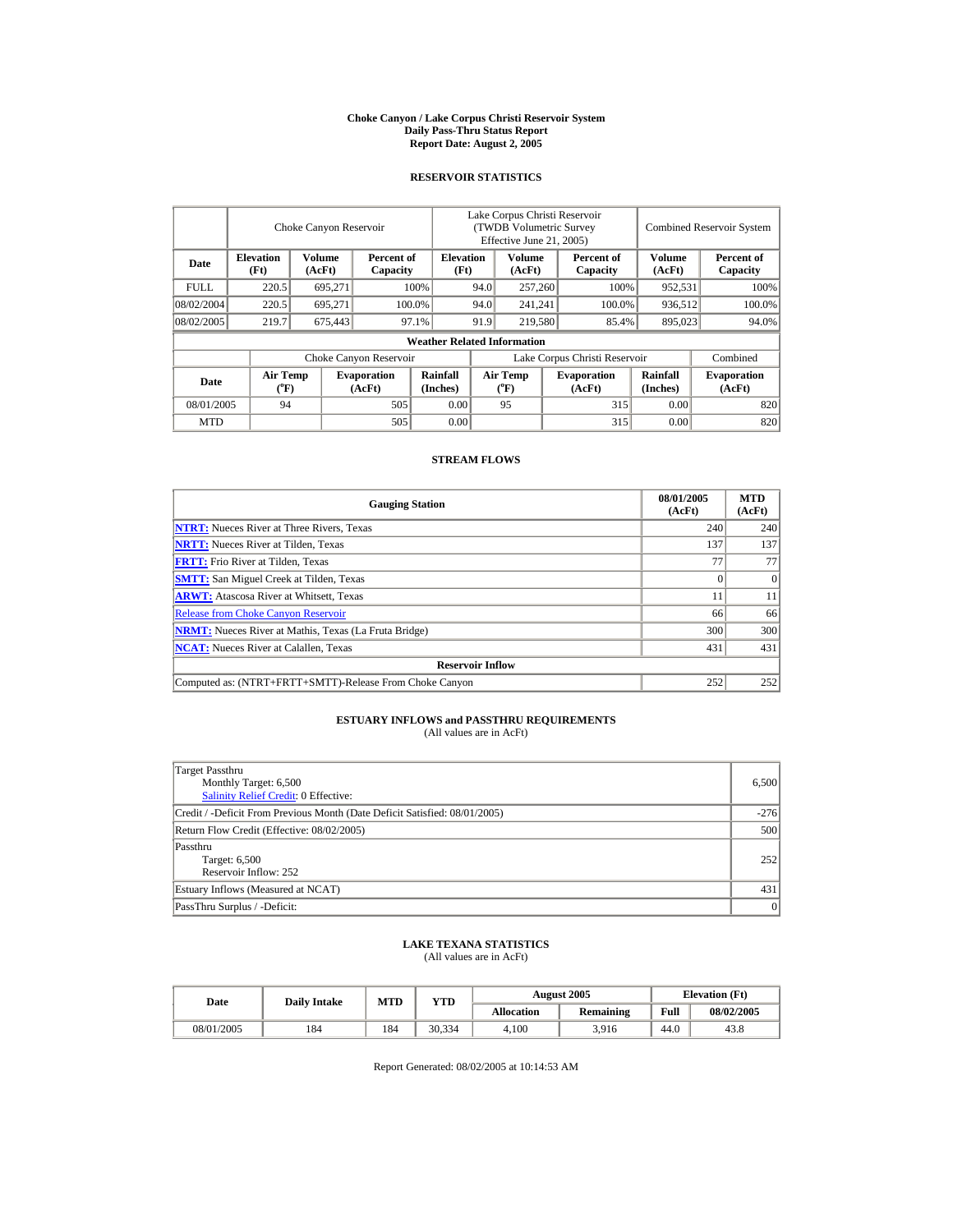#### **Choke Canyon / Lake Corpus Christi Reservoir System Daily Pass-Thru Status Report Report Date: August 3, 2005**

## **RESERVOIR STATISTICS**

|             | Choke Canyon Reservoir   |                  |                              |                                    | Lake Corpus Christi Reservoir<br>(TWDB Volumetric Survey<br>Effective June 21, 2005) |                                |  |                              | <b>Combined Reservoir System</b> |                              |  |
|-------------|--------------------------|------------------|------------------------------|------------------------------------|--------------------------------------------------------------------------------------|--------------------------------|--|------------------------------|----------------------------------|------------------------------|--|
| Date        | <b>Elevation</b><br>(Ft) | Volume<br>(AcFt) | Percent of<br>Capacity       | <b>Elevation</b><br>(Ft)           |                                                                                      | Volume<br>(AcFt)               |  | Percent of<br>Capacity       | Volume<br>(AcFt)                 | Percent of<br>Capacity       |  |
| <b>FULL</b> | 220.5                    | 695.271          |                              | 100%                               | 94.0                                                                                 | 257,260                        |  | 100%                         | 952.531                          | 100%                         |  |
| 08/03/2004  | 220.5                    | 695.271          |                              | 100.0%                             | 94.0                                                                                 | 241.241                        |  | 100.0%                       | 936.512                          | 100.0%                       |  |
| 08/03/2005  | 219.7                    | 674,679          |                              | 97.0%                              | 91.9                                                                                 | 219,406                        |  | 85.3%                        | 894,085                          | 93.9%                        |  |
|             |                          |                  |                              | <b>Weather Related Information</b> |                                                                                      |                                |  |                              |                                  |                              |  |
|             |                          |                  | Choke Canyon Reservoir       |                                    | Lake Corpus Christi Reservoir                                                        |                                |  |                              |                                  | Combined                     |  |
| Date        | <b>Air Temp</b><br>(°F)  |                  | <b>Evaporation</b><br>(AcFt) | Rainfall<br>(Inches)               |                                                                                      | <b>Air Temp</b><br>$({}^o\!F)$ |  | <b>Evaporation</b><br>(AcFt) | Rainfall<br>(Inches)             | <b>Evaporation</b><br>(AcFt) |  |
| 08/02/2005  | 94                       |                  | 505                          | 0.00                               |                                                                                      | 96                             |  | 346                          | 0.00                             | 851                          |  |
| <b>MTD</b>  |                          |                  | 1.010                        | 0.00                               |                                                                                      |                                |  | 661                          | 0.00                             | 1,671                        |  |

### **STREAM FLOWS**

| <b>Gauging Station</b>                                       | 08/02/2005<br>(AcFt) | <b>MTD</b><br>(AcFt) |
|--------------------------------------------------------------|----------------------|----------------------|
| <b>NTRT:</b> Nueces River at Three Rivers, Texas             | 260                  | 500                  |
| <b>NRTT:</b> Nueces River at Tilden, Texas                   | 95                   | 232                  |
| <b>FRTT:</b> Frio River at Tilden, Texas                     | 75                   | 153                  |
| <b>SMTT:</b> San Miguel Creek at Tilden, Texas               |                      | $\Omega$             |
| <b>ARWT:</b> Atascosa River at Whitsett, Texas               |                      | 22                   |
| <b>Release from Choke Canyon Reservoir</b>                   | 66                   | 131                  |
| <b>NRMT:</b> Nueces River at Mathis, Texas (La Fruta Bridge) | 159                  | 459                  |
| <b>NCAT:</b> Nueces River at Calallen, Texas                 | 214                  | 645                  |
| <b>Reservoir Inflow</b>                                      |                      |                      |
| Computed as: (NTRT+FRTT+SMTT)-Release From Choke Canyon      | 270                  | 522                  |

## **ESTUARY INFLOWS and PASSTHRU REQUIREMENTS**<br>(All values are in AcFt)

| Target Passthru<br>Monthly Target: 6,500<br><b>Salinity Relief Credit: 0 Effective:</b> | 6,500  |
|-----------------------------------------------------------------------------------------|--------|
| Credit / -Deficit From Previous Month (Date Deficit Satisfied: 08/01/2005)              | $-276$ |
| Return Flow Credit (Effective: 08/02/2005)                                              | 500    |
| Passthru<br>Target: 6,500<br>Reservoir Inflow: 522                                      | 5221   |
| Estuary Inflows (Measured at NCAT)                                                      | 645    |
| PassThru Surplus / -Deficit:                                                            | 347    |

## **LAKE TEXANA STATISTICS** (All values are in AcFt)

| Date       | <b>Dailv Intake</b> | MTD | <b>YTD</b> |            | <b>August 2005</b> | <b>Elevation</b> (Ft) |            |
|------------|---------------------|-----|------------|------------|--------------------|-----------------------|------------|
|            |                     |     |            | Allocation | Remaining          | Full                  | 08/03/2005 |
| 08/02/2005 | 184                 | 369 | 30.518     | 4.100      | 3.731              | 44.0                  | 43.8       |

Report Generated: 08/03/2005 at 8:24:04 AM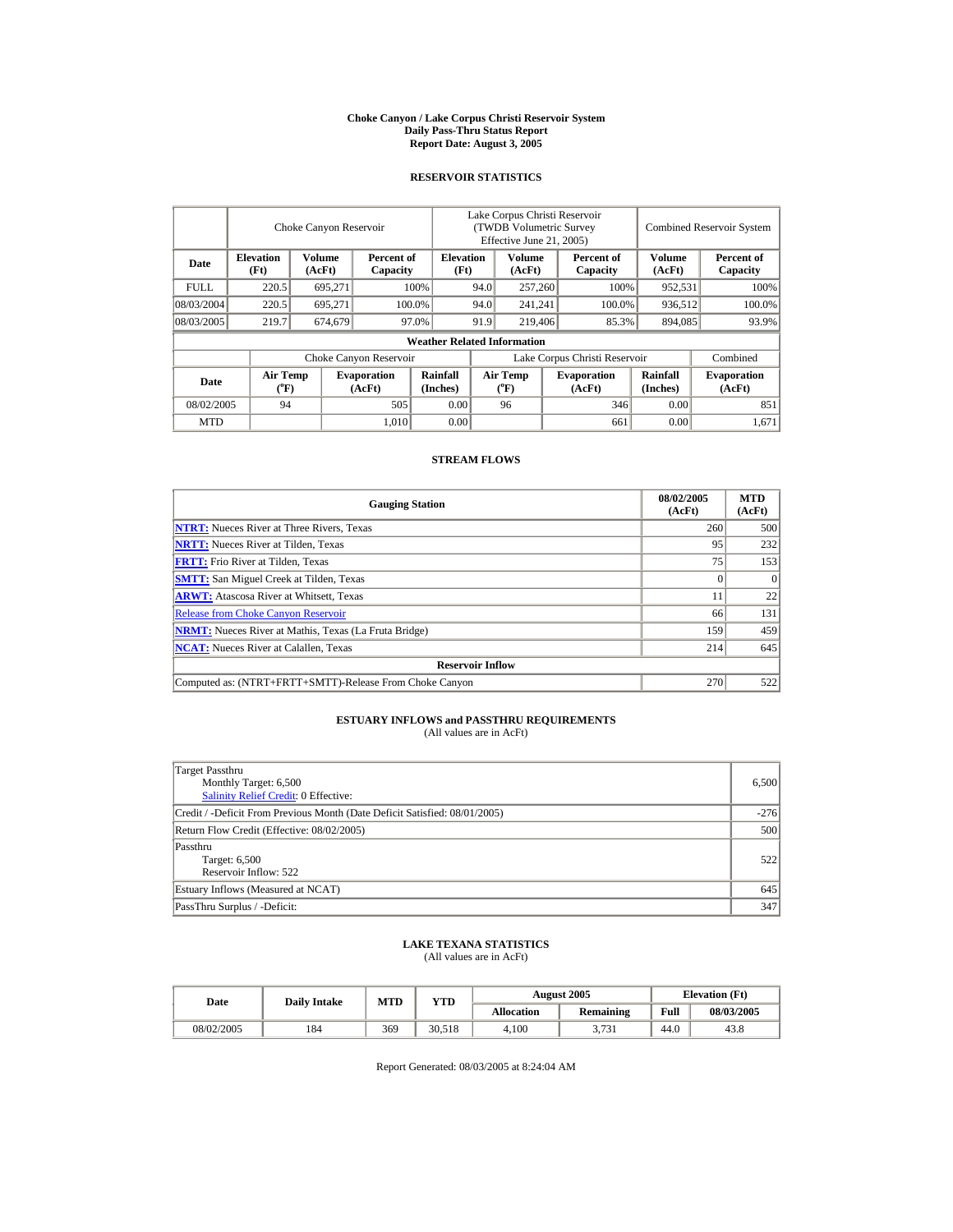#### **Choke Canyon / Lake Corpus Christi Reservoir System Daily Pass-Thru Status Report Report Date: August 4, 2005**

## **RESERVOIR STATISTICS**

|             |                                                                               | Choke Canyon Reservoir |                        | Lake Corpus Christi Reservoir<br>(TWDB Volumetric Survey)<br>Effective June 21, 2005) |                               |                                |         | <b>Combined Reservoir System</b> |                         |                              |
|-------------|-------------------------------------------------------------------------------|------------------------|------------------------|---------------------------------------------------------------------------------------|-------------------------------|--------------------------------|---------|----------------------------------|-------------------------|------------------------------|
| Date        | <b>Volume</b><br><b>Elevation</b><br>Percent of<br>(AcFt)<br>(Ft)<br>Capacity |                        |                        | <b>Elevation</b><br>(Ft)                                                              |                               | Volume<br>(AcFt)               |         | Percent of<br>Capacity           | <b>Volume</b><br>(AcFt) | Percent of<br>Capacity       |
| <b>FULL</b> | 220.5                                                                         | 695.271                |                        | 100%                                                                                  | 94.0                          | 257,260                        |         | 100%                             | 952,531                 | 100%                         |
| 08/04/2004  | 220.5                                                                         | 695.012                |                        | 100.0%                                                                                | 94.0                          |                                | 241.241 | 100.0%                           | 936.253                 | 100.0%                       |
| 08/04/2005  | 219.7                                                                         | 674,169                |                        | 97.0%                                                                                 | 218,882<br>91.9               |                                |         | 85.1%                            | 893,051                 | 93.8%                        |
|             |                                                                               |                        |                        | <b>Weather Related Information</b>                                                    |                               |                                |         |                                  |                         |                              |
|             |                                                                               |                        | Choke Canyon Reservoir |                                                                                       | Lake Corpus Christi Reservoir |                                |         |                                  |                         | Combined                     |
| Date        | Air Temp<br><b>Evaporation</b><br>$({}^o\mathrm{F})$<br>(AcFt)                |                        |                        | Rainfall<br>(Inches)                                                                  |                               | Air Temp<br>$({}^o\mathrm{F})$ |         | <b>Evaporation</b><br>(AcFt)     | Rainfall<br>(Inches)    | <b>Evaporation</b><br>(AcFt) |
| 08/03/2005  | 95<br>564                                                                     |                        |                        | 0.00                                                                                  |                               | 97                             |         | 366                              | 0.00                    | 930                          |
| <b>MTD</b>  |                                                                               |                        | 1,574                  | 0.00                                                                                  |                               |                                |         | 1.027                            | 0.00                    | 2,601                        |

## **STREAM FLOWS**

| <b>Gauging Station</b>                                       | 08/03/2005<br>(AcFt) | <b>MTD</b><br>(AcFt) |
|--------------------------------------------------------------|----------------------|----------------------|
| <b>NTRT:</b> Nueces River at Three Rivers, Texas             | 240                  | 740                  |
| <b>NRTT:</b> Nueces River at Tilden, Texas                   | 52                   | 284                  |
| <b>FRTT:</b> Frio River at Tilden, Texas                     | 75                   | 228                  |
| <b>SMTT:</b> San Miguel Creek at Tilden, Texas               |                      | $\Omega$             |
| <b>ARWT:</b> Atascosa River at Whitsett, Texas               | . .                  | 32                   |
| <b>Release from Choke Canyon Reservoir</b>                   | 66                   | 197                  |
| <b>NRMT:</b> Nueces River at Mathis, Texas (La Fruta Bridge) | 181                  | 639                  |
| <b>NCAT:</b> Nueces River at Calallen, Texas                 | 64                   | 709                  |
| <b>Reservoir Inflow</b>                                      |                      |                      |
| Computed as: (NTRT+FRTT+SMTT)-Release From Choke Canyon      | 250                  | 772                  |

## **ESTUARY INFLOWS and PASSTHRU REQUIREMENTS**<br>(All values are in AcFt)

| Target Passthru<br>Monthly Target: 6,500<br><b>Salinity Relief Credit: 0 Effective:</b> | 6,500  |
|-----------------------------------------------------------------------------------------|--------|
| Credit / -Deficit From Previous Month (Date Deficit Satisfied: 08/01/2005)              | $-276$ |
| Return Flow Credit (Effective: 08/02/2005)                                              | 500    |
| Passthru<br>Target: 6,500<br>Reservoir Inflow: 772                                      | 772    |
| Estuary Inflows (Measured at NCAT)                                                      | 709    |
| PassThru Surplus / -Deficit:                                                            | 160    |

## **LAKE TEXANA STATISTICS** (All values are in AcFt)

| <b>Date</b> | <b>Daily Intake</b> | <b>MTD</b> | VTD    | <b>August 2005</b> |                  |      | <b>Elevation</b> (Ft) |
|-------------|---------------------|------------|--------|--------------------|------------------|------|-----------------------|
|             |                     |            |        | Allocation         | <b>Remaining</b> | Full | 08/04/2005            |
| 08/03/2005  | 184                 | 553        | 30.703 | 4.100              | 3.547            | 44.0 | 43.8                  |

Report Generated: 08/04/2005 at 8:32:44 AM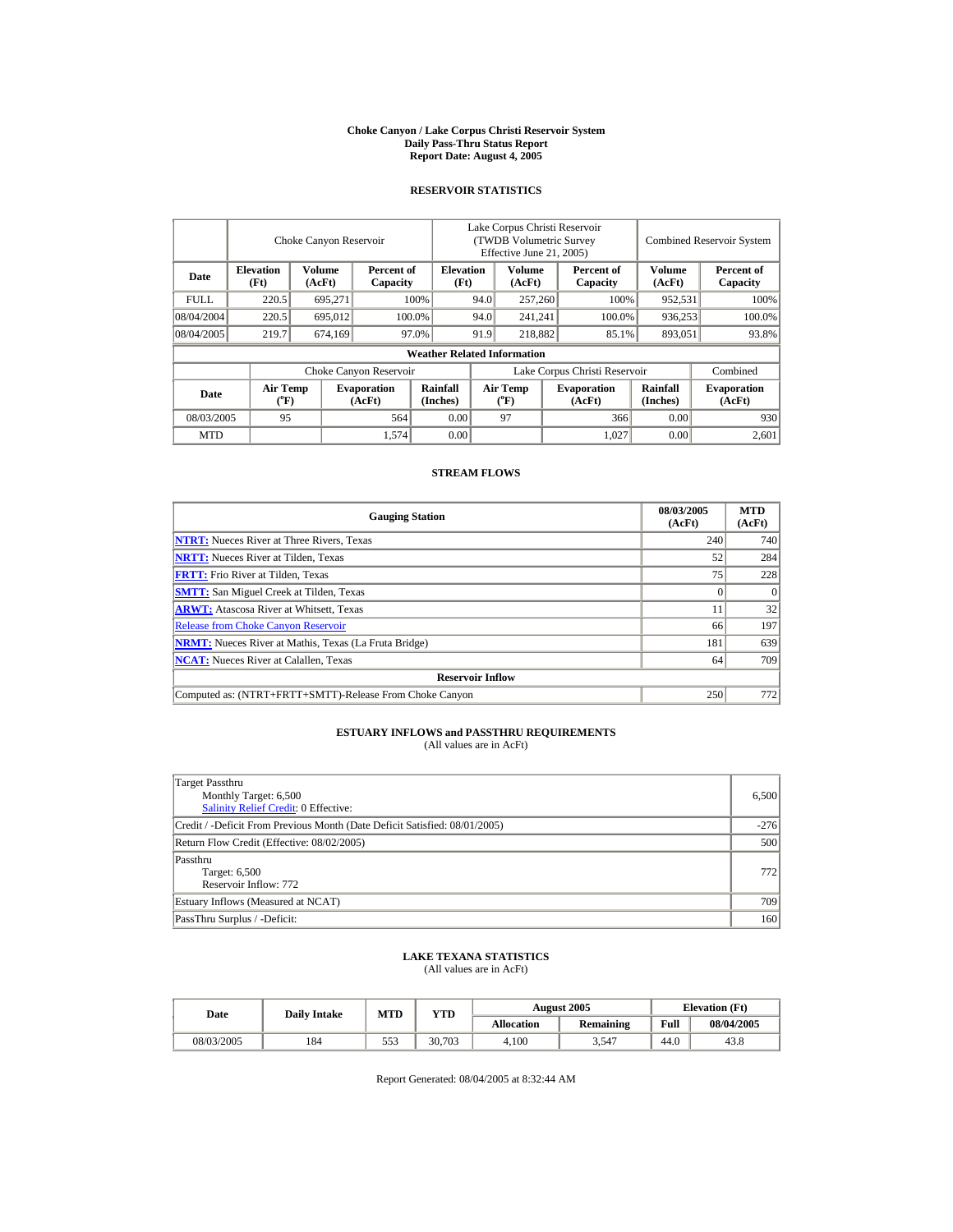#### **Choke Canyon / Lake Corpus Christi Reservoir System Daily Pass-Thru Status Report Report Date: August 5, 2005**

## **RESERVOIR STATISTICS**

|             |                                                                               | Choke Canyon Reservoir |                        | Lake Corpus Christi Reservoir<br><b>(TWDB Volumetric Survey)</b><br>Effective June 21, 2005) |                               |                                          |  |                              | <b>Combined Reservoir System</b> |                              |  |
|-------------|-------------------------------------------------------------------------------|------------------------|------------------------|----------------------------------------------------------------------------------------------|-------------------------------|------------------------------------------|--|------------------------------|----------------------------------|------------------------------|--|
| Date        | <b>Volume</b><br><b>Elevation</b><br>Percent of<br>(Ft)<br>(AcFt)<br>Capacity |                        |                        | <b>Elevation</b><br>(Ft)                                                                     |                               | Volume<br>(AcFt)                         |  | Percent of<br>Capacity       | <b>Volume</b><br>(AcFt)          | Percent of<br>Capacity       |  |
| <b>FULL</b> | 220.5                                                                         | 695,271                |                        | 100%                                                                                         | 94.0                          | 257,260                                  |  | 100%                         | 952,531                          | 100%                         |  |
| 08/05/2004  | 220.5<br>694,752                                                              |                        |                        | 99.9%                                                                                        |                               | 241,241                                  |  | 100.0%                       | 935,993                          | 99.9%                        |  |
| 08/05/2005  | 219.7                                                                         | 673,659                |                        | 96.9%                                                                                        | 91.8<br>218,708               |                                          |  | 85.0%                        | 892,367                          | 93.7%                        |  |
|             |                                                                               |                        |                        | <b>Weather Related Information</b>                                                           |                               |                                          |  |                              |                                  |                              |  |
|             |                                                                               |                        | Choke Canyon Reservoir |                                                                                              | Lake Corpus Christi Reservoir |                                          |  |                              |                                  | Combined                     |  |
| Date        | <b>Air Temp</b><br><b>Evaporation</b><br>$({}^{\circ}\mathrm{F})$<br>(AcFt)   |                        |                        | <b>Rainfall</b><br>(Inches)                                                                  |                               | <b>Air Temp</b><br>$({}^{\circ}{\rm F})$ |  | <b>Evaporation</b><br>(AcFt) | <b>Rainfall</b><br>(Inches)      | <b>Evaporation</b><br>(AcFt) |  |
|             | 93<br>08/04/2005                                                              |                        | 445                    | 0.00                                                                                         |                               | 97                                       |  | 376                          | 0.00                             | 821                          |  |
| <b>MTD</b>  |                                                                               |                        | 2,019                  | 0.00                                                                                         |                               |                                          |  | 1.403                        | 0.00                             | 3,422                        |  |

## **STREAM FLOWS**

| <b>Gauging Station</b>                                       | 08/04/2005<br>(AcFt) | <b>MTD</b><br>(AcFt) |
|--------------------------------------------------------------|----------------------|----------------------|
| <b>NTRT:</b> Nueces River at Three Rivers, Texas             | 199                  | 939                  |
| <b>NRTT:</b> Nueces River at Tilden, Texas                   | 28                   | 312                  |
| <b>FRTT:</b> Frio River at Tilden, Texas                     | 79                   | 308                  |
| <b>SMTT:</b> San Miguel Creek at Tilden, Texas               |                      | $\Omega$             |
| <b>ARWT:</b> Atascosa River at Whitsett, Texas               | 10                   | 43                   |
| <b>Release from Choke Canyon Reservoir</b>                   | 66                   | 262                  |
| <b>NRMT:</b> Nueces River at Mathis, Texas (La Fruta Bridge) | 199                  | 838                  |
| <b>NCAT:</b> Nueces River at Calallen, Texas                 | 13                   | 722                  |
| <b>Reservoir Inflow</b>                                      |                      |                      |
| Computed as: (NTRT+FRTT+SMTT)-Release From Choke Canyon      | 212                  | 985                  |

# **ESTUARY INFLOWS and PASSTHRU REQUIREMENTS**<br>(All values are in AcFt)

| Target Passthru<br>Monthly Target: 6,500<br>Salinity Relief Credit: 0 Effective: | 6,500  |
|----------------------------------------------------------------------------------|--------|
| Credit / -Deficit From Previous Month (Date Deficit Satisfied: 08/01/2005)       | $-276$ |
| Return Flow Credit (Effective: 08/02/2005)                                       | 500    |
| Passthru<br>Target: 6,500<br>Reservoir Inflow: 985                               | 985    |
| Estuary Inflows (Measured at NCAT)                                               | 722    |
| PassThru Surplus / -Deficit:                                                     | $-39$  |

## **LAKE TEXANA STATISTICS**

(All values are in AcFt)

| Date       | <b>Daily Intake</b> | MTD      | YTD    |                   | <b>August 2005</b> |      | <b>Elevation</b> (Ft) |  |
|------------|---------------------|----------|--------|-------------------|--------------------|------|-----------------------|--|
|            |                     |          |        | <b>Allocation</b> | <b>Remaining</b>   | Full | 08/05/2005            |  |
| 08/04/2005 | 184                 | 727<br>◡ | 30.887 | 4.100             | 3.363              | 44.0 | 43.8                  |  |

Report Generated: 08/05/2005 at 8:58:30 AM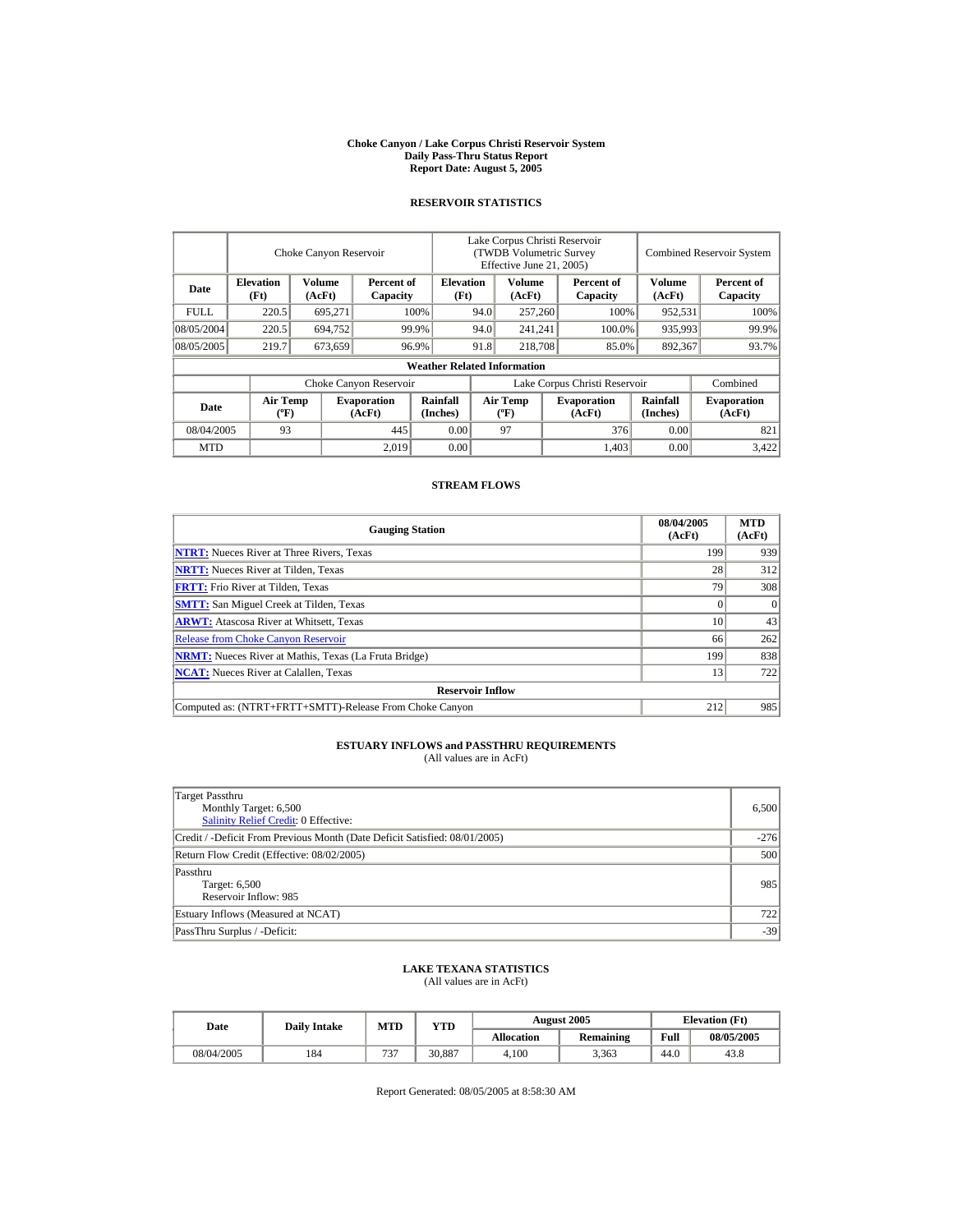#### **Choke Canyon / Lake Corpus Christi Reservoir System Daily Pass-Thru Status Report Report Date: August 6, 2005**

## **RESERVOIR STATISTICS**

|             |                                                         | Choke Canyon Reservoir |                        | Lake Corpus Christi Reservoir<br>(TWDB Volumetric Survey<br>Effective June 21, 2005) |                                |         |                                                   |                      | <b>Combined Reservoir System</b> |                        |
|-------------|---------------------------------------------------------|------------------------|------------------------|--------------------------------------------------------------------------------------|--------------------------------|---------|---------------------------------------------------|----------------------|----------------------------------|------------------------|
| Date        | <b>Elevation</b><br>(Ft)                                | Volume<br>(AcFt)       | Percent of<br>Capacity | <b>Elevation</b><br>(Ft)                                                             |                                |         | <b>Volume</b><br>Percent of<br>(AcFt)<br>Capacity |                      | Volume<br>(AcFt)                 | Percent of<br>Capacity |
| <b>FULL</b> | 220.5                                                   | 695.271                |                        | 100%                                                                                 | 94.0                           | 257,260 |                                                   | 100%                 | 952.531                          | 100%                   |
| 08/06/2004  | 220.5                                                   | 694,493                |                        | 99.9%                                                                                | 94.0                           | 241.241 |                                                   | 100.0%               | 935,734                          | 99.9%                  |
| 08/06/2005  | 219.6                                                   | 673,150                |                        | 96.8%                                                                                | 91.8                           | 218,185 |                                                   | 84.8%                | 891,335                          | 93.6%                  |
|             |                                                         |                        |                        | <b>Weather Related Information</b>                                                   |                                |         |                                                   |                      |                                  |                        |
|             |                                                         |                        | Choke Canyon Reservoir |                                                                                      | Lake Corpus Christi Reservoir  |         |                                                   |                      |                                  | Combined               |
| Date        | <b>Air Temp</b><br><b>Evaporation</b><br>(°F)<br>(AcFt) |                        | Rainfall<br>(Inches)   |                                                                                      | <b>Air Temp</b><br>$({}^o\!F)$ |         | <b>Evaporation</b><br>(AcFt)                      | Rainfall<br>(Inches) | <b>Evaporation</b><br>(AcFt)     |                        |
| 08/05/2005  | 430<br>94                                               |                        |                        | 0.00                                                                                 |                                | 96      |                                                   | 335                  | 0.00                             | 765                    |
| <b>MTD</b>  |                                                         |                        | 2.449                  | 0.00                                                                                 |                                |         |                                                   | 1.738                | 0.00                             | 4,187                  |

### **STREAM FLOWS**

| <b>Gauging Station</b>                                       | 08/05/2005<br>(AcFt) | <b>MTD</b><br>(AcFt) |  |  |  |  |
|--------------------------------------------------------------|----------------------|----------------------|--|--|--|--|
| <b>NTRT:</b> Nueces River at Three Rivers, Texas             | 175                  | 1,114                |  |  |  |  |
| <b>NRTT:</b> Nueces River at Tilden, Texas                   | 19                   | 331                  |  |  |  |  |
| <b>FRTT:</b> Frio River at Tilden, Texas                     | 75                   | 383                  |  |  |  |  |
| <b>SMTT:</b> San Miguel Creek at Tilden, Texas               |                      | $\Omega$             |  |  |  |  |
| <b>ARWT:</b> Atascosa River at Whitsett, Texas               | 12                   | 54                   |  |  |  |  |
| <b>Release from Choke Canyon Reservoir</b>                   | 66                   | 328                  |  |  |  |  |
| <b>NRMT:</b> Nueces River at Mathis, Texas (La Fruta Bridge) | 199                  | 1,036                |  |  |  |  |
| <b>NCAT:</b> Nueces River at Calallen, Texas                 | 38                   | 760                  |  |  |  |  |
| <b>Reservoir Inflow</b>                                      |                      |                      |  |  |  |  |
| Computed as: (NTRT+FRTT+SMTT)-Release From Choke Canyon      | 185                  | 1,169                |  |  |  |  |

## **ESTUARY INFLOWS and PASSTHRU REQUIREMENTS**<br>(All values are in AcFt)

| Target Passthru<br>Monthly Target: 6,500<br>Salinity Relief Credit: 0 Effective: | 6,500  |
|----------------------------------------------------------------------------------|--------|
| Credit / -Deficit From Previous Month (Date Deficit Satisfied: 08/01/2005)       | $-276$ |
| Return Flow Credit (Effective: 08/02/2005)                                       | 500    |
| Passthru<br>Target: 6,500<br>Reservoir Inflow: 1,169                             | 1,169  |
| Estuary Inflows (Measured at NCAT)                                               | 760    |
| PassThru Surplus / -Deficit:                                                     | $-186$ |

## **LAKE TEXANA STATISTICS** (All values are in AcFt)

| Date       | <b>Dailv Intake</b> | MTD | <b>YTD</b> |            | <b>August 2005</b> | <b>Elevation</b> (Ft) |            |
|------------|---------------------|-----|------------|------------|--------------------|-----------------------|------------|
|            |                     |     |            | Allocation | Remaining          | Full                  | 08/06/2005 |
| 08/05/2005 | 184                 | 921 | 31.070     | 4.100      | 3,179              | 44.0                  | 43.8       |

Report Generated: 08/06/2005 at 8:01:42 AM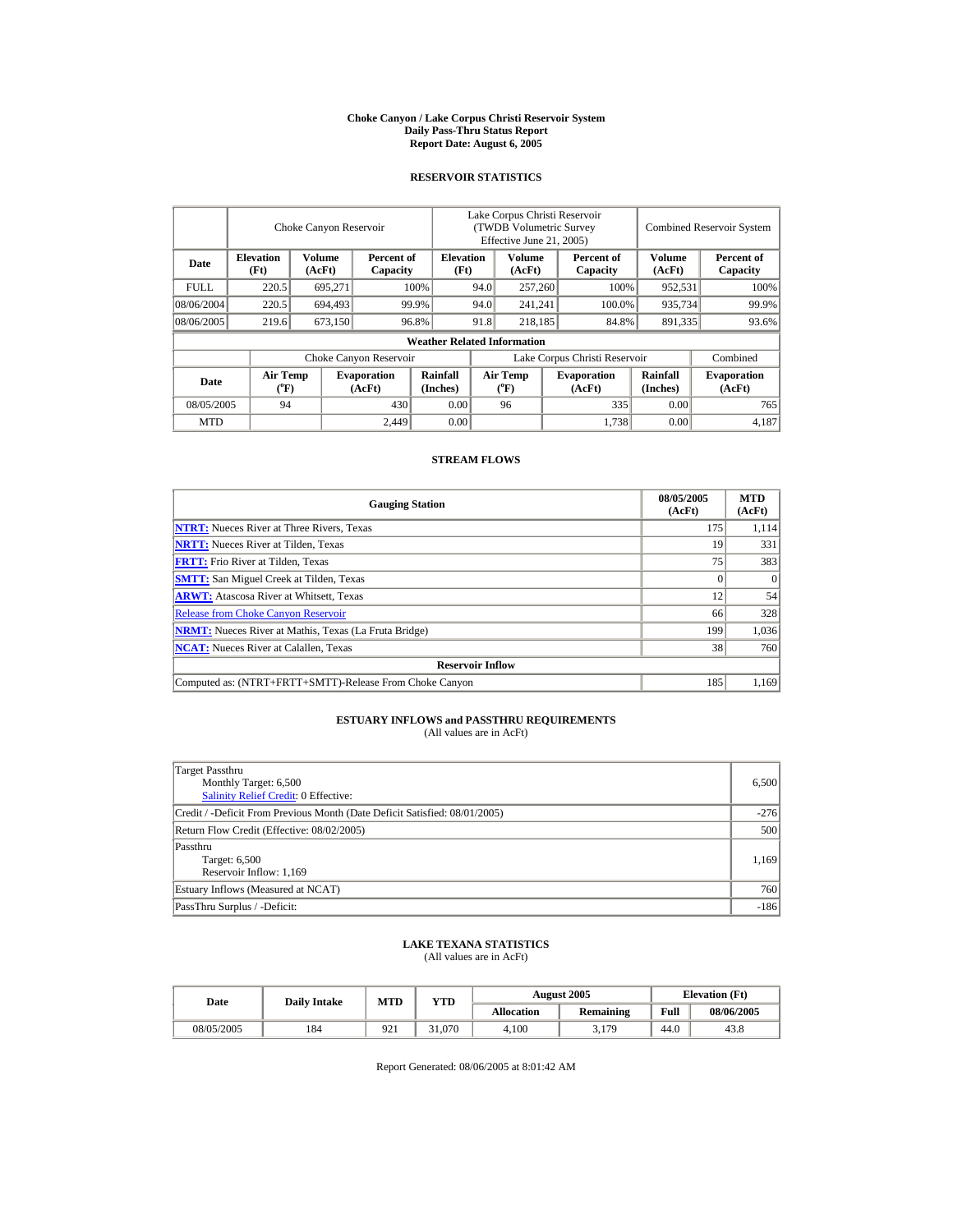#### **Choke Canyon / Lake Corpus Christi Reservoir System Daily Pass-Thru Status Report Report Date: August 7, 2005**

## **RESERVOIR STATISTICS**

|                        |                                    | Choke Canyon Reservoir  |                              |                          | Lake Corpus Christi Reservoir<br>(TWDB Volumetric Survey<br>Effective June 21, 2005) |                                    |                 |                              |                         | <b>Combined Reservoir System</b> |
|------------------------|------------------------------------|-------------------------|------------------------------|--------------------------|--------------------------------------------------------------------------------------|------------------------------------|-----------------|------------------------------|-------------------------|----------------------------------|
| Date                   | <b>Elevation</b><br>(Ft)           | <b>Volume</b><br>(AcFt) | Percent of<br>Capacity       | <b>Elevation</b><br>(Ft) |                                                                                      | <b>Volume</b><br>(AcFt)            |                 | Percent of<br>Capacity       | <b>Volume</b><br>(AcFt) | Percent of<br>Capacity           |
| <b>FULL</b>            | 220.5                              | 695.271                 |                              | 100%<br>94.0             |                                                                                      |                                    | 257,260<br>100% |                              | 952,531                 | 100%                             |
| 08/07/2004             | 220.5                              | 694,493                 |                              | 99.9%                    | 94.0                                                                                 | 241.241                            |                 | 100.0%                       | 935,734                 | 99.9%                            |
| 08/07/2005             | 219.6                              | 672,640                 |                              | 96.7%                    | 91.8                                                                                 | 217,488                            |                 | 84.5%                        | 890,128                 | 93.4%                            |
|                        | <b>Weather Related Information</b> |                         |                              |                          |                                                                                      |                                    |                 |                              |                         |                                  |
| Choke Canyon Reservoir |                                    |                         |                              |                          | Lake Corpus Christi Reservoir                                                        |                                    |                 |                              |                         | Combined                         |
| Date                   | Air Temp<br>$({}^o\mathrm{F})$     |                         | <b>Evaporation</b><br>(AcFt) | Rainfall<br>(Inches)     |                                                                                      | Air Temp<br>$({}^{\circ}\text{F})$ |                 | <b>Evaporation</b><br>(AcFt) | Rainfall<br>(Inches)    | <b>Evaporation</b><br>(AcFt)     |
| 08/06/2005             | 95                                 |                         | 534                          | 0.00                     |                                                                                      | 94                                 |                 | 335                          | 0.00                    | 869                              |
| <b>MTD</b>             |                                    |                         | 2,983                        | 0.00                     |                                                                                      |                                    |                 | 2.073                        | 0.00                    | 5,056                            |

## **STREAM FLOWS**

| <b>Gauging Station</b>                                       | 08/06/2005<br>(AcFt) | <b>MTD</b><br>(AcFt) |  |  |  |  |
|--------------------------------------------------------------|----------------------|----------------------|--|--|--|--|
| <b>NTRT:</b> Nueces River at Three Rivers, Texas             | 163                  | 1,276                |  |  |  |  |
| <b>NRTT:</b> Nueces River at Tilden, Texas                   | 14                   | 344                  |  |  |  |  |
| <b>FRTT:</b> Frio River at Tilden, Texas                     | 69                   | 453                  |  |  |  |  |
| <b>SMTT:</b> San Miguel Creek at Tilden, Texas               |                      | $\theta$             |  |  |  |  |
| <b>ARWT:</b> Atascosa River at Whitsett, Texas               | 12                   | 66                   |  |  |  |  |
| <b>Release from Choke Canyon Reservoir</b>                   | 66                   | 393                  |  |  |  |  |
| <b>NRMT:</b> Nueces River at Mathis, Texas (La Fruta Bridge) | 199                  | 1,235                |  |  |  |  |
| <b>NCAT:</b> Nueces River at Calallen, Texas                 | 40                   | 799                  |  |  |  |  |
| <b>Reservoir Inflow</b>                                      |                      |                      |  |  |  |  |
| Computed as: (NTRT+FRTT+SMTT)-Release From Choke Canyon      | 167                  | 1,336                |  |  |  |  |

## **ESTUARY INFLOWS and PASSTHRU REQUIREMENTS**<br>(All values are in AcFt)

| Target Passthru<br>Monthly Target: 6,500<br><b>Salinity Relief Credit: 0 Effective:</b> | 6,500  |
|-----------------------------------------------------------------------------------------|--------|
| Credit / -Deficit From Previous Month (Date Deficit Satisfied: 08/01/2005)              | $-276$ |
| Return Flow Credit (Effective: 08/02/2005)                                              | 500    |
| Passthru<br>Target: 6,500<br>Reservoir Inflow: 1,336                                    | 1,336  |
| Estuary Inflows (Measured at NCAT)                                                      | 799    |
| PassThru Surplus / -Deficit:                                                            | $-313$ |

## **LAKE TEXANA STATISTICS** (All values are in AcFt)

| Date       | <b>Daily Intake</b> | MTD   | <b>VTD</b> | <b>August 2005</b> |                  |      | <b>Elevation</b> (Ft) |
|------------|---------------------|-------|------------|--------------------|------------------|------|-----------------------|
|            |                     |       |            | Allocation         | <b>Remaining</b> | Full | 08/07/2005            |
| 08/06/2005 | 184                 | 1.105 | 31.254     | 4.100              | 2,995            | 44.0 | 43.8                  |

Report Generated: 08/07/2005 at 8:03:07 AM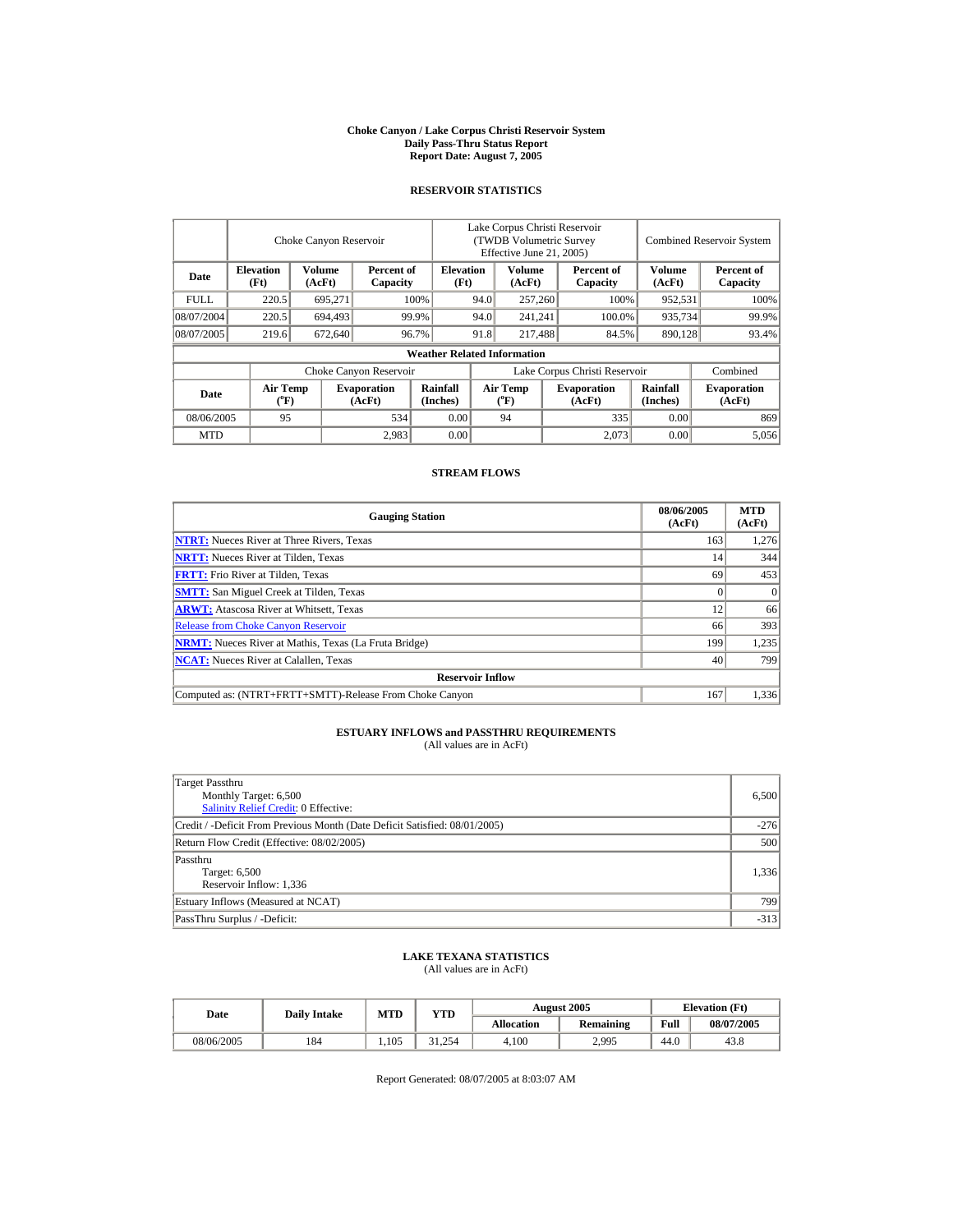#### **Choke Canyon / Lake Corpus Christi Reservoir System Daily Pass-Thru Status Report Report Date: August 8, 2005**

## **RESERVOIR STATISTICS**

|                        | Choke Canyon Reservoir                      |                  |                              |                                    | Lake Corpus Christi Reservoir<br>(TWDB Volumetric Survey<br>Effective June 21, 2005) |                                             |  |                              |                             | <b>Combined Reservoir System</b> |  |  |
|------------------------|---------------------------------------------|------------------|------------------------------|------------------------------------|--------------------------------------------------------------------------------------|---------------------------------------------|--|------------------------------|-----------------------------|----------------------------------|--|--|
| Date                   | <b>Elevation</b><br>(Ft)                    | Volume<br>(AcFt) | Percent of<br>Capacity       | <b>Elevation</b><br>(Ft)           |                                                                                      | Volume<br>(AcFt)                            |  | Percent of<br>Capacity       | Volume<br>(AcFt)            | Percent of<br>Capacity           |  |  |
| <b>FULL</b>            | 220.5                                       | 695,271          |                              | 100%                               | 94.0                                                                                 | 257,260                                     |  | 100%                         | 952,531                     | 100%                             |  |  |
| 08/08/2004             | 220.5                                       | 694,233          |                              | 99.9%                              | 94.0                                                                                 | 241,241                                     |  | 100.0%                       | 935,474                     | 99.9%                            |  |  |
| 08/08/2005             | 219.6                                       | 672,130          |                              | 96.7%                              | 91.7                                                                                 | 216,966                                     |  | 84.3%                        | 889,096                     | 93.3%                            |  |  |
|                        |                                             |                  |                              | <b>Weather Related Information</b> |                                                                                      |                                             |  |                              |                             |                                  |  |  |
| Choke Canyon Reservoir |                                             |                  |                              |                                    | Lake Corpus Christi Reservoir                                                        |                                             |  |                              |                             | Combined                         |  |  |
| Date                   | <b>Air Temp</b><br>$({}^{\circ}\mathrm{F})$ |                  | <b>Evaporation</b><br>(AcFt) | Rainfall<br>(Inches)               |                                                                                      | <b>Air Temp</b><br>$({}^{\circ}\mathbf{F})$ |  | <b>Evaporation</b><br>(AcFt) | <b>Rainfall</b><br>(Inches) | <b>Evaporation</b><br>(AcFt)     |  |  |
| 08/07/2005             | 95                                          |                  | 563                          | 0.00                               |                                                                                      | 97                                          |  | 365                          | 0.00                        | 928                              |  |  |
| <b>MTD</b>             |                                             |                  | 3,546                        | 0.00                               |                                                                                      |                                             |  | 2.438                        | 0.00                        | 5,984                            |  |  |

## **STREAM FLOWS**

| <b>Gauging Station</b>                                       | 08/07/2005<br>(AcFt) | <b>MTD</b><br>(AcFt) |  |  |  |  |
|--------------------------------------------------------------|----------------------|----------------------|--|--|--|--|
| <b>NTRT:</b> Nueces River at Three Rivers, Texas             | 155                  | 1,431                |  |  |  |  |
| <b>NRTT:</b> Nueces River at Tilden, Texas                   | 10                   | 355                  |  |  |  |  |
| <b>FRTT:</b> Frio River at Tilden, Texas                     | 69                   | 522                  |  |  |  |  |
| <b>SMTT:</b> San Miguel Creek at Tilden, Texas               |                      | $\Omega$             |  |  |  |  |
| <b>ARWT:</b> Atascosa River at Whitsett, Texas               |                      | 77                   |  |  |  |  |
| <b>Release from Choke Canyon Reservoir</b>                   | 66                   | 459                  |  |  |  |  |
| <b>NRMT:</b> Nueces River at Mathis, Texas (La Fruta Bridge) | 199                  | 1,433                |  |  |  |  |
| <b>NCAT:</b> Nueces River at Calallen, Texas                 | 81                   | 881                  |  |  |  |  |
| <b>Reservoir Inflow</b>                                      |                      |                      |  |  |  |  |
| Computed as: (NTRT+FRTT+SMTT)-Release From Choke Canyon      | 159                  | 1.495                |  |  |  |  |

## **ESTUARY INFLOWS and PASSTHRU REQUIREMENTS**<br>(All values are in AcFt)

| Target Passthru<br>Monthly Target: 6,500<br><b>Salinity Relief Credit: 0 Effective:</b> | 6.500  |
|-----------------------------------------------------------------------------------------|--------|
| Credit / -Deficit From Previous Month (Date Deficit Satisfied: 08/01/2005)              | $-276$ |
| Return Flow Credit (Effective: 08/02/2005)                                              | 500    |
| Passthru<br>Target: 6,500<br>Reservoir Inflow: 1,495                                    | 1,495  |
| Estuary Inflows (Measured at NCAT)                                                      | 881    |
| PassThru Surplus / -Deficit:                                                            | $-390$ |

## **LAKE TEXANA STATISTICS**

(All values are in AcFt)

| Date       | <b>Daily Intake</b> | MTD  | <b>VTD</b> |                   | <b>August 2005</b> |      | <b>Elevation</b> (Ft) |
|------------|---------------------|------|------------|-------------------|--------------------|------|-----------------------|
|            |                     |      |            | <b>Allocation</b> | <b>Remaining</b>   | Full | 08/08/2005            |
| 08/07/2005 | 184                 | .288 | 31.438     | 4.100             | 2.812              | 44.0 | 43.8                  |

Report Generated: 08/08/2005 at 8:07:29 AM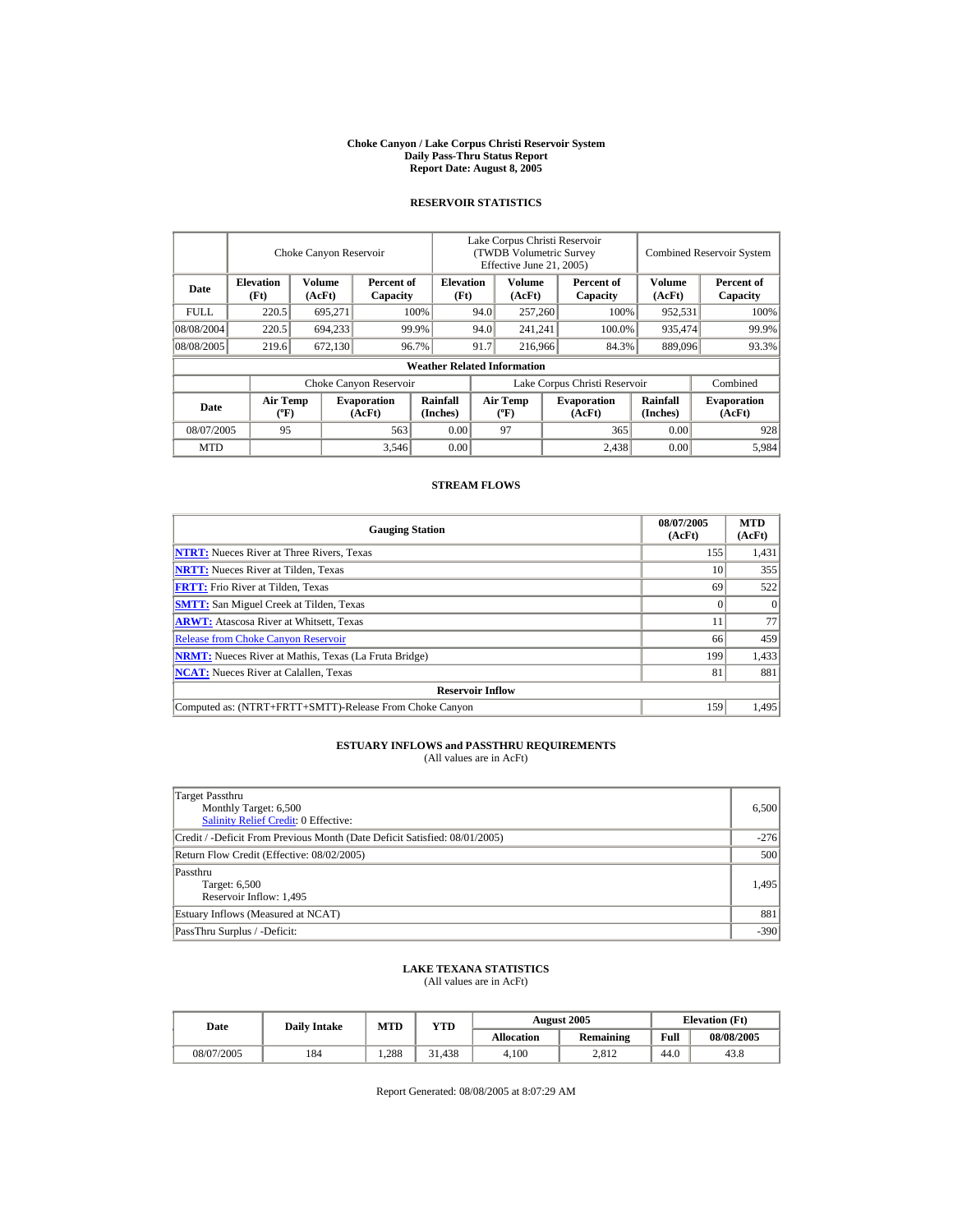#### **Choke Canyon / Lake Corpus Christi Reservoir System Daily Pass-Thru Status Report Report Date: August 9, 2005**

## **RESERVOIR STATISTICS**

|             | Choke Canyon Reservoir                      |                  |                              |                                    | Lake Corpus Christi Reservoir<br>(TWDB Volumetric Survey<br>Effective June 21, 2005) |                                             |                              |                        |                             | <b>Combined Reservoir System</b> |  |  |
|-------------|---------------------------------------------|------------------|------------------------------|------------------------------------|--------------------------------------------------------------------------------------|---------------------------------------------|------------------------------|------------------------|-----------------------------|----------------------------------|--|--|
| Date        | <b>Elevation</b><br>(Ft)                    | Volume<br>(AcFt) | Percent of<br>Capacity       | <b>Elevation</b><br>(Ft)           |                                                                                      | Volume<br>(AcFt)                            |                              | Percent of<br>Capacity | Volume<br>(AcFt)            | Percent of<br>Capacity           |  |  |
| <b>FULL</b> | 220.5                                       | 695,271          |                              | 100%                               | 94.0                                                                                 | 257,260                                     |                              | 100%                   | 952,531                     | 100%                             |  |  |
| 08/09/2004  | 220.5                                       | 694,233          |                              | 99.9%                              | 94.0                                                                                 | 241,241                                     |                              | 100.0%                 | 935,474                     | 99.9%                            |  |  |
| 08/09/2005  | 219.6                                       | 671,625          |                              | 96.6%                              | 91.7                                                                                 | 215,923                                     |                              | 83.9%                  | 887,548                     | 93.2%                            |  |  |
|             |                                             |                  |                              | <b>Weather Related Information</b> |                                                                                      |                                             |                              |                        |                             |                                  |  |  |
|             |                                             |                  | Choke Canyon Reservoir       |                                    | Lake Corpus Christi Reservoir                                                        |                                             |                              |                        |                             | Combined                         |  |  |
| Date        | <b>Air Temp</b><br>$({}^{\circ}\mathrm{F})$ |                  | <b>Evaporation</b><br>(AcFt) | Rainfall<br>(Inches)               |                                                                                      | <b>Air Temp</b><br>$({}^{\circ}\mathbf{F})$ | <b>Evaporation</b><br>(AcFt) |                        | <b>Rainfall</b><br>(Inches) | <b>Evaporation</b><br>(AcFt)     |  |  |
| 08/08/2005  | 96                                          |                  | 592                          | 0.00                               |                                                                                      | 96                                          |                              | 334                    | 0.00                        | 926                              |  |  |
| <b>MTD</b>  |                                             |                  | 4,138                        | 0.00                               |                                                                                      |                                             |                              | 2.772                  | 0.00                        | 6.910                            |  |  |

## **STREAM FLOWS**

| <b>Gauging Station</b>                                       | 08/08/2005<br>(AcFt) | <b>MTD</b><br>(AcFt) |
|--------------------------------------------------------------|----------------------|----------------------|
| <b>NTRT:</b> Nueces River at Three Rivers, Texas             | 147                  | 1,578                |
| <b>NRTT:</b> Nueces River at Tilden, Texas                   |                      | 361                  |
| <b>FRTT:</b> Frio River at Tilden, Texas                     | 66                   | 588                  |
| <b>SMTT:</b> San Miguel Creek at Tilden, Texas               |                      | $\Omega$             |
| <b>ARWT:</b> Atascosa River at Whitsett, Texas               |                      | 87                   |
| <b>Release from Choke Canyon Reservoir</b>                   | 66                   | 524                  |
| <b>NRMT:</b> Nueces River at Mathis, Texas (La Fruta Bridge) | 268                  | 1,701                |
| <b>NCAT:</b> Nueces River at Calallen. Texas                 | 20                   | 901                  |
| <b>Reservoir Inflow</b>                                      |                      |                      |
| Computed as: (NTRT+FRTT+SMTT)-Release From Choke Canyon      | 147                  | 1.642                |

## **ESTUARY INFLOWS and PASSTHRU REQUIREMENTS**<br>(All values are in AcFt)

| Target Passthru<br>Monthly Target: 6,500<br><b>Salinity Relief Credit: 0 Effective:</b> | 6.500  |
|-----------------------------------------------------------------------------------------|--------|
| Credit / -Deficit From Previous Month (Date Deficit Satisfied: 08/01/2005)              | $-276$ |
| Return Flow Credit (Effective: 08/02/2005)                                              | 500    |
| Passthru<br>Target: 6,500<br>Reservoir Inflow: 1,642                                    | 1,642  |
| Estuary Inflows (Measured at NCAT)                                                      | 901    |
| PassThru Surplus / -Deficit:                                                            | $-517$ |

## **LAKE TEXANA STATISTICS**

(All values are in AcFt)

| Date       | <b>Daily Intake</b> | <b>MTD</b><br>$_{\rm VTD}$ |        |            | <b>August 2005</b> | <b>Elevation</b> (Ft) |            |
|------------|---------------------|----------------------------|--------|------------|--------------------|-----------------------|------------|
|            |                     |                            |        | Allocation | <b>Remaining</b>   | Full                  | 08/09/2005 |
| 08/08/2005 | 184                 | 472                        | 31.621 | 4.100      | 2.628              | 44.0                  | 43.7       |

Report Generated: 08/09/2005 at 8:52:41 AM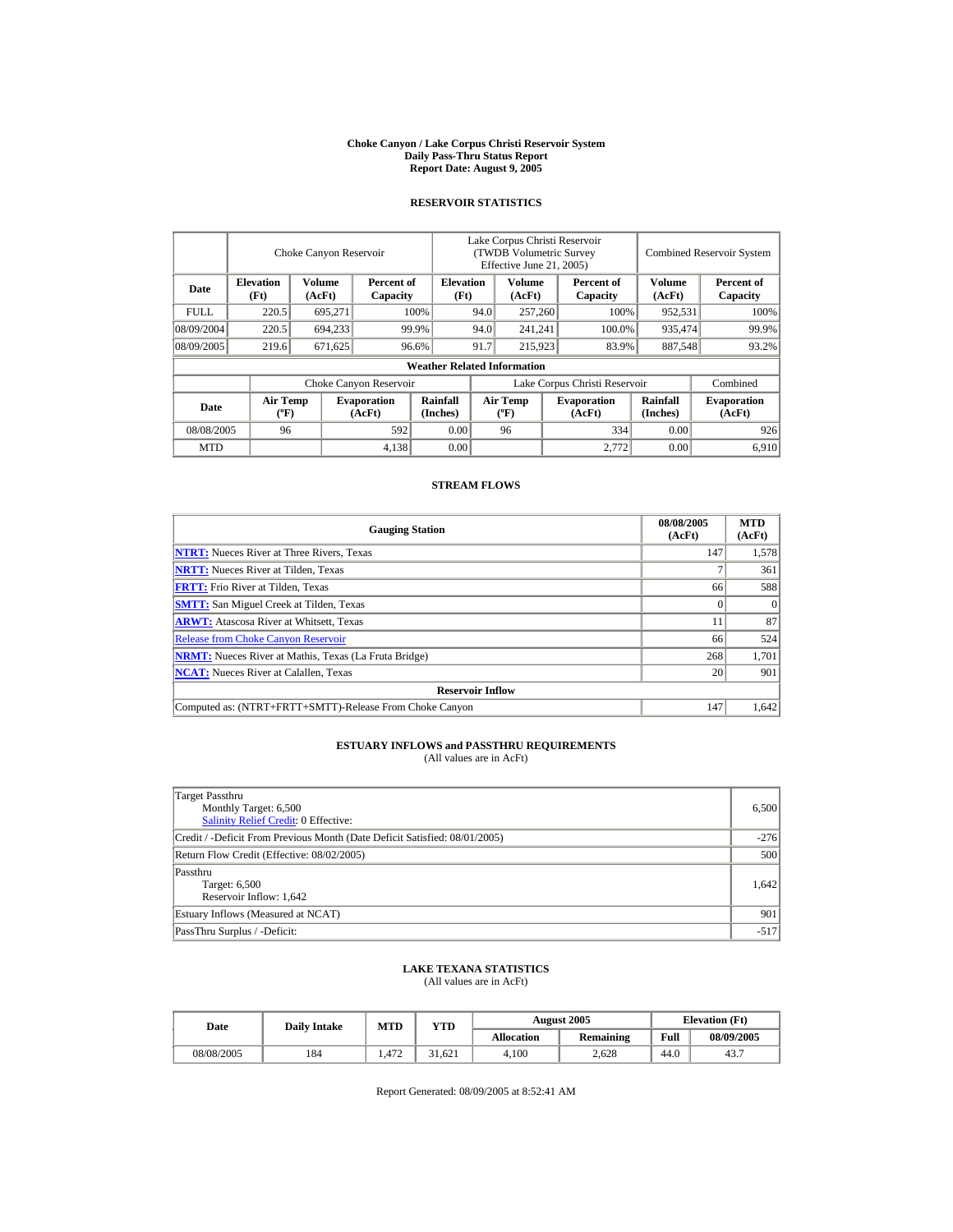#### **Choke Canyon / Lake Corpus Christi Reservoir System Daily Pass-Thru Status Report Report Date: August 10, 2005**

## **RESERVOIR STATISTICS**

|             | Choke Canyon Reservoir                      |                         |                              |                                    | Lake Corpus Christi Reservoir<br><b>(TWDB Volumetric Survey)</b><br>Effective June 21, 2005) |                                             |  |                              | <b>Combined Reservoir System</b> |                              |  |
|-------------|---------------------------------------------|-------------------------|------------------------------|------------------------------------|----------------------------------------------------------------------------------------------|---------------------------------------------|--|------------------------------|----------------------------------|------------------------------|--|
| Date        | <b>Elevation</b><br>(Ft)                    | <b>Volume</b><br>(AcFt) | Percent of<br>Capacity       | <b>Elevation</b><br>(Ft)           |                                                                                              | <b>Volume</b><br>(AcFt)                     |  | Percent of<br>Capacity       | Volume<br>(AcFt)                 | Percent of<br>Capacity       |  |
| <b>FULL</b> | 220.5                                       | 695,271                 |                              | 100%                               | 94.0                                                                                         | 257,260                                     |  | 100%                         | 952,531                          | 100%                         |  |
| 08/10/2004  | 220.4                                       | 693,715                 |                              | 99.8%                              | 94.0                                                                                         | 240,856                                     |  | 99.8%                        | 934,571                          | 99.8%                        |  |
| 08/10/2005  | 219.6                                       | 671,120                 |                              | 96.5%                              | 91.6                                                                                         | 214,360                                     |  | 83.3%                        | 885,480                          | 93.0%                        |  |
|             |                                             |                         |                              | <b>Weather Related Information</b> |                                                                                              |                                             |  |                              |                                  |                              |  |
|             |                                             |                         | Choke Canyon Reservoir       |                                    | Lake Corpus Christi Reservoir                                                                |                                             |  |                              |                                  | Combined                     |  |
| Date        | <b>Air Temp</b><br>$({}^{\circ}\mathrm{F})$ |                         | <b>Evaporation</b><br>(AcFt) | Rainfall<br>(Inches)               |                                                                                              | <b>Air Temp</b><br>$({}^{\circ}\mathbf{F})$ |  | <b>Evaporation</b><br>(AcFt) | <b>Rainfall</b><br>(Inches)      | <b>Evaporation</b><br>(AcFt) |  |
| 08/09/2005  | 98                                          |                         | 563                          | 0.00                               |                                                                                              | 101                                         |  | 394                          | 0.00                             | 957                          |  |
| <b>MTD</b>  |                                             |                         | 4,701                        | 0.00                               |                                                                                              |                                             |  | 3,166                        | 0.00                             | 7.867                        |  |

## **STREAM FLOWS**

| <b>Gauging Station</b>                                       | 08/09/2005<br>(AcFt) | <b>MTD</b><br>(AcFt) |
|--------------------------------------------------------------|----------------------|----------------------|
| <b>NTRT:</b> Nueces River at Three Rivers, Texas             | 147                  | 1,725                |
| <b>NRTT:</b> Nueces River at Tilden, Texas                   |                      | 366                  |
| <b>FRTT:</b> Frio River at Tilden, Texas                     | 64                   | 651                  |
| <b>SMTT:</b> San Miguel Creek at Tilden, Texas               |                      | $\Omega$             |
| <b>ARWT:</b> Atascosa River at Whitsett, Texas               | 10                   | 97                   |
| <b>Release from Choke Canyon Reservoir</b>                   | 66                   | 590                  |
| <b>NRMT:</b> Nueces River at Mathis, Texas (La Fruta Bridge) | 199                  | 1,900                |
| <b>NCAT:</b> Nueces River at Calallen, Texas                 | 50                   | 950                  |
| <b>Reservoir Inflow</b>                                      |                      |                      |
| Computed as: (NTRT+FRTT+SMTT)-Release From Choke Canyon      | 145                  | 1.787                |

# **ESTUARY INFLOWS and PASSTHRU REQUIREMENTS**<br>(All values are in AcFt)

| Target Passthru<br>Monthly Target: 6,500<br>Salinity Relief Credit: 0 Effective: | 6,500  |
|----------------------------------------------------------------------------------|--------|
| Credit / -Deficit From Previous Month (Date Deficit Satisfied: 08/01/2005)       | $-276$ |
| Return Flow Credit (Effective: 08/02/2005)                                       | 500    |
| Passthru<br>Target: 6,500<br>Reservoir Inflow: 1,787                             | 1.787  |
| Estuary Inflows (Measured at NCAT)                                               | 950    |
| PassThru Surplus / -Deficit:                                                     | $-612$ |

## **LAKE TEXANA STATISTICS**

(All values are in AcFt)

| Date | <b>Daily Intake</b> | MTD | YTD   |        | <b>August 2005</b> | <b>Elevation</b> (Ft) |      |            |
|------|---------------------|-----|-------|--------|--------------------|-----------------------|------|------------|
|      |                     |     |       |        | <b>Allocation</b>  | <b>Remaining</b>      | Full | 08/10/2005 |
|      | 08/09/2005          | 183 | .,654 | 31.804 | 4.100              | 2.446                 | 44.0 | 43.6       |

Report Generated: 08/10/2005 at 8:12:24 AM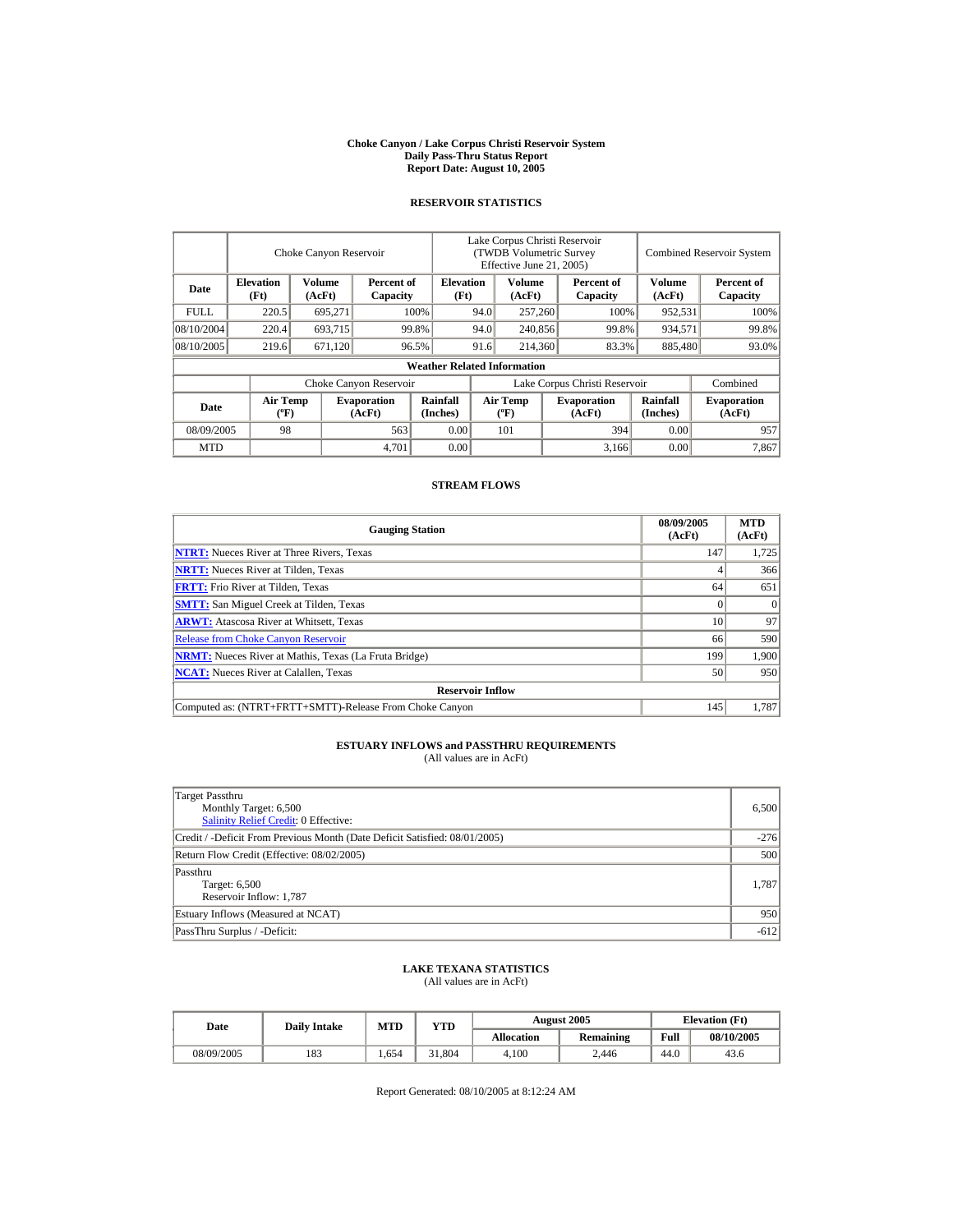#### **Choke Canyon / Lake Corpus Christi Reservoir System Daily Pass-Thru Status Report Report Date: August 11, 2005**

## **RESERVOIR STATISTICS**

|            |                                | Choke Canyon Reservoir  |                              |                                    | Lake Corpus Christi Reservoir<br>(TWDB Volumetric Survey)<br>Effective June 21, 2005) |                                |  |                              |                      | <b>Combined Reservoir System</b> |
|------------|--------------------------------|-------------------------|------------------------------|------------------------------------|---------------------------------------------------------------------------------------|--------------------------------|--|------------------------------|----------------------|----------------------------------|
| Date       | <b>Elevation</b><br>(Ft)       | <b>Volume</b><br>(AcFt) | Percent of<br>Capacity       | <b>Elevation</b><br>(Ft)           |                                                                                       | Volume<br>(AcFt)               |  | Percent of<br>Capacity       | Volume<br>(AcFt)     | Percent of<br>Capacity           |
| FULL.      | 220.5                          | 695.271                 |                              | 100%                               | 94.0                                                                                  | 257,260                        |  | 100%                         | 952,531              | 100%                             |
| 08/11/2004 | 220.4                          | 693,196                 |                              | 99.7%                              | 94.0                                                                                  | 241,048                        |  | 99.9%                        | 934.244              | 99.8%                            |
| 08/11/2005 | 219.5                          | 670,615                 |                              | 96.5%                              | 91.6                                                                                  | 214.881                        |  | 83.5%                        | 885,496              | 93.0%                            |
|            |                                |                         |                              | <b>Weather Related Information</b> |                                                                                       |                                |  |                              |                      |                                  |
|            |                                |                         | Choke Canyon Reservoir       |                                    | Lake Corpus Christi Reservoir                                                         |                                |  |                              |                      | Combined                         |
| Date       | Air Temp<br>$({}^o\mathrm{F})$ |                         | <b>Evaporation</b><br>(AcFt) | Rainfall<br>(Inches)               |                                                                                       | Air Temp<br>$({}^o\mathrm{F})$ |  | <b>Evaporation</b><br>(AcFt) | Rainfall<br>(Inches) | <b>Evaporation</b><br>(AcFt)     |
| 08/10/2005 | 97                             |                         | 444                          | 0.00                               |                                                                                       | 100                            |  | 495                          | 0.00                 | 939                              |
| <b>MTD</b> |                                |                         | 5,145                        | 0.00                               |                                                                                       |                                |  | 3.661                        | 0.00                 | 8,806                            |

## **STREAM FLOWS**

| <b>Gauging Station</b>                                       | 08/10/2005<br>(AcFt) | <b>MTD</b><br>(AcFt) |
|--------------------------------------------------------------|----------------------|----------------------|
| <b>NTRT:</b> Nueces River at Three Rivers, Texas             | 131                  | 1,856                |
| <b>NRTT:</b> Nueces River at Tilden, Texas                   |                      | 369                  |
| <b>FRTT:</b> Frio River at Tilden, Texas                     | 62                   | 713                  |
| <b>SMTT:</b> San Miguel Creek at Tilden, Texas               |                      | $\theta$             |
| <b>ARWT:</b> Atascosa River at Whitsett, Texas               | 10                   | 108                  |
| <b>Release from Choke Canyon Reservoir</b>                   | 66                   | 655                  |
| <b>NRMT:</b> Nueces River at Mathis, Texas (La Fruta Bridge) | 202                  | 2,102                |
| <b>NCAT:</b> Nueces River at Calallen, Texas                 | 46                   | 996                  |
| <b>Reservoir Inflow</b>                                      |                      |                      |
| Computed as: (NTRT+FRTT+SMTT)-Release From Choke Canyon      | 127                  | 1.914                |

## **ESTUARY INFLOWS and PASSTHRU REQUIREMENTS**<br>(All values are in AcFt)

| Target Passthru<br>Monthly Target: 6,500<br><b>Salinity Relief Credit: 0 Effective:</b> | 6,500  |
|-----------------------------------------------------------------------------------------|--------|
| Credit / -Deficit From Previous Month (Date Deficit Satisfied: 08/01/2005)              | $-276$ |
| Return Flow Credit (Effective: 08/02/2005)                                              | 500    |
| Passthru<br>Target: 6,500<br>Reservoir Inflow: 1,914                                    | 1,914  |
| Estuary Inflows (Measured at NCAT)                                                      | 996    |
| PassThru Surplus / -Deficit:                                                            | $-694$ |

### **LAKE TEXANA STATISTICS** (All values are in AcFt)

| Date       | <b>Daily Intake</b> | <b>MTD</b> | VTD    |            | <b>August 2005</b> | <b>Elevation</b> (Ft) |            |
|------------|---------------------|------------|--------|------------|--------------------|-----------------------|------------|
|            |                     |            |        | Allocation | <b>Remaining</b>   | Full                  | 08/11/2005 |
| 08/10/2005 | 184                 | 1.838      | 31.988 | 4.100      | 2.262              | 44.0                  | 43.4       |

Report Generated: 08/11/2005 at 8:24:46 AM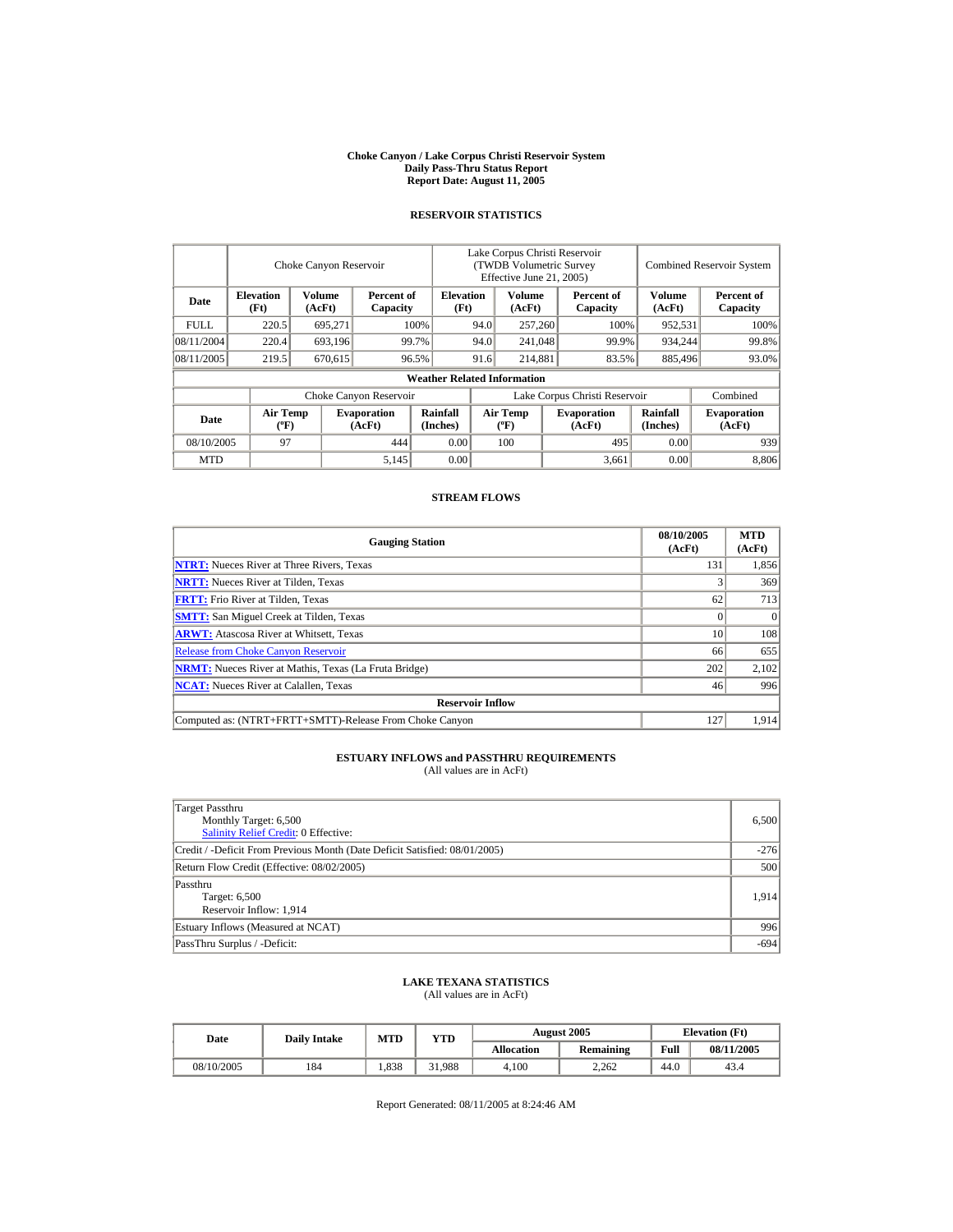#### **Choke Canyon / Lake Corpus Christi Reservoir System Daily Pass-Thru Status Report Report Date: August 12, 2005**

## **RESERVOIR STATISTICS**

|             |                                             | Choke Canyon Reservoir  |                              |                                    |                               | Lake Corpus Christi Reservoir<br><b>(TWDB Volumetric Survey)</b><br>Effective June 21, 2005) |  |                              | <b>Combined Reservoir System</b> |                              |
|-------------|---------------------------------------------|-------------------------|------------------------------|------------------------------------|-------------------------------|----------------------------------------------------------------------------------------------|--|------------------------------|----------------------------------|------------------------------|
| Date        | <b>Elevation</b><br>(Ft)                    | <b>Volume</b><br>(AcFt) | Percent of<br>Capacity       | <b>Elevation</b><br>(Ft)           |                               | Volume<br>(AcFt)                                                                             |  | Percent of<br>Capacity       | <b>Volume</b><br>(AcFt)          | Percent of<br>Capacity       |
| <b>FULL</b> | 220.5                                       | 695,271                 |                              | 100%                               | 94.0                          | 257,260                                                                                      |  | 100%                         | 952,531                          | 100%                         |
| 08/12/2004  | 220.4                                       | 693,715                 |                              | 99.8%                              | 94.0                          | 241,241                                                                                      |  | 100.0%                       | 934,956                          | 99.8%                        |
| 08/12/2005  | 219.5                                       | 670,110                 |                              | 96.4%                              | 91.6                          | 214,187                                                                                      |  | 83.3%                        | 884,297                          | 92.8%                        |
|             |                                             |                         |                              | <b>Weather Related Information</b> |                               |                                                                                              |  |                              |                                  |                              |
|             |                                             |                         | Choke Canyon Reservoir       |                                    | Lake Corpus Christi Reservoir |                                                                                              |  |                              |                                  | Combined                     |
| Date        | <b>Air Temp</b><br>$({}^{\circ}\mathrm{F})$ |                         | <b>Evaporation</b><br>(AcFt) | <b>Rainfall</b><br>(Inches)        |                               | <b>Air Temp</b><br>$({}^{\circ}{\rm F})$                                                     |  | <b>Evaporation</b><br>(AcFt) | <b>Rainfall</b><br>(Inches)      | <b>Evaporation</b><br>(AcFt) |
| 08/11/2005  | 98                                          |                         | 577                          | 0.00                               |                               | 99                                                                                           |  | 414                          | 0.00                             | 991                          |
| <b>MTD</b>  |                                             |                         | 5,722                        | 0.00                               |                               |                                                                                              |  | 4,075                        | 0.00                             | 9.797                        |

## **STREAM FLOWS**

| <b>Gauging Station</b>                                       | 08/11/2005<br>(AcFt) | <b>MTD</b><br>(AcFt) |
|--------------------------------------------------------------|----------------------|----------------------|
| <b>NTRT:</b> Nueces River at Three Rivers, Texas             | 131                  | 1,987                |
| <b>NRTT:</b> Nueces River at Tilden, Texas                   |                      | 376                  |
| <b>FRTT:</b> Frio River at Tilden, Texas                     | 64                   | 776                  |
| <b>SMTT:</b> San Miguel Creek at Tilden, Texas               |                      | $\Omega$             |
| <b>ARWT:</b> Atascosa River at Whitsett, Texas               | 10                   | 118                  |
| <b>Release from Choke Canyon Reservoir</b>                   | 66                   | 721                  |
| <b>NRMT:</b> Nueces River at Mathis, Texas (La Fruta Bridge) | 202                  | 2,305                |
| <b>NCAT:</b> Nueces River at Calallen, Texas                 | 44                   | 1,040                |
| <b>Reservoir Inflow</b>                                      |                      |                      |
| Computed as: (NTRT+FRTT+SMTT)-Release From Choke Canyon      | 129                  | 2.043                |

# **ESTUARY INFLOWS and PASSTHRU REQUIREMENTS**<br>(All values are in AcFt)

| Target Passthru<br>Monthly Target: 6,500<br>Salinity Relief Credit: 1,625 Effective: 08/11/2005 | 4,875  |
|-------------------------------------------------------------------------------------------------|--------|
| Credit / -Deficit From Previous Month (Date Deficit Satisfied: 08/01/2005)                      | $-276$ |
| Return Flow Credit (Effective: 08/02/2005)                                                      | 500    |
| Passthru<br>Target: 4,875<br>Reservoir Inflow: 2,043                                            | 2,043  |
| Estuary Inflows (Measured at NCAT)                                                              | 1,040  |
| PassThru Surplus / -Deficit:                                                                    | $-779$ |

## **LAKE TEXANA STATISTICS**

(All values are in AcFt)

| Date       | <b>Daily Intake</b> | <b>MTD</b> | VTD    |            | <b>August 2005</b> | <b>Elevation</b> (Ft) |            |
|------------|---------------------|------------|--------|------------|--------------------|-----------------------|------------|
|            |                     |            |        | Allocation | <b>Remaining</b>   | Full                  | 08/12/2005 |
| 08/11/2005 | 184                 | 2.022      | 32.171 | 4.100      | 2.078              | 44.0                  | 43.4       |

Report Generated: 08/12/2005 at 8:23:47 AM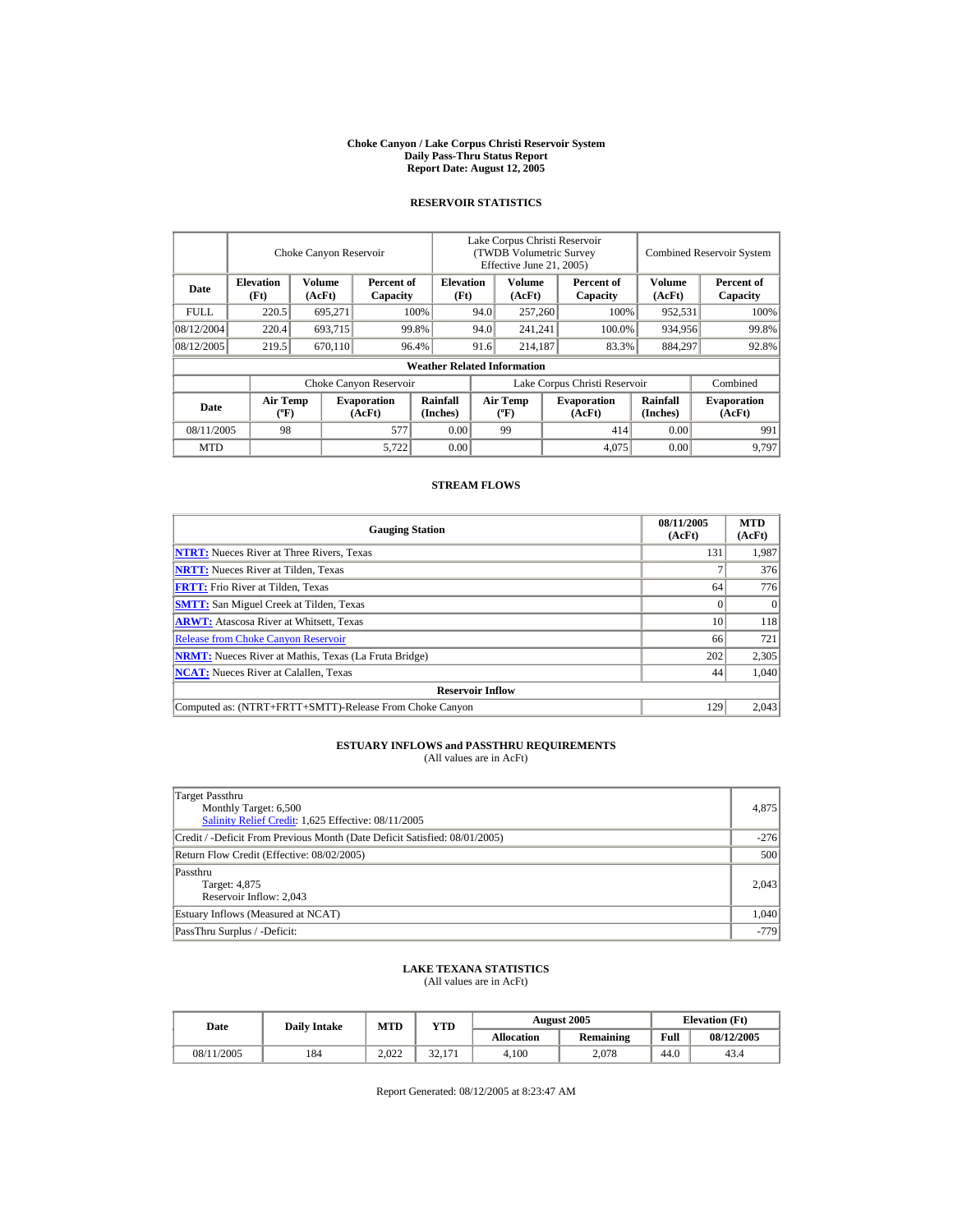#### **Choke Canyon / Lake Corpus Christi Reservoir System Daily Pass-Thru Status Report Report Date: August 13, 2005**

## **RESERVOIR STATISTICS**

|            |                                             | Choke Canyon Reservoir |                              |                                    |                               | Lake Corpus Christi Reservoir<br>(TWDB Volumetric Survey<br>Effective June 21, 2005) |  |                              |                             | <b>Combined Reservoir System</b> |
|------------|---------------------------------------------|------------------------|------------------------------|------------------------------------|-------------------------------|--------------------------------------------------------------------------------------|--|------------------------------|-----------------------------|----------------------------------|
| Date       | <b>Elevation</b><br>(Ft)                    | Volume<br>(AcFt)       | Percent of<br>Capacity       | <b>Elevation</b><br>(Ft)           |                               | Volume<br>(AcFt)                                                                     |  | Percent of<br>Capacity       | <b>Volume</b><br>(AcFt)     | Percent of<br>Capacity           |
| FULL.      | 220.5                                       | 695,271                |                              | 100%                               | 94.0                          | 257,260                                                                              |  | 100%                         | 952,531                     | 100%                             |
| 08/13/2004 | 220.4                                       | 692,677                |                              | 99.6%                              | 94.0                          | 241,241                                                                              |  | 100.0%                       | 933,918                     | 99.7%                            |
| 08/13/2005 | 219.5                                       | 669,095                |                              | 96.2%                              | 91.5                          | 213,320                                                                              |  | 82.9%                        | 882,415                     | 92.6%                            |
|            |                                             |                        |                              | <b>Weather Related Information</b> |                               |                                                                                      |  |                              |                             |                                  |
|            |                                             |                        | Choke Canyon Reservoir       |                                    | Lake Corpus Christi Reservoir |                                                                                      |  |                              |                             | Combined                         |
| Date       | <b>Air Temp</b><br>$({}^{\circ}\mathrm{F})$ |                        | <b>Evaporation</b><br>(AcFt) | <b>Rainfall</b><br>(Inches)        |                               | <b>Air Temp</b><br>$({}^{\circ}{\rm F})$                                             |  | <b>Evaporation</b><br>(AcFt) | <b>Rainfall</b><br>(Inches) | <b>Evaporation</b><br>(AcFt)     |
| 08/12/2005 | 97                                          |                        | 621                          | 0.00                               |                               | 97                                                                                   |  | 464                          | 0.00                        | 1.085                            |
| <b>MTD</b> |                                             |                        | 6,343                        | 0.00                               |                               |                                                                                      |  | 4,539                        | 0.00                        | 10.882                           |

## **STREAM FLOWS**

| <b>Gauging Station</b>                                       | 08/12/2005<br>(AcFt) | <b>MTD</b><br>(AcFt) |
|--------------------------------------------------------------|----------------------|----------------------|
| <b>NTRT:</b> Nueces River at Three Rivers, Texas             | 127                  | 2,114                |
| <b>NRTT:</b> Nueces River at Tilden, Texas                   |                      | 378                  |
| <b>FRTT:</b> Frio River at Tilden, Texas                     | 62                   | 838                  |
| <b>SMTT:</b> San Miguel Creek at Tilden, Texas               |                      | $\Omega$             |
| <b>ARWT:</b> Atascosa River at Whitsett, Texas               | 10                   | 128                  |
| <b>Release from Choke Canyon Reservoir</b>                   | 66                   | 786                  |
| <b>NRMT:</b> Nueces River at Mathis, Texas (La Fruta Bridge) | 240                  | 2,545                |
| <b>NCAT:</b> Nueces River at Calallen, Texas                 | 13                   | 1,053                |
| <b>Reservoir Inflow</b>                                      |                      |                      |
| Computed as: (NTRT+FRTT+SMTT)-Release From Choke Canyon      | 123                  | 2.166                |

# **ESTUARY INFLOWS and PASSTHRU REQUIREMENTS**<br>(All values are in AcFt)

| Target Passthru<br>Monthly Target: 6,500<br>Salinity Relief Credit: 1,625 Effective: 08/11/2005 | 4,875  |
|-------------------------------------------------------------------------------------------------|--------|
| Credit / -Deficit From Previous Month (Date Deficit Satisfied: 08/01/2005)                      | $-276$ |
| Return Flow Credit (Effective: 08/02/2005)                                                      | 500    |
| Passthru<br>Target: 4,875<br>Reservoir Inflow: 2,166                                            | 2,166  |
| Estuary Inflows (Measured at NCAT)                                                              | 1,053  |
| PassThru Surplus / -Deficit:                                                                    | $-889$ |

## **LAKE TEXANA STATISTICS**

(All values are in AcFt)

| Date       | <b>Daily Intake</b> | <b>MTD</b> | VTD    |            | August 2005      | <b>Elevation</b> (Ft) |            |
|------------|---------------------|------------|--------|------------|------------------|-----------------------|------------|
|            |                     |            |        | Allocation | <b>Remaining</b> | Full                  | 08/13/2005 |
| 08/12/2005 | 184                 | 2.205      | 32,355 | 4.100      | .895             | 44.0                  | 43.4       |

Report Generated: 08/13/2005 at 8:11:42 AM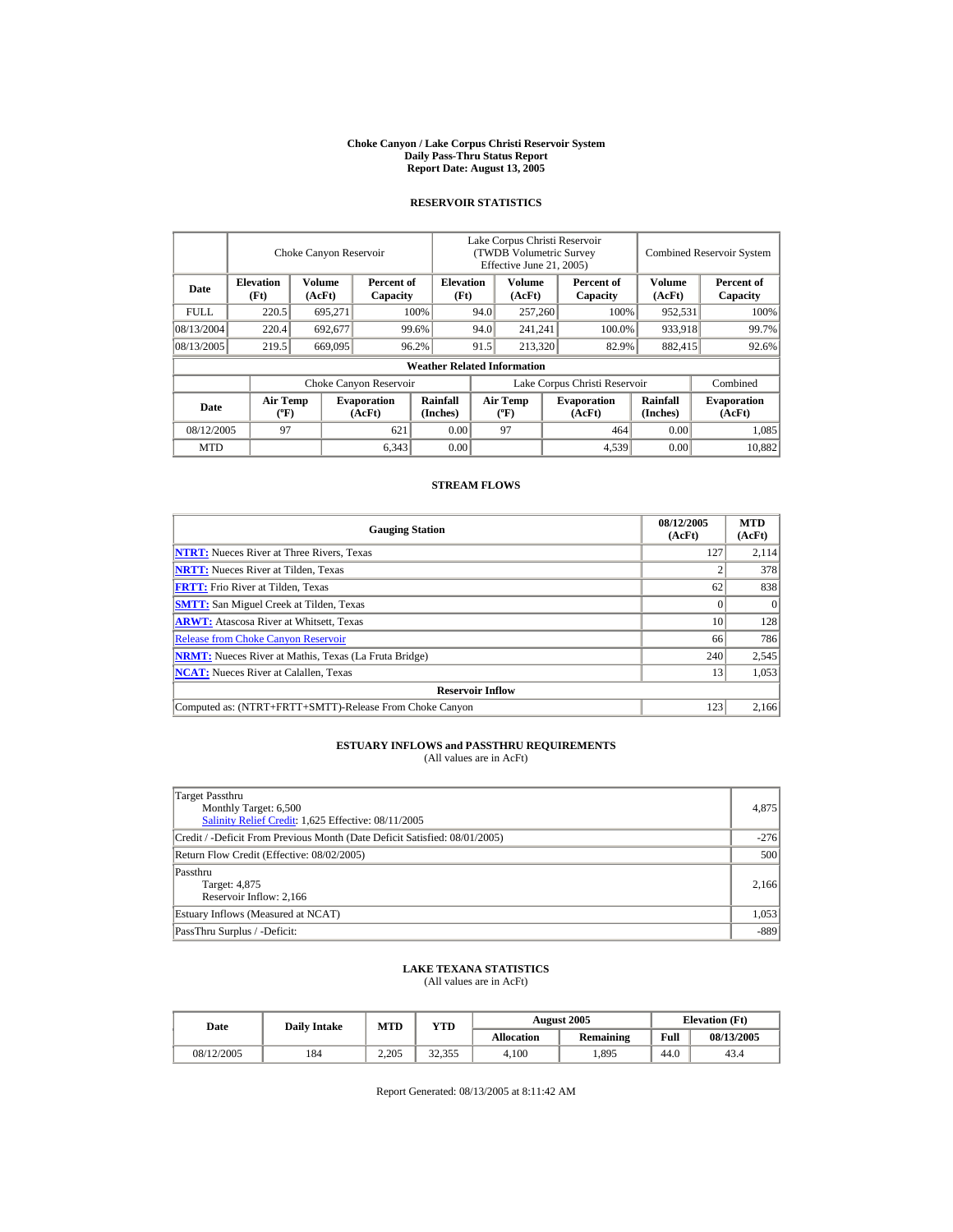#### **Choke Canyon / Lake Corpus Christi Reservoir System Daily Pass-Thru Status Report Report Date: August 14, 2005**

## **RESERVOIR STATISTICS**

|             |                                             | Choke Canyon Reservoir |                              |                                    |                               | Lake Corpus Christi Reservoir<br>(TWDB Volumetric Survey<br>Effective June 21, 2005) |  |                              |                      | <b>Combined Reservoir System</b> |  |  |
|-------------|---------------------------------------------|------------------------|------------------------------|------------------------------------|-------------------------------|--------------------------------------------------------------------------------------|--|------------------------------|----------------------|----------------------------------|--|--|
| Date        | <b>Elevation</b><br>(Ft)                    | Volume<br>(AcFt)       | Percent of<br>Capacity       | <b>Elevation</b><br>(Ft)           |                               | Volume<br>(AcFt)                                                                     |  | Percent of<br>Capacity       | Volume<br>(AcFt)     | Percent of<br>Capacity           |  |  |
| <b>FULL</b> | 220.5                                       | 695,271                |                              | 100%                               | 94.0                          | 257,260                                                                              |  | 100%                         | 952,531              | 100%                             |  |  |
| 08/14/2004  | 220.4                                       | 692,158                |                              | 99.6%                              | 94.0                          | 241,241                                                                              |  | 100.0%                       | 933,399              | 99.7%                            |  |  |
| 08/14/2005  | 219.5                                       | 669,095                |                              | 96.2%                              | 91.5                          | 212,974                                                                              |  | 82.8%                        | 882,069              | 92.6%                            |  |  |
|             |                                             |                        |                              | <b>Weather Related Information</b> |                               |                                                                                      |  |                              |                      |                                  |  |  |
|             |                                             |                        | Choke Canyon Reservoir       |                                    | Lake Corpus Christi Reservoir |                                                                                      |  |                              |                      | Combined                         |  |  |
| Date        | <b>Air Temp</b><br>$({}^{\circ}\mathrm{F})$ |                        | <b>Evaporation</b><br>(AcFt) | Rainfall<br>(Inches)               |                               | <b>Air Temp</b><br>$({}^{\circ}\mathbf{F})$                                          |  | <b>Evaporation</b><br>(AcFt) | Rainfall<br>(Inches) | <b>Evaporation</b><br>(AcFt)     |  |  |
| 08/13/2005  | 95                                          |                        | 370                          | 0.05                               |                               | 98                                                                                   |  | 282                          | 0.00                 | 652                              |  |  |
| <b>MTD</b>  |                                             |                        | 6,713                        | 0.05                               |                               |                                                                                      |  | 4,821                        | 0.00                 | 11.534                           |  |  |

## **STREAM FLOWS**

| <b>Gauging Station</b>                                       | 08/13/2005<br>(AcFt) | <b>MTD</b><br>(AcFt) |
|--------------------------------------------------------------|----------------------|----------------------|
| <b>NTRT:</b> Nueces River at Three Rivers, Texas             | 125                  | 2,239                |
| <b>NRTT:</b> Nueces River at Tilden, Texas                   | o                    | 384                  |
| <b>FRTT:</b> Frio River at Tilden, Texas                     | 62                   | 899                  |
| <b>SMTT:</b> San Miguel Creek at Tilden, Texas               |                      | $\Omega$             |
| <b>ARWT:</b> Atascosa River at Whitsett, Texas               | 10                   | 138                  |
| <b>Release from Choke Canyon Reservoir</b>                   | 66                   | 852                  |
| <b>NRMT:</b> Nueces River at Mathis, Texas (La Fruta Bridge) | 270                  | 2,815                |
| <b>NCAT:</b> Nueces River at Calallen, Texas                 |                      | 1,062                |
| <b>Reservoir Inflow</b>                                      |                      |                      |
| Computed as: (NTRT+FRTT+SMTT)-Release From Choke Canyon      | 121                  | 2,287                |

# **ESTUARY INFLOWS and PASSTHRU REQUIREMENTS**<br>(All values are in AcFt)

| Target Passthru<br>Monthly Target: 6,500<br>Salinity Relief Credit: 1,625 Effective: 08/11/2005 | 4,875    |
|-------------------------------------------------------------------------------------------------|----------|
| Credit / -Deficit From Previous Month (Date Deficit Satisfied: 08/01/2005)                      | $-276$   |
| Return Flow Credit (Effective: 08/02/2005)                                                      | 500      |
| Passthru<br>Target: 4,875<br>Reservoir Inflow: 2,287                                            | 2,287    |
| Estuary Inflows (Measured at NCAT)                                                              | 1,062    |
| PassThru Surplus / -Deficit:                                                                    | $-1,001$ |

## **LAKE TEXANA STATISTICS**

(All values are in AcFt)

| Date       | <b>Daily Intake</b> | <b>MTD</b> | VTD    |            | August 2005      | <b>Elevation</b> (Ft) |            |
|------------|---------------------|------------|--------|------------|------------------|-----------------------|------------|
|            |                     |            |        | Allocation | <b>Remaining</b> | Full                  | 08/14/2005 |
| 08/13/2005 | 184                 | 2,389      | 32,539 | 4.100      | 1.711            | 44.0                  | 43.4       |

Report Generated: 08/14/2005 at 8:07:05 AM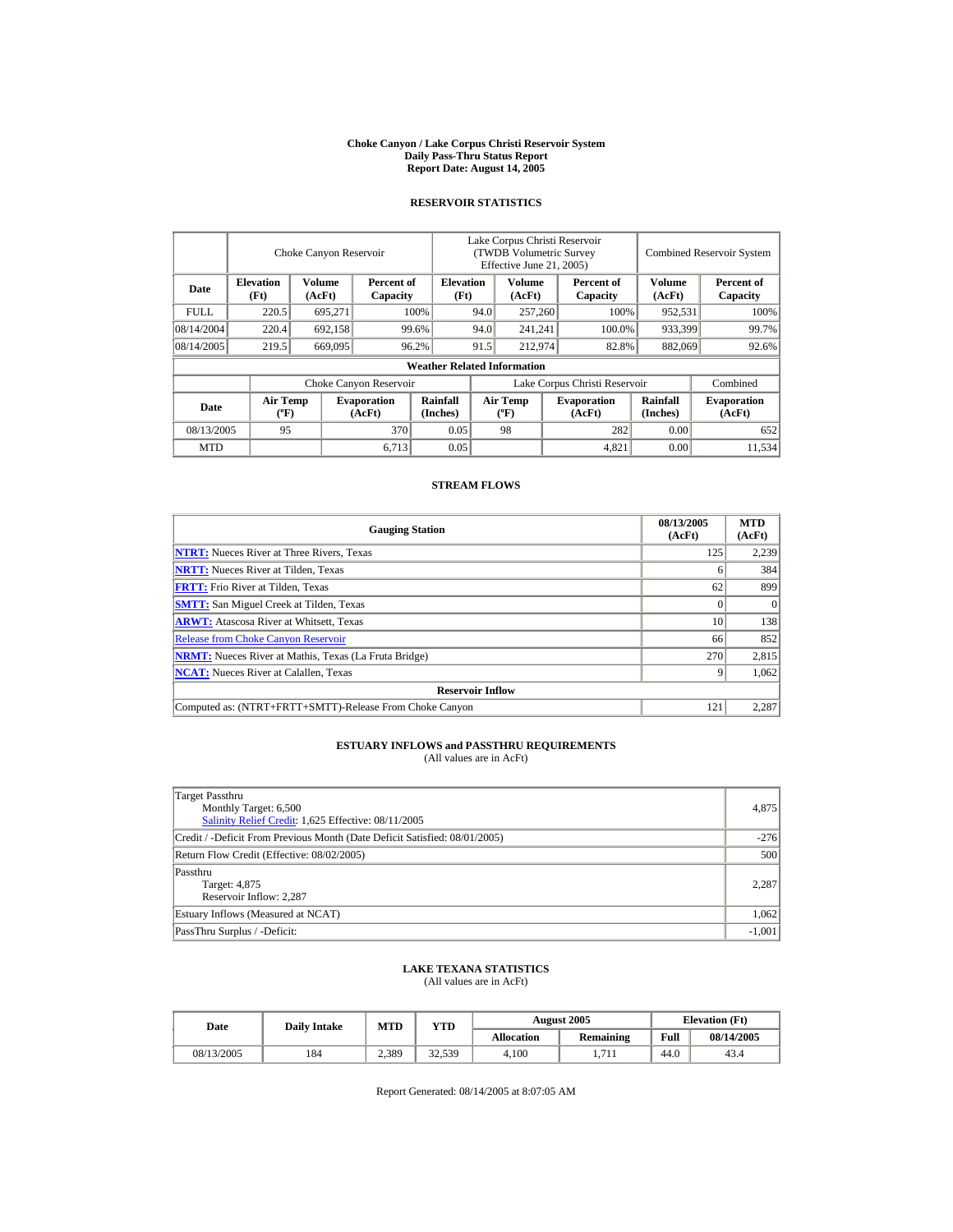#### **Choke Canyon / Lake Corpus Christi Reservoir System Daily Pass-Thru Status Report Report Date: August 15, 2005**

## **RESERVOIR STATISTICS**

|             |                                             | Choke Canyon Reservoir  |                              |                                    | Lake Corpus Christi Reservoir<br><b>(TWDB Volumetric Survey)</b><br>Effective June 21, 2005) |                                  |  |                              | <b>Combined Reservoir System</b> |                              |
|-------------|---------------------------------------------|-------------------------|------------------------------|------------------------------------|----------------------------------------------------------------------------------------------|----------------------------------|--|------------------------------|----------------------------------|------------------------------|
| Date        | <b>Elevation</b><br>(Ft)                    | <b>Volume</b><br>(AcFt) | Percent of<br>Capacity       | <b>Elevation</b><br>(Ft)           |                                                                                              | <b>Volume</b><br>(AcFt)          |  | Percent of<br>Capacity       | Volume<br>(AcFt)                 | Percent of<br>Capacity       |
| <b>FULL</b> | 220.5                                       | 695,271                 |                              | 100%                               | 94.0                                                                                         | 257,260                          |  | 100%                         | 952,531                          | 100%                         |
| 08/15/2004  | 220.4                                       | 691,639                 |                              | 99.5%                              | 94.0                                                                                         | 241,241                          |  | 100.0%                       | 932,880                          | 99.6%                        |
| 08/15/2005  | 219.5                                       | 668,841                 |                              | 96.2%                              | 91.5                                                                                         | 212,455                          |  | 82.6%                        | 881,296                          | 92.5%                        |
|             |                                             |                         |                              | <b>Weather Related Information</b> |                                                                                              |                                  |  |                              |                                  |                              |
|             |                                             |                         | Choke Canyon Reservoir       |                                    | Lake Corpus Christi Reservoir                                                                |                                  |  |                              |                                  | Combined                     |
| Date        | <b>Air Temp</b><br>$({}^{\circ}\mathrm{F})$ |                         | <b>Evaporation</b><br>(AcFt) | Rainfall<br>(Inches)               |                                                                                              | <b>Air Temp</b><br>$(^{\circ}F)$ |  | <b>Evaporation</b><br>(AcFt) | <b>Rainfall</b><br>(Inches)      | <b>Evaporation</b><br>(AcFt) |
| 08/14/2005  | 99                                          |                         | 576                          | 0.00                               |                                                                                              | 97                               |  | 363                          | 0.00                             | 939                          |
| <b>MTD</b>  |                                             |                         | 7.289                        | 0.05                               |                                                                                              |                                  |  | 5,184                        | 0.00                             | 12.473                       |

## **STREAM FLOWS**

| <b>Gauging Station</b>                                       | 08/14/2005<br>(AcFt) | <b>MTD</b><br>(AcFt) |
|--------------------------------------------------------------|----------------------|----------------------|
| <b>NTRT:</b> Nueces River at Three Rivers, Texas             | 125                  | 2,364                |
| <b>NRTT:</b> Nueces River at Tilden, Texas                   | 69                   | 454                  |
| <b>FRTT:</b> Frio River at Tilden, Texas                     | 62                   | 961                  |
| <b>SMTT:</b> San Miguel Creek at Tilden, Texas               |                      | $\Omega$             |
| <b>ARWT:</b> Atascosa River at Whitsett, Texas               |                      | 149                  |
| <b>Release from Choke Canyon Reservoir</b>                   | 66                   | 917                  |
| <b>NRMT:</b> Nueces River at Mathis, Texas (La Fruta Bridge) | 270                  | 3,085                |
| <b>NCAT:</b> Nueces River at Calallen, Texas                 | 64                   | 1,125                |
| <b>Reservoir Inflow</b>                                      |                      |                      |
| Computed as: (NTRT+FRTT+SMTT)-Release From Choke Canyon      | $12^{1}$             | 2.408                |

# **ESTUARY INFLOWS and PASSTHRU REQUIREMENTS**<br>(All values are in AcFt)

| Target Passthru<br>Monthly Target: 6,500<br>Salinity Relief Credit: 1,625 Effective: 08/11/2005 | 4,875    |
|-------------------------------------------------------------------------------------------------|----------|
| Credit / -Deficit From Previous Month (Date Deficit Satisfied: 08/01/2005)                      | $-276$   |
| Return Flow Credit (Effective: 08/02/2005)                                                      | 500      |
| Passthru<br>Target: 4,875<br>Reservoir Inflow: 2,408                                            | 2,408    |
| Estuary Inflows (Measured at NCAT)                                                              | 1,125    |
| PassThru Surplus / -Deficit:                                                                    | $-1,059$ |

## **LAKE TEXANA STATISTICS**

(All values are in AcFt)

| Date       | <b>Daily Intake</b> | <b>MTD</b> | VTD    |            | <b>August 2005</b> | <b>Elevation</b> (Ft) |            |
|------------|---------------------|------------|--------|------------|--------------------|-----------------------|------------|
|            |                     |            |        | Allocation | <b>Remaining</b>   | Full                  | 08/15/2005 |
| 08/14/2005 | 184                 | 572<br>رب  | 32.723 | 4.100      | . 527              | 44.0                  | 43.4       |

Report Generated: 08/15/2005 at 8:33:28 AM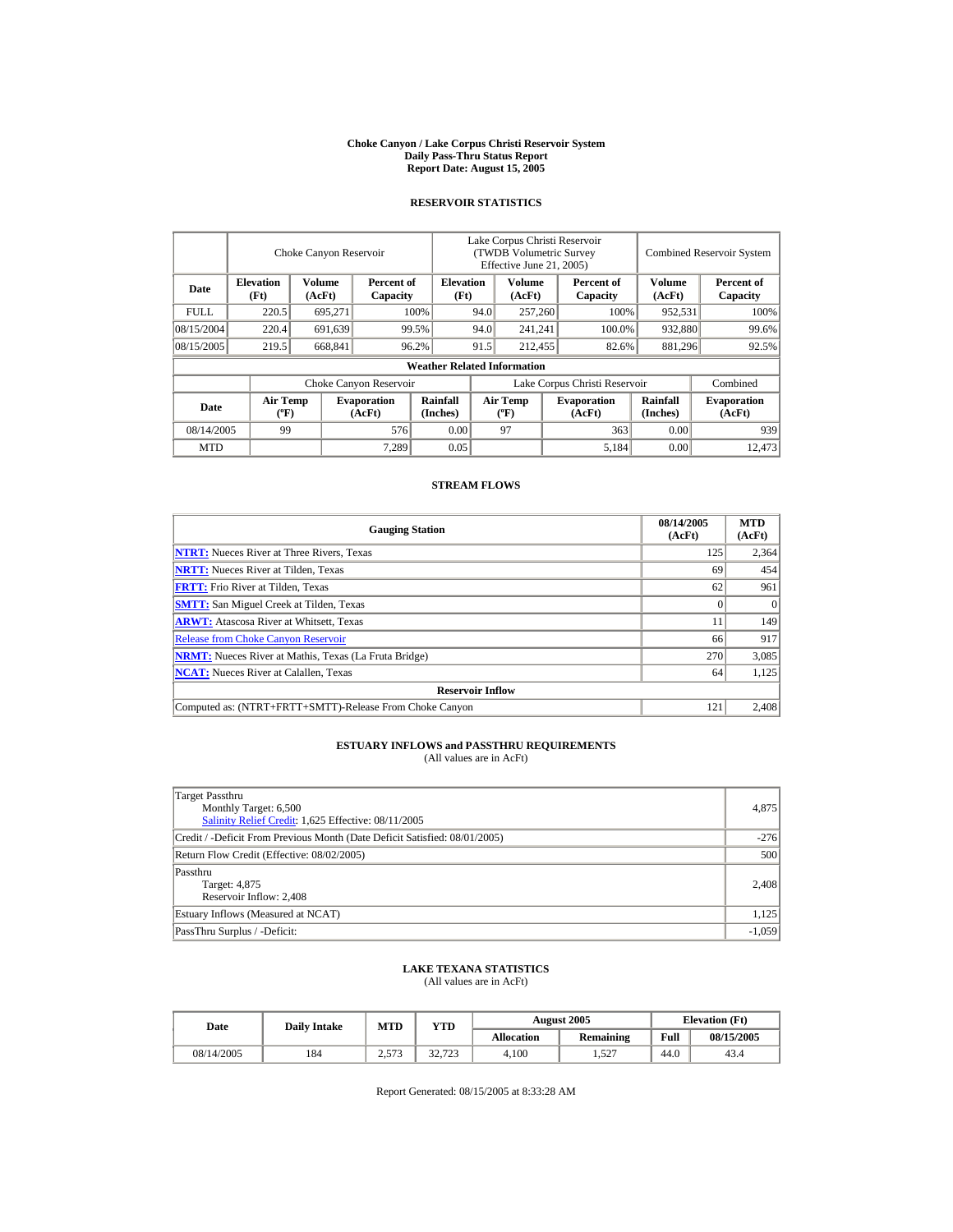#### **Choke Canyon / Lake Corpus Christi Reservoir System Daily Pass-Thru Status Report Report Date: August 16, 2005**

## **RESERVOIR STATISTICS**

|             |                                       | Choke Canyon Reservoir |                              |                                    | Lake Corpus Christi Reservoir<br>(TWDB Volumetric Survey<br>Effective June 21, 2005) |                                          |  |                              | <b>Combined Reservoir System</b> |                              |
|-------------|---------------------------------------|------------------------|------------------------------|------------------------------------|--------------------------------------------------------------------------------------|------------------------------------------|--|------------------------------|----------------------------------|------------------------------|
| Date        | <b>Elevation</b><br>(Ft)              | Volume<br>(AcFt)       | Percent of<br>Capacity       | <b>Elevation</b><br>(Ft)           |                                                                                      | Volume<br>(AcFt)                         |  | Percent of<br>Capacity       | Volume<br>(AcFt)                 | Percent of<br>Capacity       |
| <b>FULL</b> | 220.5                                 | 695,271                |                              | 100%                               | 94.0                                                                                 | 257,260                                  |  | 100%                         | 952,531                          | 100%                         |
| 08/16/2004  | 220.3                                 | 691,121                |                              | 99.4%                              | 94.0                                                                                 | 241,241                                  |  | 100.0%                       | 932,362                          | 99.6%                        |
| 08/16/2005  | 219.5                                 | 668,331                |                              | 96.1%                              | 91.5                                                                                 | 212,109                                  |  | 82.4%                        | 880,440                          | 92.4%                        |
|             |                                       |                        |                              | <b>Weather Related Information</b> |                                                                                      |                                          |  |                              |                                  |                              |
|             |                                       |                        | Choke Canyon Reservoir       |                                    | Lake Corpus Christi Reservoir                                                        |                                          |  |                              |                                  | Combined                     |
| Date        | <b>Air Temp</b><br>$({}^o\mathrm{F})$ |                        | <b>Evaporation</b><br>(AcFt) | <b>Rainfall</b><br>(Inches)        |                                                                                      | <b>Air Temp</b><br>$({}^{\circ}{\rm F})$ |  | <b>Evaporation</b><br>(AcFt) | <b>Rainfall</b><br>(Inches)      | <b>Evaporation</b><br>(AcFt) |
| 08/15/2005  | 95                                    |                        | 473                          | 0.00                               |                                                                                      | 97                                       |  | 322                          | 0.00                             | 795                          |
| <b>MTD</b>  |                                       |                        | 7,762                        | 0.05                               |                                                                                      |                                          |  | 5,506                        | 0.00                             | 13.268                       |

## **STREAM FLOWS**

| <b>Gauging Station</b>                                       | 08/15/2005<br>(AcFt) | <b>MTD</b><br>(AcFt) |
|--------------------------------------------------------------|----------------------|----------------------|
| <b>NTRT:</b> Nueces River at Three Rivers, Texas             | 129                  | 2,493                |
| <b>NRTT:</b> Nueces River at Tilden, Texas                   | 60                   | 513                  |
| <b>FRTT:</b> Frio River at Tilden, Texas                     | 60                   | 1,020                |
| <b>SMTT:</b> San Miguel Creek at Tilden, Texas               |                      | $\Omega$             |
| <b>ARWT:</b> Atascosa River at Whitsett, Texas               | 13                   | 162                  |
| <b>Release from Choke Canyon Reservoir</b>                   | 66                   | 983                  |
| <b>NRMT:</b> Nueces River at Mathis, Texas (La Fruta Bridge) | 270                  | 3,355                |
| <b>NCAT:</b> Nueces River at Calallen. Texas                 | 48                   | 1,173                |
| <b>Reservoir Inflow</b>                                      |                      |                      |
| Computed as: (NTRT+FRTT+SMTT)-Release From Choke Canyon      | 123                  | 2,531                |

# **ESTUARY INFLOWS and PASSTHRU REQUIREMENTS**<br>(All values are in AcFt)

| Target Passthru<br>Monthly Target: 6,500<br>Salinity Relief Credit: 1,625 Effective: 08/11/2005 | 4,875    |
|-------------------------------------------------------------------------------------------------|----------|
| Credit / -Deficit From Previous Month (Date Deficit Satisfied: 08/01/2005)                      | $-276$   |
| Return Flow Credit (Effective: 08/02/2005)                                                      | 500      |
| Passthru<br>Target: 4,875<br>Reservoir Inflow: 2,531                                            | 2,531    |
| Estuary Inflows (Measured at NCAT)                                                              | 1,173    |
| PassThru Surplus / -Deficit:                                                                    | $-1,134$ |

## **LAKE TEXANA STATISTICS**

(All values are in AcFt)

| Date       | <b>Daily Intake</b> | <b>MTD</b>                      | VTD    |            | <b>August 2005</b> | <b>Elevation</b> (Ft) |            |
|------------|---------------------|---------------------------------|--------|------------|--------------------|-----------------------|------------|
|            |                     |                                 |        | Allocation | <b>Remaining</b>   | Full                  | 08/16/2005 |
| 08/15/2005 | 184                 | 2757<br>$\sqrt{2}$ , $\sqrt{2}$ | 32,906 | 4.100      | 1.343              | 44.0                  | 43.2       |

Report Generated: 08/16/2005 at 8:12:28 AM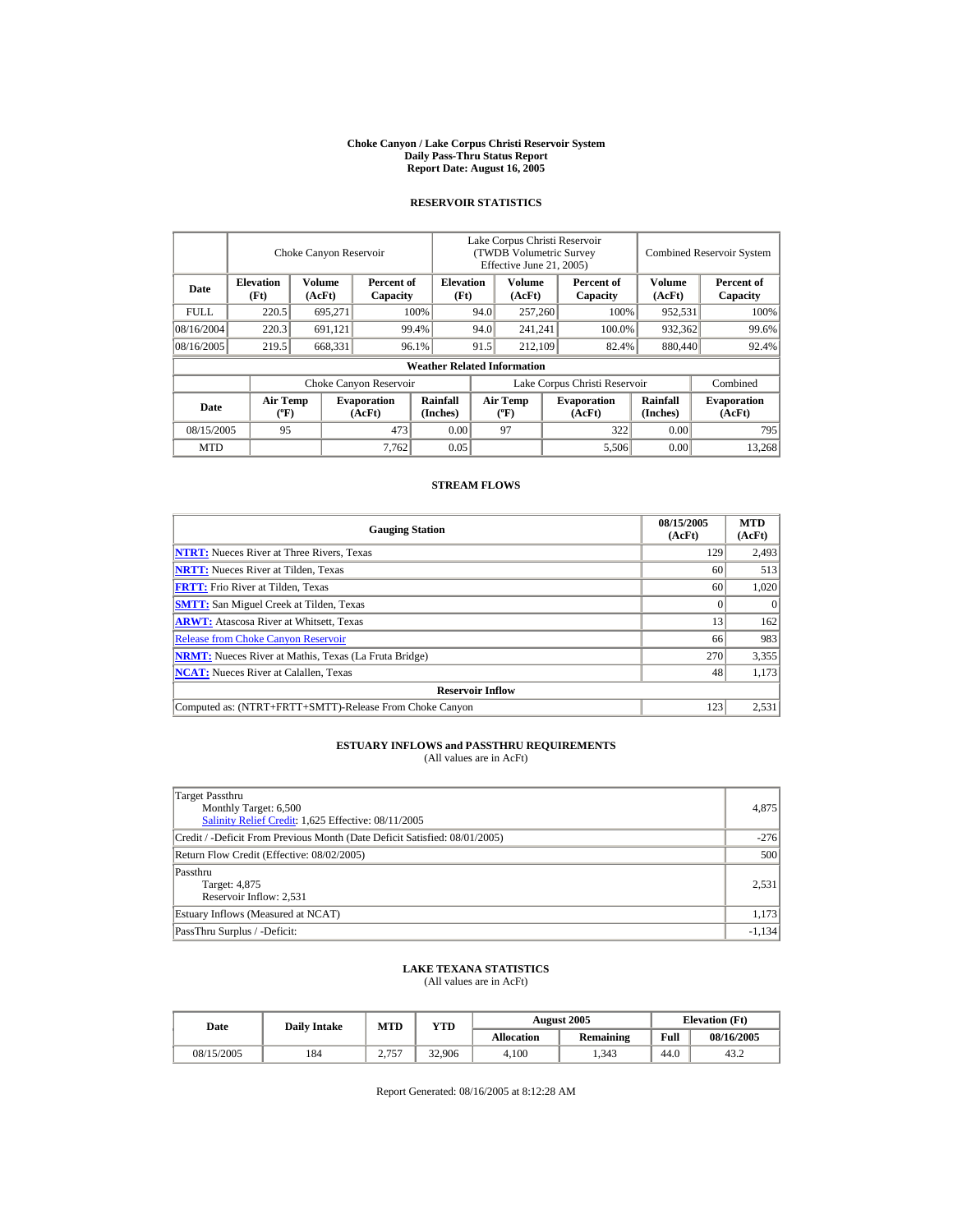#### **Choke Canyon / Lake Corpus Christi Reservoir System Daily Pass-Thru Status Report Report Date: August 17, 2005**

## **RESERVOIR STATISTICS**

|             |                                             | Choke Canyon Reservoir  |                              |                                    | Lake Corpus Christi Reservoir<br><b>(TWDB Volumetric Survey)</b><br>Effective June 21, 2005) |                                  |  |                              | <b>Combined Reservoir System</b> |                              |
|-------------|---------------------------------------------|-------------------------|------------------------------|------------------------------------|----------------------------------------------------------------------------------------------|----------------------------------|--|------------------------------|----------------------------------|------------------------------|
| Date        | <b>Elevation</b><br>(Ft)                    | <b>Volume</b><br>(AcFt) | Percent of<br>Capacity       | <b>Elevation</b><br>(Ft)           |                                                                                              | <b>Volume</b><br>(AcFt)          |  | Percent of<br>Capacity       | Volume<br>(AcFt)                 | Percent of<br>Capacity       |
| <b>FULL</b> | 220.5                                       | 695,271                 |                              | 100%                               | 94.0                                                                                         | 257,260                          |  | 100%                         | 952,531                          | 100%                         |
| 08/17/2004  | 220.3                                       | 690,602                 |                              | 99.3%                              | 94.0                                                                                         | 240,856                          |  | 99.8%                        | 931,458                          | 99.5%                        |
| 08/17/2005  | 219.4                                       | 667,821                 |                              | 96.1%                              | 91.4                                                                                         | 211,590                          |  | 82.2%                        | 879,411                          | 92.3%                        |
|             |                                             |                         |                              | <b>Weather Related Information</b> |                                                                                              |                                  |  |                              |                                  |                              |
|             |                                             |                         | Choke Canyon Reservoir       |                                    | Lake Corpus Christi Reservoir                                                                |                                  |  |                              |                                  | Combined                     |
| Date        | <b>Air Temp</b><br>$({}^{\circ}\mathrm{F})$ |                         | <b>Evaporation</b><br>(AcFt) | Rainfall<br>(Inches)               |                                                                                              | <b>Air Temp</b><br>$(^{\circ}F)$ |  | <b>Evaporation</b><br>(AcFt) | <b>Rainfall</b><br>(Inches)      | <b>Evaporation</b><br>(AcFt) |
| 08/16/2005  | 98                                          |                         | 517                          | 0.00                               |                                                                                              | 98                               |  | 322                          | 0.09                             | 839                          |
| <b>MTD</b>  |                                             |                         | 8.279                        | 0.05                               |                                                                                              |                                  |  | 5,828                        | 0.09                             | 14,107                       |

## **STREAM FLOWS**

| <b>Gauging Station</b>                                       | 08/16/2005<br>(AcFt) | <b>MTD</b><br>(AcFt) |
|--------------------------------------------------------------|----------------------|----------------------|
| <b>NTRT:</b> Nueces River at Three Rivers, Texas             | 171                  | 2,664                |
| <b>NRTT:</b> Nueces River at Tilden, Texas                   | 40                   | 553                  |
| <b>FRTT:</b> Frio River at Tilden, Texas                     | 62                   | 1,082                |
| <b>SMTT:</b> San Miguel Creek at Tilden, Texas               |                      | $\Omega$             |
| <b>ARWT:</b> Atascosa River at Whitsett, Texas               | 13                   | 175                  |
| <b>Release from Choke Canyon Reservoir</b>                   | 66                   | 1,048                |
| <b>NRMT:</b> Nueces River at Mathis, Texas (La Fruta Bridge) | 288                  | 3,642                |
| <b>NCAT:</b> Nueces River at Calallen, Texas                 | 71                   | 1,244                |
| <b>Reservoir Inflow</b>                                      |                      |                      |
| Computed as: (NTRT+FRTT+SMTT)-Release From Choke Canyon      | 167                  | 2.698                |

# **ESTUARY INFLOWS and PASSTHRU REQUIREMENTS**<br>(All values are in AcFt)

| Target Passthru<br>Monthly Target: 6,500<br>Salinity Relief Credit: 1,625 Effective: 08/11/2005 | 4,875    |
|-------------------------------------------------------------------------------------------------|----------|
| Credit / -Deficit From Previous Month (Date Deficit Satisfied: 08/01/2005)                      | $-276$   |
| Return Flow Credit (Effective: 08/02/2005)                                                      | 500      |
| Passthru<br>Target: 4,875<br>Reservoir Inflow: 2,698                                            | 2,698    |
| Estuary Inflows (Measured at NCAT)                                                              | 1.244    |
| PassThru Surplus / -Deficit:                                                                    | $-1.229$ |

## **LAKE TEXANA STATISTICS**

(All values are in AcFt)

| Date       | <b>Daily Intake</b> | <b>MTD</b> | VTD    |            | <b>August 2005</b> | <b>Elevation</b> (Ft) |            |
|------------|---------------------|------------|--------|------------|--------------------|-----------------------|------------|
|            |                     |            |        | Allocation | <b>Remaining</b>   | Full                  | 08/17/2005 |
| 08/16/2005 | 184                 | 2.940      | 33,090 | 4.100      | .160               | 44.0                  | 43.1       |

Report Generated: 08/17/2005 at 8:24:17 AM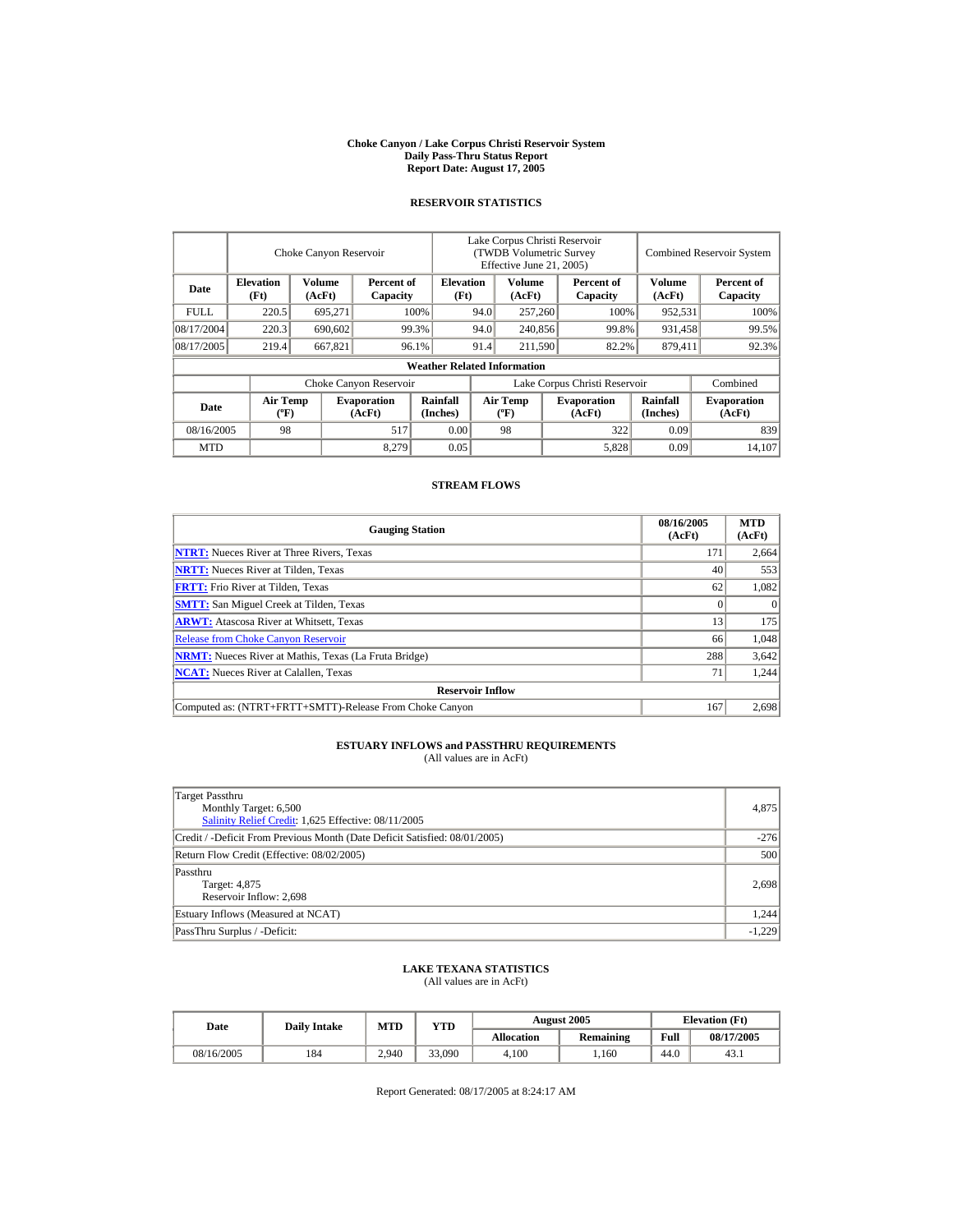#### **Choke Canyon / Lake Corpus Christi Reservoir System Daily Pass-Thru Status Report Report Date: August 18, 2005**

## **RESERVOIR STATISTICS**

|             |                                             | Choke Canyon Reservoir  |                              |                                    | Lake Corpus Christi Reservoir<br><b>(TWDB Volumetric Survey)</b><br>Effective June 21, 2005) |                                  |         |                              |                             | <b>Combined Reservoir System</b> |
|-------------|---------------------------------------------|-------------------------|------------------------------|------------------------------------|----------------------------------------------------------------------------------------------|----------------------------------|---------|------------------------------|-----------------------------|----------------------------------|
| Date        | <b>Elevation</b><br>(Ft)                    | <b>Volume</b><br>(AcFt) | Percent of<br>Capacity       | <b>Elevation</b><br>(Ft)           |                                                                                              | <b>Volume</b><br>(AcFt)          |         | Percent of<br>Capacity       | Volume<br>(AcFt)            | Percent of<br>Capacity           |
| <b>FULL</b> | 220.5                                       | 695,271                 |                              | 100%                               | 94.0                                                                                         | 257,260                          |         | 100%                         | 952,531                     | 100%                             |
| 08/18/2004  | 220.3                                       | 690,342                 |                              | 99.3%                              | 94.0                                                                                         |                                  | 240,471 | 99.7%                        | 930,813                     | 99.4%                            |
| 08/18/2005  | 219.4                                       | 667,312                 |                              | 96.0%                              | 91.4                                                                                         | 210,899                          |         | 82.0%                        | 878,211                     | 92.2%                            |
|             |                                             |                         |                              | <b>Weather Related Information</b> |                                                                                              |                                  |         |                              |                             |                                  |
|             |                                             |                         | Choke Canyon Reservoir       |                                    | Lake Corpus Christi Reservoir                                                                |                                  |         |                              |                             | Combined                         |
| Date        | <b>Air Temp</b><br>$({}^{\circ}\mathrm{F})$ |                         | <b>Evaporation</b><br>(AcFt) | Rainfall<br>(Inches)               |                                                                                              | <b>Air Temp</b><br>$(^{\circ}F)$ |         | <b>Evaporation</b><br>(AcFt) | <b>Rainfall</b><br>(Inches) | <b>Evaporation</b><br>(AcFt)     |
| 08/17/2005  | 100                                         |                         | 576                          | 0.00                               |                                                                                              | 98                               |         | 382                          | 0.00                        | 958                              |
| <b>MTD</b>  |                                             |                         | 8,855                        | 0.05                               |                                                                                              |                                  |         | 6,210                        | 0.09                        | 15,065                           |

## **STREAM FLOWS**

| <b>Gauging Station</b>                                       | 08/17/2005<br>(AcFt) | <b>MTD</b><br>(AcFt) |
|--------------------------------------------------------------|----------------------|----------------------|
| <b>NTRT:</b> Nueces River at Three Rivers, Texas             | 165                  | 2,829                |
| <b>NRTT:</b> Nueces River at Tilden, Texas                   | 20 <sub>1</sub>      | 573                  |
| <b>FRTT:</b> Frio River at Tilden, Texas                     | 73                   | 1,155                |
| <b>SMTT:</b> San Miguel Creek at Tilden, Texas               |                      | $\Omega$             |
| <b>ARWT:</b> Atascosa River at Whitsett, Texas               | 12                   | 187                  |
| <b>Release from Choke Canyon Reservoir</b>                   | 66                   | 1.114                |
| <b>NRMT:</b> Nueces River at Mathis, Texas (La Fruta Bridge) | 320                  | 3,962                |
| <b>NCAT:</b> Nueces River at Calallen, Texas                 | 40                   | 1,284                |
| <b>Reservoir Inflow</b>                                      |                      |                      |
| Computed as: (NTRT+FRTT+SMTT)-Release From Choke Canyon      | 173                  | 2.870                |

# **ESTUARY INFLOWS and PASSTHRU REQUIREMENTS**<br>(All values are in AcFt)

| Target Passthru<br>Monthly Target: 6,500<br>Salinity Relief Credit: 1,625 Effective: 08/11/2005 | 4,875    |
|-------------------------------------------------------------------------------------------------|----------|
| Credit / -Deficit From Previous Month (Date Deficit Satisfied: 08/01/2005)                      | $-276$   |
| Return Flow Credit (Effective: 08/02/2005)                                                      | 500      |
| Passthru<br>Target: 4,875<br>Reservoir Inflow: 2,870                                            | 2,870    |
| Estuary Inflows (Measured at NCAT)                                                              | 1,284    |
| PassThru Surplus / -Deficit:                                                                    | $-1,362$ |

## **LAKE TEXANA STATISTICS**

(All values are in AcFt)

| Date       | <b>Daily Intake</b> | <b>MTD</b> | YTD    |                   | <b>August 2005</b> | <b>Elevation</b> (Ft) |            |
|------------|---------------------|------------|--------|-------------------|--------------------|-----------------------|------------|
|            |                     |            |        | <b>Allocation</b> | <b>Remaining</b>   | Full                  | 08/18/2005 |
| 08/17/2005 | 184                 | 3.124      | 33.274 | 4.100             | 976                | 44.0                  | 43.1       |

Report Generated: 08/18/2005 at 8:25:45 AM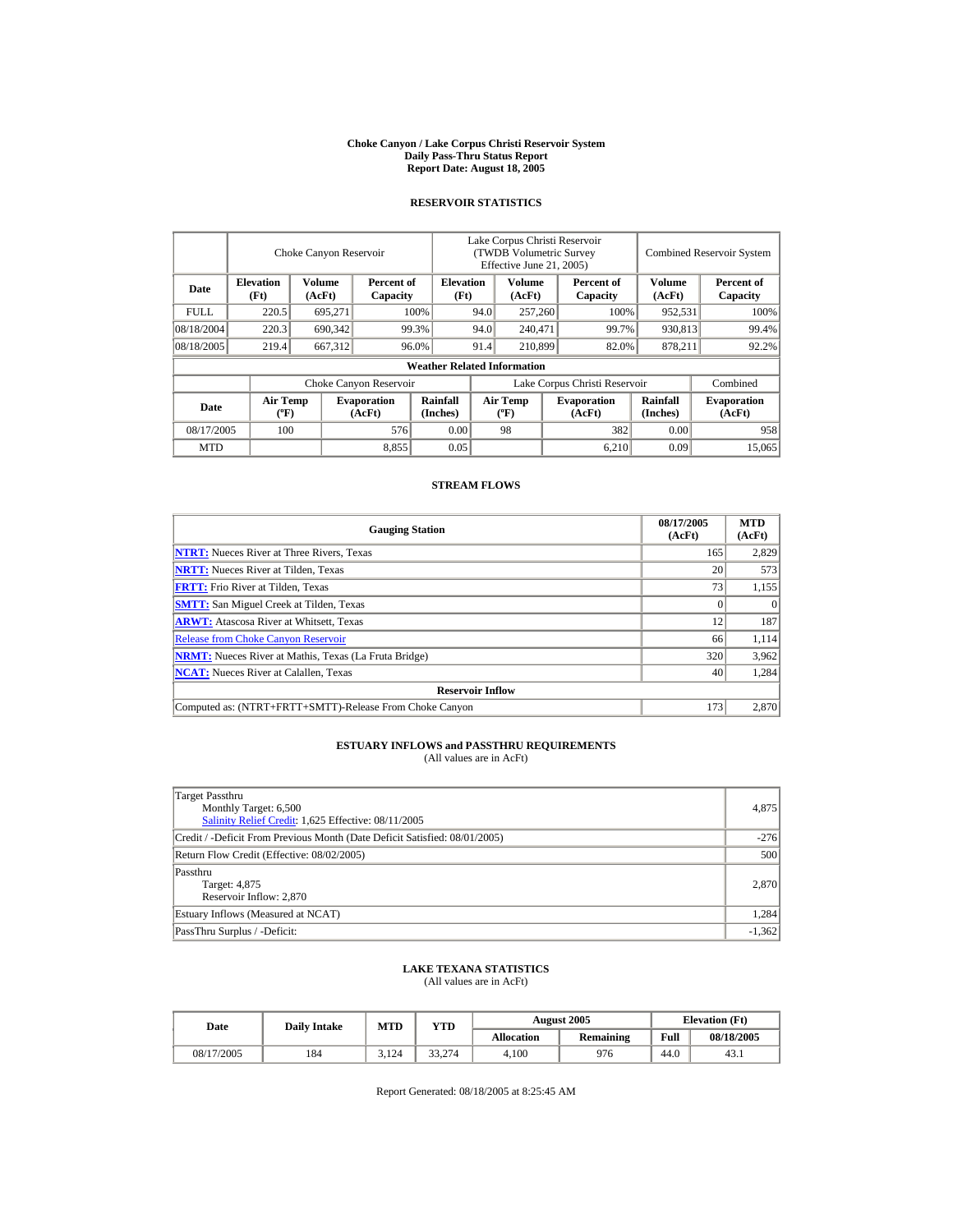#### **Choke Canyon / Lake Corpus Christi Reservoir System Daily Pass-Thru Status Report Report Date: August 19, 2005**

## **RESERVOIR STATISTICS**

|             |                                             | Choke Canyon Reservoir  |                              |                                    | Lake Corpus Christi Reservoir<br><b>(TWDB Volumetric Survey)</b><br>Effective June 21, 2005) |                                  |  |                              |                             | <b>Combined Reservoir System</b> |
|-------------|---------------------------------------------|-------------------------|------------------------------|------------------------------------|----------------------------------------------------------------------------------------------|----------------------------------|--|------------------------------|-----------------------------|----------------------------------|
| Date        | <b>Elevation</b><br>(Ft)                    | <b>Volume</b><br>(AcFt) | Percent of<br>Capacity       | <b>Elevation</b><br>(Ft)           |                                                                                              | <b>Volume</b><br>(AcFt)          |  | Percent of<br>Capacity       | Volume<br>(AcFt)            | Percent of<br>Capacity           |
| <b>FULL</b> | 220.5                                       | 695,271                 |                              | 100%                               | 94.0                                                                                         | 257,260                          |  | 100%                         | 952,531                     | 100%                             |
| 08/19/2004  | 220.3                                       | 690,083                 |                              | 99.3%                              | 93.9                                                                                         | 239,510                          |  | 99.3%                        | 929,593                     | 99.3%                            |
| 08/19/2005  | 219.4                                       | 666,805                 |                              | 95.9%                              | 91.4                                                                                         | 210,554                          |  | 81.8%                        | 877.359                     | 92.1%                            |
|             |                                             |                         |                              | <b>Weather Related Information</b> |                                                                                              |                                  |  |                              |                             |                                  |
|             |                                             |                         | Choke Canyon Reservoir       |                                    | Lake Corpus Christi Reservoir                                                                |                                  |  |                              |                             | Combined                         |
| Date        | <b>Air Temp</b><br>$({}^{\circ}\mathrm{F})$ |                         | <b>Evaporation</b><br>(AcFt) | Rainfall<br>(Inches)               |                                                                                              | <b>Air Temp</b><br>$(^{\circ}F)$ |  | <b>Evaporation</b><br>(AcFt) | <b>Rainfall</b><br>(Inches) | <b>Evaporation</b><br>(AcFt)     |
| 08/18/2005  | 100                                         |                         | 575                          | 0.00                               |                                                                                              | 98                               |  | 392                          | 0.00                        | 967                              |
| <b>MTD</b>  |                                             |                         | 9,430                        | 0.05                               |                                                                                              |                                  |  | 6,602                        | 0.09                        | 16.032                           |

## **STREAM FLOWS**

| <b>Gauging Station</b>                                       | 08/18/2005<br>(AcFt) | <b>MTD</b><br>(AcFt) |
|--------------------------------------------------------------|----------------------|----------------------|
| <b>NTRT:</b> Nueces River at Three Rivers, Texas             | 153                  | 2,981                |
| <b>NRTT:</b> Nueces River at Tilden, Texas                   | 11                   | 584                  |
| <b>FRTT:</b> Frio River at Tilden, Texas                     | 79                   | 1,235                |
| <b>SMTT:</b> San Miguel Creek at Tilden, Texas               |                      | $\theta$             |
| <b>ARWT:</b> Atascosa River at Whitsett, Texas               |                      | 197                  |
| <b>Release from Choke Canyon Reservoir</b>                   | 66                   | 1,179                |
| <b>NRMT:</b> Nueces River at Mathis, Texas (La Fruta Bridge) | 296                  | 4,258                |
| <b>NCAT:</b> Nueces River at Calallen, Texas                 | 58                   | 1,341                |
| <b>Reservoir Inflow</b>                                      |                      |                      |
| Computed as: (NTRT+FRTT+SMTT)-Release From Choke Canyon      | 167                  | 3.037                |

## **ESTUARY INFLOWS and PASSTHRU REQUIREMENTS**<br>(All values are in AcFt)

| Target Passthru<br>Monthly Target: 6,500<br>Salinity Relief Credit: 1,625 Effective: 08/11/2005 | 4,875    |
|-------------------------------------------------------------------------------------------------|----------|
| Credit / -Deficit From Previous Month (Date Deficit Satisfied: 08/01/2005)                      | $-276$   |
| Return Flow Credit (Effective: 08/02/2005)                                                      | 500      |
| Passthru<br>Target: 4,875<br>Reservoir Inflow: 3,037                                            | 3.037    |
| Estuary Inflows (Measured at NCAT)                                                              | 1,341    |
| PassThru Surplus / -Deficit:                                                                    | $-1,472$ |

## **LAKE TEXANA STATISTICS**

(All values are in AcFt)

| Date       | <b>Daily Intake</b> | <b>MTD</b> | VTD    |            | <b>August 2005</b> | <b>Elevation</b> (Ft) |            |
|------------|---------------------|------------|--------|------------|--------------------|-----------------------|------------|
|            |                     |            |        | Allocation | <b>Remaining</b>   | Full                  | 08/19/2005 |
| 08/18/2005 | 184                 | 3,308      | 33.457 | 4.100      | 792                | 44.0                  | 43.0       |

Report Generated: 08/19/2005 at 8:26:54 AM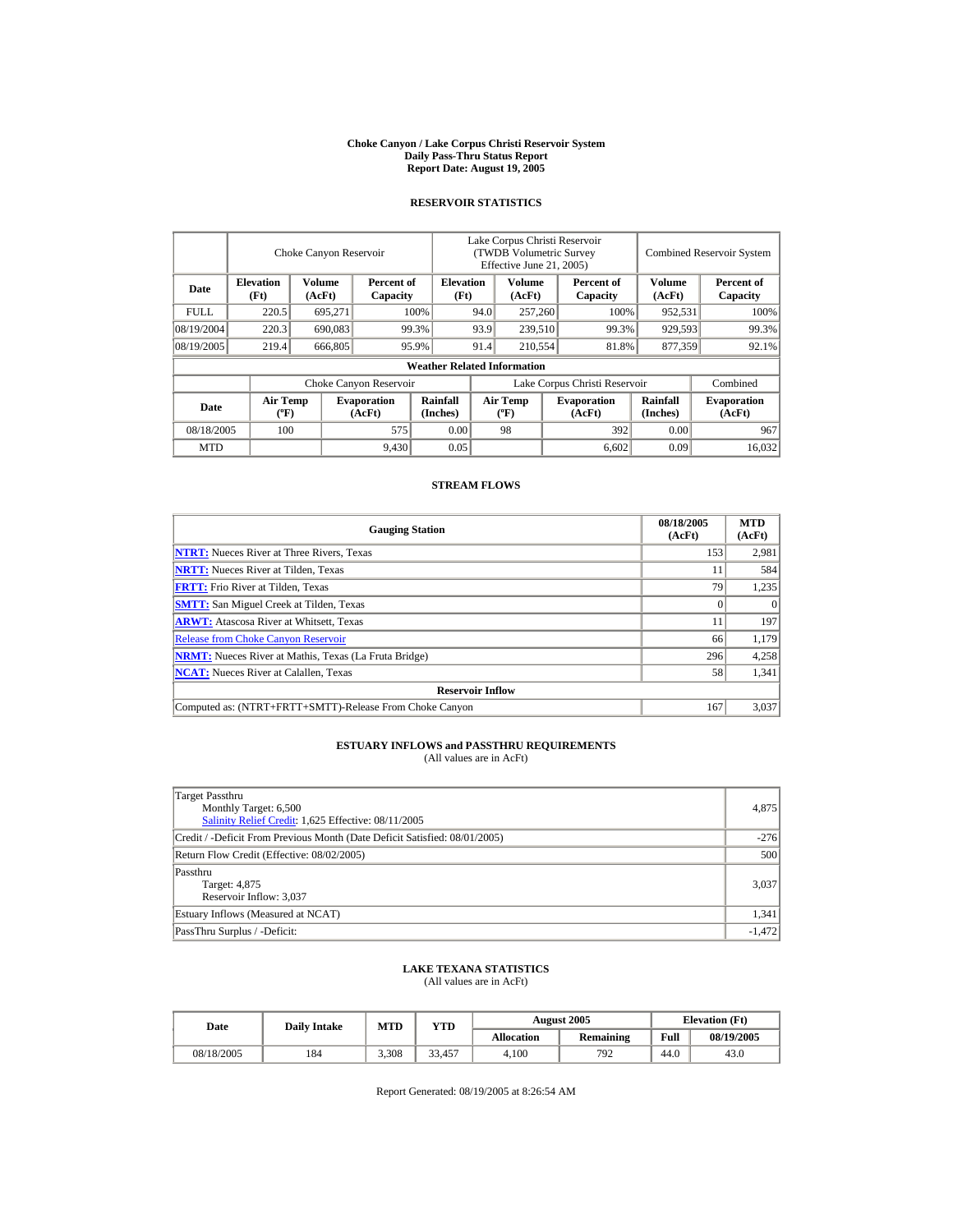#### **Choke Canyon / Lake Corpus Christi Reservoir System Daily Pass-Thru Status Report Report Date: August 20, 2005**

## **RESERVOIR STATISTICS**

|             |                                             | Choke Canyon Reservoir |                              |                                    | Lake Corpus Christi Reservoir<br><b>(TWDB Volumetric Survey)</b><br>Effective June 21, 2005) |                                  |  |                              | <b>Combined Reservoir System</b> |                              |
|-------------|---------------------------------------------|------------------------|------------------------------|------------------------------------|----------------------------------------------------------------------------------------------|----------------------------------|--|------------------------------|----------------------------------|------------------------------|
| Date        | <b>Elevation</b><br>(Ft)                    | Volume<br>(AcFt)       | Percent of<br>Capacity       | <b>Elevation</b><br>(Ft)           |                                                                                              | <b>Volume</b><br>(AcFt)          |  | Percent of<br>Capacity       | Volume<br>(AcFt)                 | Percent of<br>Capacity       |
| <b>FULL</b> | 220.5                                       | 695,271                |                              | 100%                               | 94.0                                                                                         | 257,260                          |  | 100%                         | 952,531                          | 100%                         |
| 08/20/2004  | 220.3                                       | 689,826                |                              | 99.2%                              | 93.9                                                                                         | 239,127                          |  | 99.1%                        | 928,953                          | 99.2%                        |
| 08/20/2005  | 219.4                                       | 666,300                |                              | 95.8%                              | 91.3                                                                                         | 210,036                          |  | 81.6%                        | 876,336                          | 92.0%                        |
|             |                                             |                        |                              | <b>Weather Related Information</b> |                                                                                              |                                  |  |                              |                                  |                              |
|             |                                             |                        | Choke Canyon Reservoir       |                                    | Lake Corpus Christi Reservoir                                                                |                                  |  |                              |                                  | Combined                     |
| Date        | <b>Air Temp</b><br>$({}^{\circ}\mathrm{F})$ |                        | <b>Evaporation</b><br>(AcFt) | Rainfall<br>(Inches)               |                                                                                              | <b>Air Temp</b><br>$(^{\circ}F)$ |  | <b>Evaporation</b><br>(AcFt) | <b>Rainfall</b><br>(Inches)      | <b>Evaporation</b><br>(AcFt) |
| 08/19/2005  | 101                                         |                        | 575                          | 0.00                               |                                                                                              | 100                              |  | 392                          | 0.00                             | 967                          |
| <b>MTD</b>  |                                             |                        | 10,005                       | 0.05                               |                                                                                              |                                  |  | 6.994                        | 0.09                             | 16.999                       |

## **STREAM FLOWS**

| <b>Gauging Station</b>                                       | 08/19/2005<br>(AcFt) | <b>MTD</b><br>(AcFt) |
|--------------------------------------------------------------|----------------------|----------------------|
| <b>NTRT:</b> Nueces River at Three Rivers, Texas             | 135                  | 3,116                |
| <b>NRTT:</b> Nueces River at Tilden, Texas                   |                      | 589                  |
| <b>FRTT:</b> Frio River at Tilden, Texas                     | 71                   | 1,306                |
| <b>SMTT:</b> San Miguel Creek at Tilden, Texas               |                      | $\Omega$             |
| <b>ARWT:</b> Atascosa River at Whitsett, Texas               | 12                   | 209                  |
| <b>Release from Choke Canyon Reservoir</b>                   | 66                   | 1,245                |
| <b>NRMT:</b> Nueces River at Mathis, Texas (La Fruta Bridge) | 282                  | 4,540                |
| <b>NCAT:</b> Nueces River at Calallen, Texas                 | 129                  | 1,470                |
| <b>Reservoir Inflow</b>                                      |                      |                      |
| Computed as: (NTRT+FRTT+SMTT)-Release From Choke Canyon      | 141                  | 3.178                |

## **ESTUARY INFLOWS and PASSTHRU REQUIREMENTS**<br>(All values are in AcFt)

| Target Passthru<br>Monthly Target: 6,500<br>Salinity Relief Credit: 1,625 Effective: 08/11/2005 | 4,875    |
|-------------------------------------------------------------------------------------------------|----------|
| Credit / -Deficit From Previous Month (Date Deficit Satisfied: 08/01/2005)                      | $-276$   |
| Return Flow Credit (Effective: 08/02/2005)                                                      | 500      |
| Passthru<br>Target: 4,875<br>Reservoir Inflow: 3,178                                            | 3,178    |
| Estuary Inflows (Measured at NCAT)                                                              | 1,470    |
| PassThru Surplus / -Deficit:                                                                    | $-1,483$ |

## **LAKE TEXANA STATISTICS**

(All values are in AcFt)

| Date       | <b>Daily Intake</b> | <b>MTD</b> | YTD    |                   | August 2005      | <b>Elevation</b> (Ft) |            |
|------------|---------------------|------------|--------|-------------------|------------------|-----------------------|------------|
|            |                     |            |        | <b>Allocation</b> | <b>Remaining</b> | Full                  | 08/20/2005 |
| 08/19/2005 | 184                 | 3.492      | 33.641 | 4.100             | 608              | 44.0                  | 43.0       |

Report Generated: 08/20/2005 at 8:24:10 AM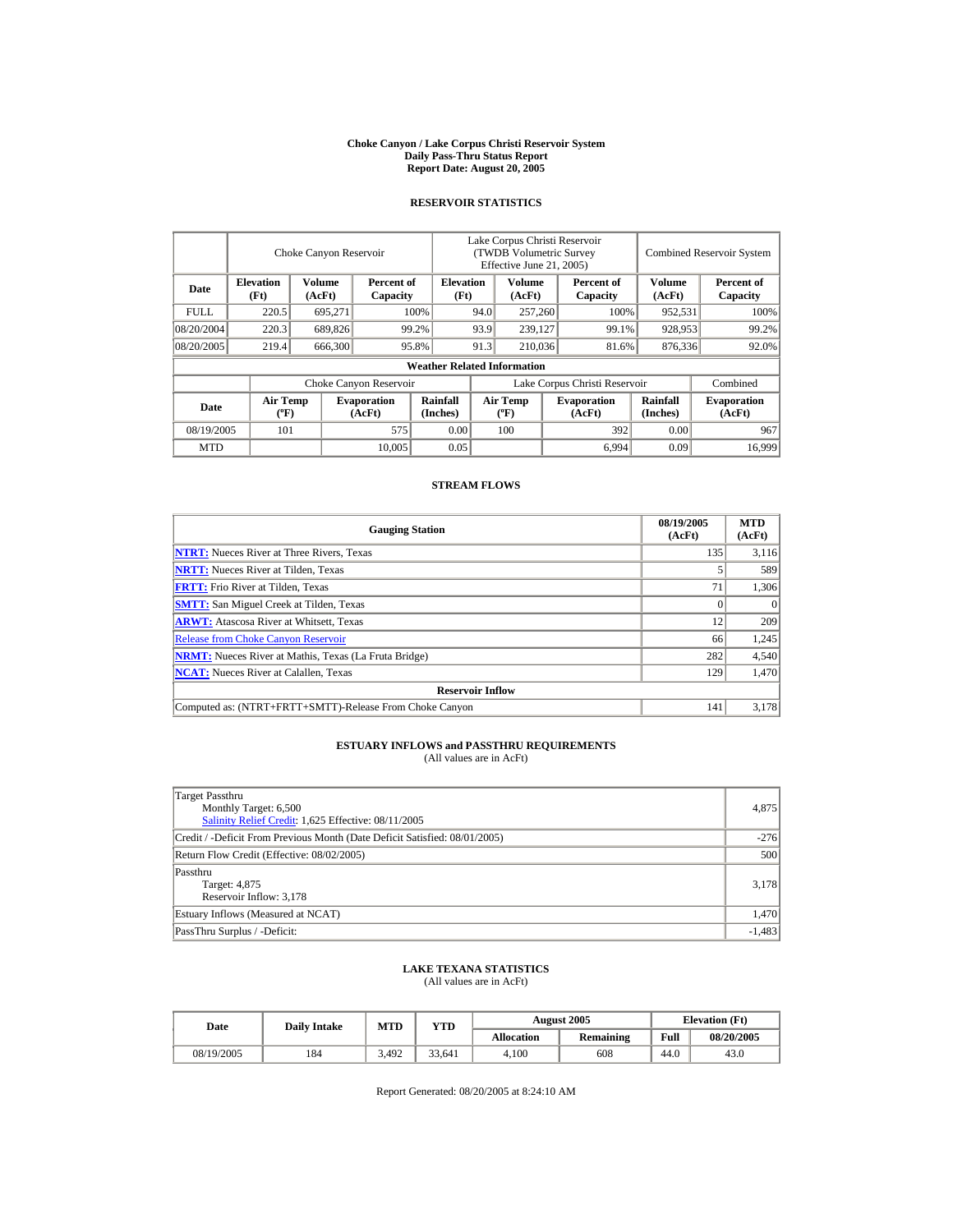#### **Choke Canyon / Lake Corpus Christi Reservoir System Daily Pass-Thru Status Report Report Date: August 21, 2005**

## **RESERVOIR STATISTICS**

|             | Choke Canyon Reservoir                                                                                                                                                  |                         |                             |                                    | Lake Corpus Christi Reservoir<br><b>(TWDB Volumetric Survey)</b><br>Effective June 21, 2005) |                         |  |                        |                  | <b>Combined Reservoir System</b> |  |  |
|-------------|-------------------------------------------------------------------------------------------------------------------------------------------------------------------------|-------------------------|-----------------------------|------------------------------------|----------------------------------------------------------------------------------------------|-------------------------|--|------------------------|------------------|----------------------------------|--|--|
| Date        | <b>Elevation</b><br>(Ft)                                                                                                                                                | <b>Volume</b><br>(AcFt) | Percent of<br>Capacity      | <b>Elevation</b><br>(Ft)           |                                                                                              | <b>Volume</b><br>(AcFt) |  | Percent of<br>Capacity | Volume<br>(AcFt) | Percent of<br>Capacity           |  |  |
| <b>FULL</b> | 220.5                                                                                                                                                                   | 695,271                 |                             | 100%                               | 94.0                                                                                         | 257,260                 |  | 100%                   | 952,531          | 100%                             |  |  |
| 08/21/2004  | 220.3                                                                                                                                                                   | 688,797                 |                             | 99.1%                              | 93.9                                                                                         | 238,935                 |  | 99.0%                  | 927,732          | 99.1%                            |  |  |
| 08/21/2005  | 219.4                                                                                                                                                                   | 665,795                 |                             | 95.8%                              | 91.3                                                                                         | 209,347                 |  | 81.4%                  | 875,142          | 91.9%                            |  |  |
|             |                                                                                                                                                                         |                         |                             | <b>Weather Related Information</b> |                                                                                              |                         |  |                        |                  |                                  |  |  |
|             |                                                                                                                                                                         |                         | Choke Canyon Reservoir      |                                    | Lake Corpus Christi Reservoir                                                                |                         |  |                        |                  | Combined                         |  |  |
| Date        | Rainfall<br><b>Air Temp</b><br><b>Air Temp</b><br><b>Evaporation</b><br><b>Evaporation</b><br>$({}^{\circ}\mathrm{F})$<br>(AcFt)<br>(Inches)<br>(AcFt)<br>$(^{\circ}F)$ |                         | <b>Rainfall</b><br>(Inches) | <b>Evaporation</b><br>(AcFt)       |                                                                                              |                         |  |                        |                  |                                  |  |  |
| 08/20/2005  | 101                                                                                                                                                                     |                         | 545                         | 0.00                               |                                                                                              | 99                      |  | 371                    | 0.00             | 916                              |  |  |
| <b>MTD</b>  |                                                                                                                                                                         |                         | 10.550                      | 0.05                               |                                                                                              |                         |  | 7,365                  | 0.09             | 17.915                           |  |  |

## **STREAM FLOWS**

| <b>Gauging Station</b>                                       | 08/20/2005<br>(AcFt) | <b>MTD</b><br>(AcFt) |
|--------------------------------------------------------------|----------------------|----------------------|
| <b>NTRT:</b> Nueces River at Three Rivers, Texas             | 131                  | 3,247                |
| <b>NRTT:</b> Nueces River at Tilden, Texas                   |                      | 591                  |
| <b>FRTT:</b> Frio River at Tilden, Texas                     | 64                   | 1,370                |
| <b>SMTT:</b> San Miguel Creek at Tilden, Texas               |                      | $\Omega$             |
| <b>ARWT:</b> Atascosa River at Whitsett, Texas               | 12                   | 220                  |
| <b>Release from Choke Canyon Reservoir</b>                   | 66                   | 1,310                |
| <b>NRMT:</b> Nueces River at Mathis, Texas (La Fruta Bridge) | 272                  | 4,812                |
| <b>NCAT:</b> Nueces River at Calallen, Texas                 | 81                   | 1,552                |
| <b>Reservoir Inflow</b>                                      |                      |                      |
| Computed as: (NTRT+FRTT+SMTT)-Release From Choke Canyon      | 129                  | 3,307                |

# **ESTUARY INFLOWS and PASSTHRU REQUIREMENTS**<br>(All values are in AcFt)

| Target Passthru<br>Monthly Target: 6,500<br>Salinity Relief Credit: 1,625 Effective: 08/11/2005 | 4,875    |
|-------------------------------------------------------------------------------------------------|----------|
| Credit / -Deficit From Previous Month (Date Deficit Satisfied: 08/01/2005)                      | $-276$   |
| Return Flow Credit (Effective: 08/02/2005)                                                      | 500      |
| Passthru<br>Target: 4,875<br>Reservoir Inflow: 3,307                                            | 3,307    |
| Estuary Inflows (Measured at NCAT)                                                              | 1,552    |
| PassThru Surplus / -Deficit:                                                                    | $-1,531$ |

## **LAKE TEXANA STATISTICS**

(All values are in AcFt)

| Date       | <b>Daily Intake</b> | <b>MTD</b> | VTD    |                   | <b>August 2005</b> | <b>Elevation</b> (Ft) |            |  |
|------------|---------------------|------------|--------|-------------------|--------------------|-----------------------|------------|--|
|            |                     |            |        | <b>Allocation</b> | <b>Remaining</b>   | Full                  | 08/21/2005 |  |
| 08/20/2005 | 183                 | 3.675      | 33.825 | 4.100             | 425                | 44.0                  | 43.0       |  |

Report Generated: 08/21/2005 at 8:08:48 AM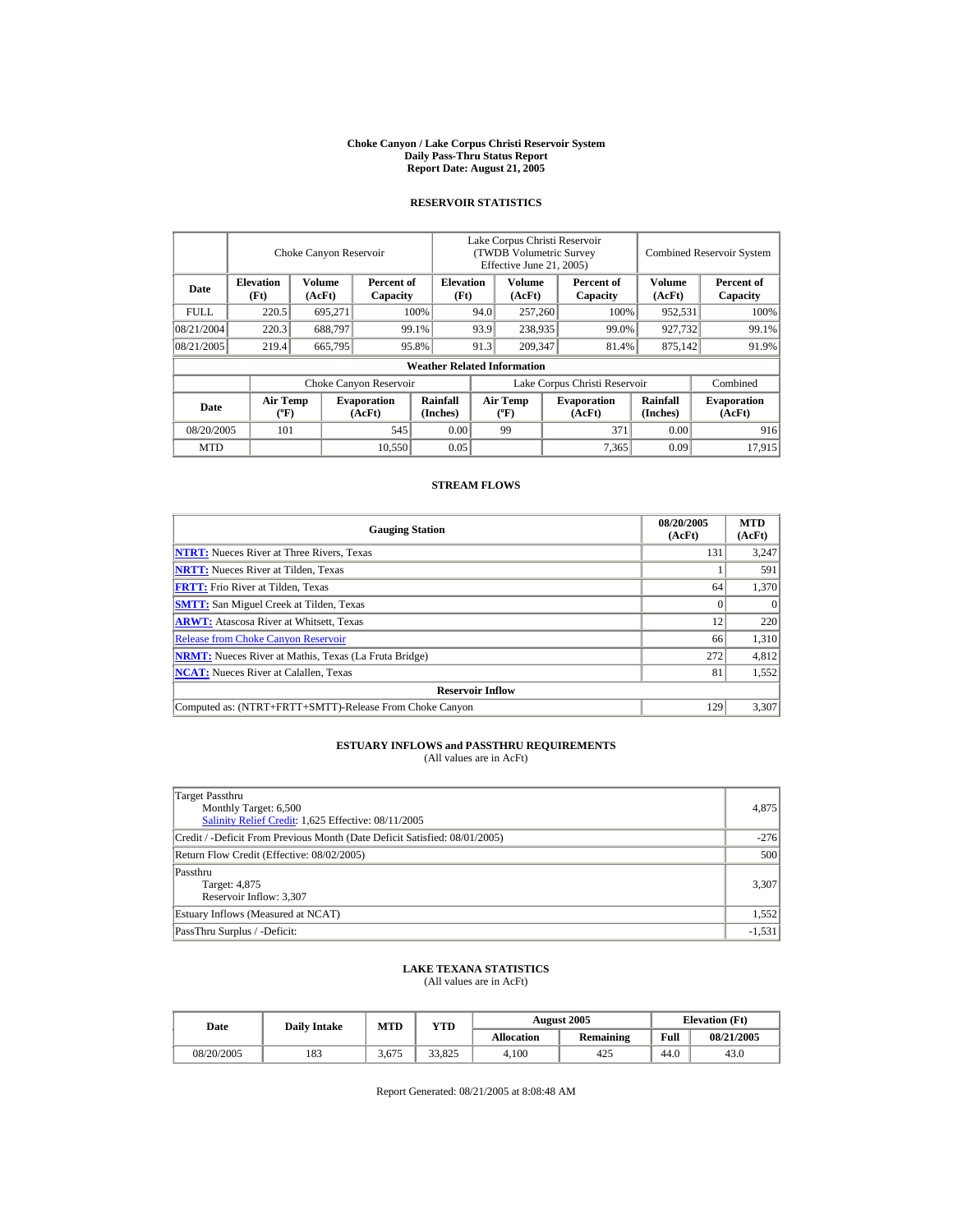#### **Choke Canyon / Lake Corpus Christi Reservoir System Daily Pass-Thru Status Report Report Date: August 22, 2005**

## **RESERVOIR STATISTICS**

|             | Choke Canyon Reservoir   |                                                                                                                                                                         |                        |                                    | Lake Corpus Christi Reservoir<br><b>(TWDB Volumetric Survey)</b><br>Effective June 21, 2005) |                         |  |                        |                  | <b>Combined Reservoir System</b> |  |  |
|-------------|--------------------------|-------------------------------------------------------------------------------------------------------------------------------------------------------------------------|------------------------|------------------------------------|----------------------------------------------------------------------------------------------|-------------------------|--|------------------------|------------------|----------------------------------|--|--|
| Date        | <b>Elevation</b><br>(Ft) | <b>Volume</b><br>(AcFt)                                                                                                                                                 | Percent of<br>Capacity | <b>Elevation</b><br>(Ft)           |                                                                                              | <b>Volume</b><br>(AcFt) |  | Percent of<br>Capacity | Volume<br>(AcFt) | Percent of<br>Capacity           |  |  |
| <b>FULL</b> | 220.5                    | 695,271                                                                                                                                                                 |                        | 100%                               | 94.0                                                                                         | 257,260                 |  | 100%                   | 952,531          | 100%                             |  |  |
| 08/22/2004  | 220.3                    | 688,797                                                                                                                                                                 |                        | 99.1%                              | 93.9                                                                                         | 238,360                 |  | 98.8%                  | 927,157          | 99.0%                            |  |  |
| 08/22/2005  | 219.3                    | 665,037                                                                                                                                                                 |                        | 95.7%                              | 91.3                                                                                         | 208,830                 |  | 81.2%                  | 873,867          | 91.7%                            |  |  |
|             |                          |                                                                                                                                                                         |                        | <b>Weather Related Information</b> |                                                                                              |                         |  |                        |                  |                                  |  |  |
|             |                          |                                                                                                                                                                         | Choke Canyon Reservoir |                                    | Lake Corpus Christi Reservoir                                                                |                         |  |                        |                  | Combined                         |  |  |
| Date        |                          | Rainfall<br><b>Air Temp</b><br><b>Air Temp</b><br><b>Evaporation</b><br><b>Evaporation</b><br>$({}^{\circ}\mathrm{F})$<br>(AcFt)<br>(Inches)<br>(AcFt)<br>$(^{\circ}F)$ |                        | <b>Rainfall</b><br>(Inches)        | <b>Evaporation</b><br>(AcFt)                                                                 |                         |  |                        |                  |                                  |  |  |
| 08/21/2005  | 101                      |                                                                                                                                                                         | 604                    | 0.00                               |                                                                                              | 98                      |  | 341                    | 0.00             | 945                              |  |  |
| <b>MTD</b>  |                          |                                                                                                                                                                         | 11.154                 | 0.05                               |                                                                                              |                         |  | 7.706                  | 0.09             | 18,860                           |  |  |

## **STREAM FLOWS**

| <b>Gauging Station</b>                                       | 08/21/2005<br>(AcFt) | <b>MTD</b><br>(AcFt) |
|--------------------------------------------------------------|----------------------|----------------------|
| <b>NTRT:</b> Nueces River at Three Rivers, Texas             | 125                  | 3,373                |
| <b>NRTT:</b> Nueces River at Tilden, Texas                   |                      | 591                  |
| <b>FRTT:</b> Frio River at Tilden, Texas                     | 60                   | 1,429                |
| <b>SMTT:</b> San Miguel Creek at Tilden, Texas               |                      | $\theta$             |
| <b>ARWT:</b> Atascosa River at Whitsett, Texas               |                      | 232                  |
| <b>Release from Choke Canyon Reservoir</b>                   | 66                   | 1.376                |
| <b>NRMT:</b> Nueces River at Mathis, Texas (La Fruta Bridge) | 266                  | 5,078                |
| <b>NCAT:</b> Nueces River at Calallen, Texas                 | 52                   | 1,603                |
| <b>Reservoir Inflow</b>                                      |                      |                      |
| Computed as: (NTRT+FRTT+SMTT)-Release From Choke Canyon      | 119                  | 3.426                |

# **ESTUARY INFLOWS and PASSTHRU REQUIREMENTS**<br>(All values are in AcFt)

| Target Passthru<br>Monthly Target: 6,500<br>Salinity Relief Credit: 1,625 Effective: 08/11/2005 | 4,875    |
|-------------------------------------------------------------------------------------------------|----------|
| Credit / -Deficit From Previous Month (Date Deficit Satisfied: 08/01/2005)                      | $-276$   |
| Return Flow Credit (Effective: 08/02/2005)                                                      | 500      |
| Passthru<br>Target: 4,875<br>Reservoir Inflow: 3,426                                            | 3,426    |
| Estuary Inflows (Measured at NCAT)                                                              | 1,603    |
| PassThru Surplus / -Deficit:                                                                    | $-1,599$ |

## **LAKE TEXANA STATISTICS**

(All values are in AcFt)

| Date       | <b>Daily Intake</b> | MTD   | YTD    |                   | <b>August 2005</b> | <b>Elevation</b> (Ft) |            |
|------------|---------------------|-------|--------|-------------------|--------------------|-----------------------|------------|
|            |                     |       |        | <b>Allocation</b> | <b>Remaining</b>   | Full                  | 08/22/2005 |
| 08/21/2005 | 183                 | 3.858 | 34,008 | 4.100             | 242                | 44.0                  | 43.0       |

Report Generated: 08/22/2005 at 8:26:10 AM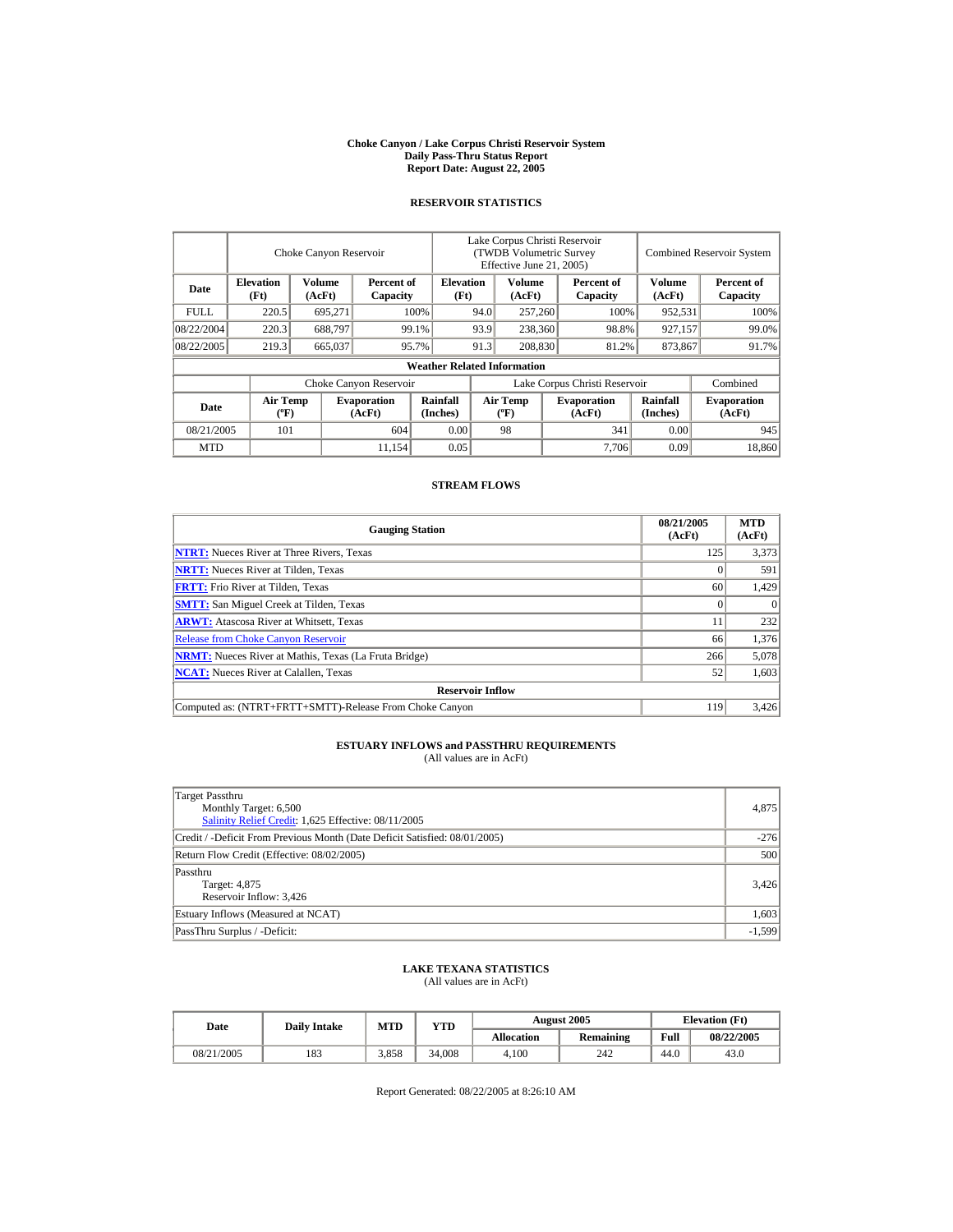#### **Choke Canyon / Lake Corpus Christi Reservoir System Daily Pass-Thru Status Report Report Date: August 23, 2005**

## **RESERVOIR STATISTICS**

|                          | Choke Canyon Reservoir                                                                                                                                                  |                         |                             |                                    | Lake Corpus Christi Reservoir<br><b>(TWDB Volumetric Survey)</b><br>Effective June 21, 2005) |                         |      |                        |                  | <b>Combined Reservoir System</b> |  |  |
|--------------------------|-------------------------------------------------------------------------------------------------------------------------------------------------------------------------|-------------------------|-----------------------------|------------------------------------|----------------------------------------------------------------------------------------------|-------------------------|------|------------------------|------------------|----------------------------------|--|--|
| Date                     | <b>Elevation</b><br>(Ft)                                                                                                                                                | <b>Volume</b><br>(AcFt) | Percent of<br>Capacity      | <b>Elevation</b><br>(Ft)           |                                                                                              | <b>Volume</b><br>(AcFt) |      | Percent of<br>Capacity | Volume<br>(AcFt) | Percent of<br>Capacity           |  |  |
| <b>FULL</b>              | 220.5                                                                                                                                                                   | 695,271                 |                             | 100%                               | 94.0                                                                                         | 257,260                 |      | 100%                   | 952,531          | 100%                             |  |  |
| 08/23/2004               | 220.4                                                                                                                                                                   | 691,380                 |                             | 99.4%                              | 93.9                                                                                         | 238,935                 |      | 99.0%                  | 930,315          | 99.3%                            |  |  |
| 08/23/2005               | 219.3                                                                                                                                                                   | 664,279                 |                             | 95.5%                              | 91.2                                                                                         | 208,141                 |      | 80.9%                  | 872,420          | 91.6%                            |  |  |
|                          |                                                                                                                                                                         |                         |                             | <b>Weather Related Information</b> |                                                                                              |                         |      |                        |                  |                                  |  |  |
|                          |                                                                                                                                                                         |                         | Choke Canyon Reservoir      |                                    | Lake Corpus Christi Reservoir                                                                |                         |      |                        |                  | Combined                         |  |  |
| Date                     | Rainfall<br><b>Air Temp</b><br><b>Air Temp</b><br><b>Evaporation</b><br><b>Evaporation</b><br>$({}^{\circ}\mathrm{F})$<br>(AcFt)<br>(Inches)<br>(AcFt)<br>$(^{\circ}F)$ |                         | <b>Rainfall</b><br>(Inches) | <b>Evaporation</b><br>(AcFt)       |                                                                                              |                         |      |                        |                  |                                  |  |  |
| 589<br>08/22/2005<br>100 |                                                                                                                                                                         | 0.00                    |                             | 101                                |                                                                                              | 341                     | 0.00 | 930                    |                  |                                  |  |  |
| <b>MTD</b>               |                                                                                                                                                                         |                         | 11.743                      | 0.05                               |                                                                                              |                         |      | 8.047                  | 0.09             | 19.790                           |  |  |

## **STREAM FLOWS**

| <b>Gauging Station</b>                                       | 08/22/2005<br>(AcFt) | <b>MTD</b><br>(AcFt) |
|--------------------------------------------------------------|----------------------|----------------------|
| <b>NTRT:</b> Nueces River at Three Rivers, Texas             | 123                  | 3,496                |
| <b>NRTT:</b> Nueces River at Tilden, Texas                   |                      | 591                  |
| <b>FRTT:</b> Frio River at Tilden, Texas                     | 58                   | 1,487                |
| <b>SMTT:</b> San Miguel Creek at Tilden, Texas               |                      | $\theta$             |
| <b>ARWT:</b> Atascosa River at Whitsett, Texas               |                      | 243                  |
| <b>Release from Choke Canyon Reservoir</b>                   | 66                   | 1,441                |
| <b>NRMT:</b> Nueces River at Mathis, Texas (La Fruta Bridge) | 278                  | 5,356                |
| <b>NCAT:</b> Nueces River at Calallen, Texas                 | 54                   | 1,657                |
| <b>Reservoir Inflow</b>                                      |                      |                      |
| Computed as: (NTRT+FRTT+SMTT)-Release From Choke Canyon      | 115                  | 3,541                |

# **ESTUARY INFLOWS and PASSTHRU REQUIREMENTS**<br>(All values are in AcFt)

| Target Passthru<br>Monthly Target: 6,500<br>Salinity Relief Credit: 1,625 Effective: 08/11/2005 | 4,875    |
|-------------------------------------------------------------------------------------------------|----------|
| Credit / -Deficit From Previous Month (Date Deficit Satisfied: 08/01/2005)                      | $-276$   |
| Return Flow Credit (Effective: 08/02/2005)                                                      | 500      |
| Passthru<br>Target: 4,875<br>Reservoir Inflow: 3,541                                            | 3.541    |
| Estuary Inflows (Measured at NCAT)                                                              | 1,657    |
| PassThru Surplus / -Deficit:                                                                    | $-1,660$ |

## **LAKE TEXANA STATISTICS**

(All values are in AcFt)

| Date       | <b>Daily Intake</b> | MTD   | YTD    |                   | <b>August 2005</b> | <b>Elevation</b> (Ft) |            |
|------------|---------------------|-------|--------|-------------------|--------------------|-----------------------|------------|
|            |                     |       |        | <b>Allocation</b> | <b>Remaining</b>   | Full                  | 08/23/2005 |
| 08/22/2005 | 183                 | 4.042 | 34.191 | 4.100             | 58                 | 44.0                  | 42.9       |

Report Generated: 08/23/2005 at 8:36:35 AM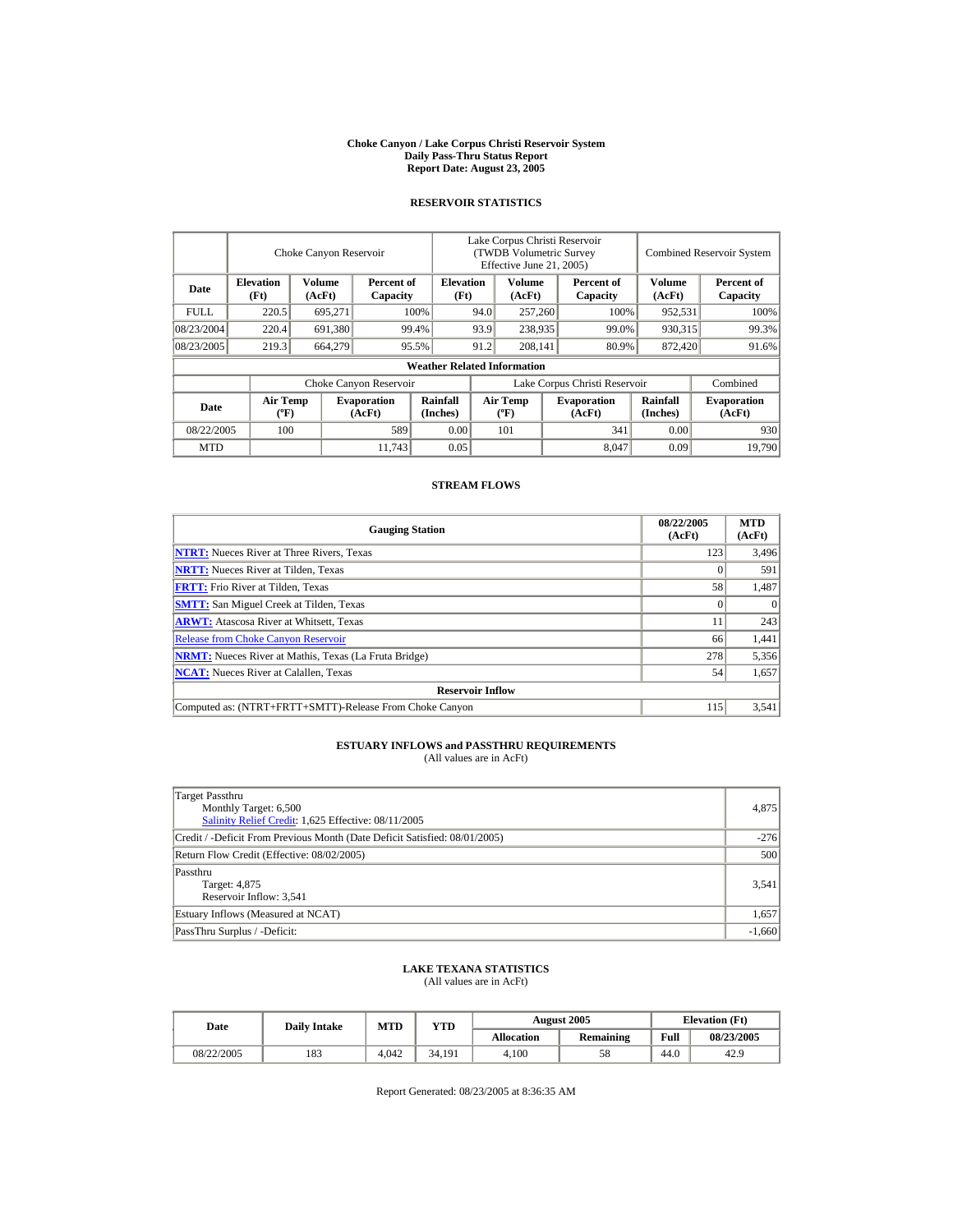#### **Choke Canyon / Lake Corpus Christi Reservoir System Daily Pass-Thru Status Report Report Date: August 24, 2005**

## **RESERVOIR STATISTICS**

|             |                                             | Choke Canyon Reservoir  |                              |                                    | Lake Corpus Christi Reservoir<br><b>(TWDB Volumetric Survey)</b><br>Effective June 21, 2005) |                                  |  |                              |                             | <b>Combined Reservoir System</b> |  |
|-------------|---------------------------------------------|-------------------------|------------------------------|------------------------------------|----------------------------------------------------------------------------------------------|----------------------------------|--|------------------------------|-----------------------------|----------------------------------|--|
| Date        | <b>Elevation</b><br>(Ft)                    | <b>Volume</b><br>(AcFt) | Percent of<br>Capacity       | <b>Elevation</b><br>(Ft)           |                                                                                              | <b>Volume</b><br>(AcFt)          |  | Percent of<br>Capacity       | Volume<br>(AcFt)            | Percent of<br>Capacity           |  |
| <b>FULL</b> | 220.5                                       | 695,271                 |                              | 100%                               | 94.0                                                                                         | 257,260                          |  | 100%<br>952,531              |                             | 100%                             |  |
| 08/24/2004  | 220.4                                       | 692,677                 |                              | 99.6%                              | 93.9                                                                                         | 238,360                          |  | 98.8%                        | 931,037                     | 99.4%                            |  |
| 08/24/2005  | 219.3                                       | 663,774                 |                              | 95.5%                              | 91.2                                                                                         | 207,109                          |  | 80.5%                        | 870,883                     | 91.4%                            |  |
|             |                                             |                         |                              | <b>Weather Related Information</b> |                                                                                              |                                  |  |                              |                             |                                  |  |
|             |                                             |                         | Choke Canyon Reservoir       |                                    | Lake Corpus Christi Reservoir                                                                |                                  |  |                              |                             | Combined                         |  |
| Date        | <b>Air Temp</b><br>$({}^{\circ}\mathrm{F})$ |                         | <b>Evaporation</b><br>(AcFt) | Rainfall<br>(Inches)               |                                                                                              | <b>Air Temp</b><br>$(^{\circ}F)$ |  | <b>Evaporation</b><br>(AcFt) | <b>Rainfall</b><br>(Inches) | <b>Evaporation</b><br>(AcFt)     |  |
| 08/23/2005  | 100                                         |                         | 589                          | 0.00                               |                                                                                              | 100                              |  | 330                          | 0.00                        | 919                              |  |
| <b>MTD</b>  |                                             |                         | 12.332                       | 0.05                               |                                                                                              |                                  |  | 8,377                        | 0.09                        | 20,709                           |  |

## **STREAM FLOWS**

| <b>Gauging Station</b>                                       | 08/23/2005<br>(AcFt) | <b>MTD</b><br>(AcFt) |
|--------------------------------------------------------------|----------------------|----------------------|
| <b>NTRT:</b> Nueces River at Three Rivers, Texas             | 121                  | 3,617                |
| <b>NRTT:</b> Nueces River at Tilden, Texas                   |                      | 591                  |
| <b>FRTT:</b> Frio River at Tilden, Texas                     | 56                   | 1,542                |
| <b>SMTT:</b> San Miguel Creek at Tilden, Texas               |                      | $\theta$             |
| <b>ARWT:</b> Atascosa River at Whitsett, Texas               |                      | 254                  |
| <b>Release from Choke Canyon Reservoir</b>                   | 66                   | 1,507                |
| <b>NRMT:</b> Nueces River at Mathis, Texas (La Fruta Bridge) | 341                  | 5,697                |
| <b>NCAT:</b> Nueces River at Calallen, Texas                 | 44                   | 1,701                |
| <b>Reservoir Inflow</b>                                      |                      |                      |
| Computed as: (NTRT+FRTT+SMTT)-Release From Choke Canyon      | 111                  | 3,652                |

# **ESTUARY INFLOWS and PASSTHRU REQUIREMENTS**<br>(All values are in AcFt)

| Target Passthru<br>Monthly Target: 6,500<br>Salinity Relief Credit: 1,625 Effective: 08/11/2005 | 4,875    |
|-------------------------------------------------------------------------------------------------|----------|
| Credit / -Deficit From Previous Month (Date Deficit Satisfied: 08/01/2005)                      | $-276$   |
| Return Flow Credit (Effective: 08/02/2005)                                                      | 500      |
| Passthru<br>Target: 4,875<br>Reservoir Inflow: 3,652                                            | 3,652    |
| Estuary Inflows (Measured at NCAT)                                                              | 1,701    |
| PassThru Surplus / -Deficit:                                                                    | $-1,728$ |

## **LAKE TEXANA STATISTICS**

(All values are in AcFt)

| Date       | <b>Daily Intake</b> | <b>MTD</b> | VTD    |                   | <b>August 2005</b> | <b>Elevation</b> (Ft) |            |
|------------|---------------------|------------|--------|-------------------|--------------------|-----------------------|------------|
|            |                     |            |        | <b>Allocation</b> | <b>Remaining</b>   | Full                  | 08/24/2005 |
| 08/23/2005 | 183                 | 4.225      | 34.374 | 4.100             | $-125$             | 44.0                  | 42.8       |

Report Generated: 08/24/2005 at 8:30:39 AM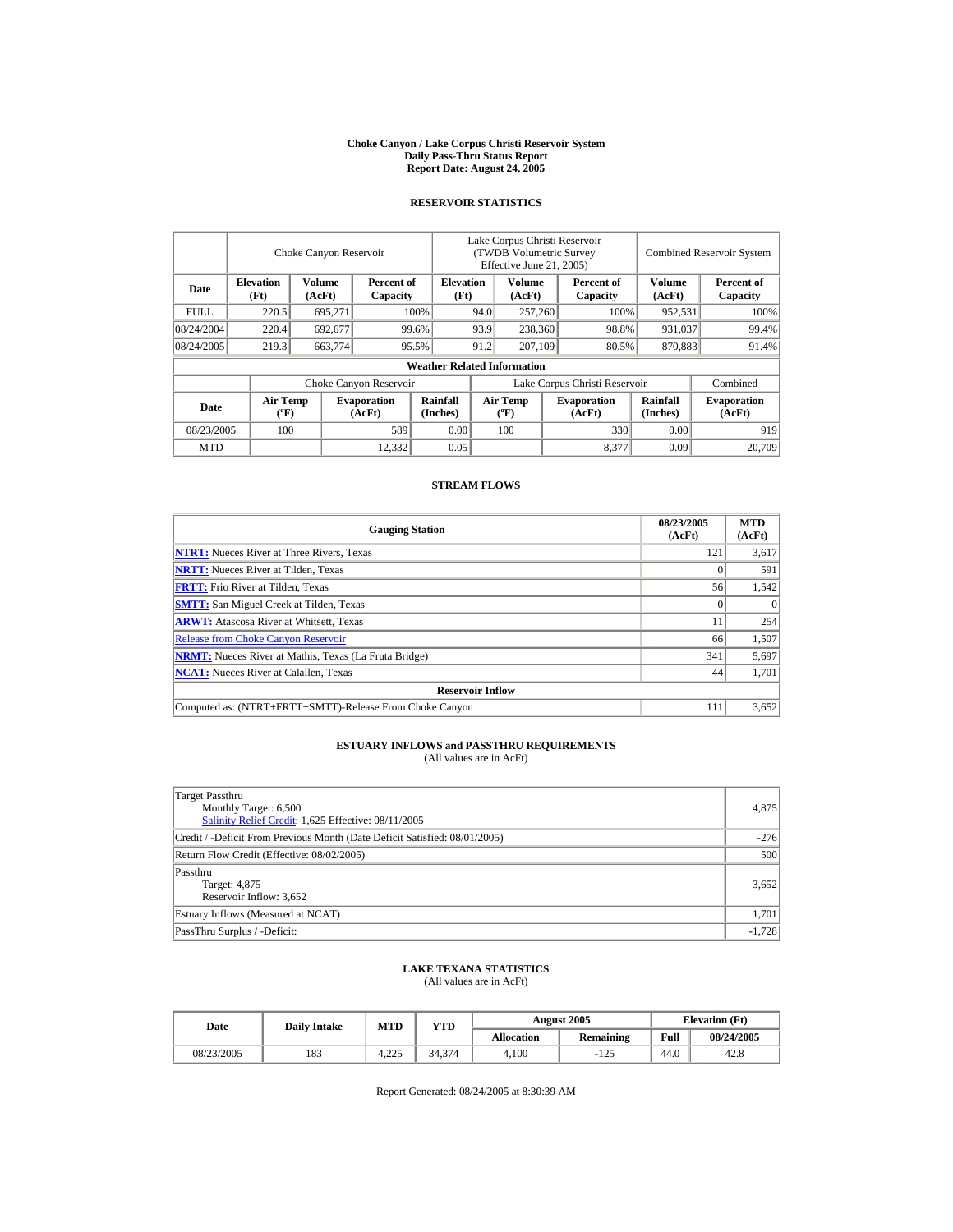#### **Choke Canyon / Lake Corpus Christi Reservoir System Daily Pass-Thru Status Report Report Date: August 25, 2005**

## **RESERVOIR STATISTICS**

|             |                                             | Choke Canyon Reservoir  |                              |                                    | Lake Corpus Christi Reservoir<br><b>(TWDB Volumetric Survey)</b><br>Effective June 21, 2005) |                                  |       |                              | <b>Combined Reservoir System</b> |                              |
|-------------|---------------------------------------------|-------------------------|------------------------------|------------------------------------|----------------------------------------------------------------------------------------------|----------------------------------|-------|------------------------------|----------------------------------|------------------------------|
| Date        | <b>Elevation</b><br>(Ft)                    | <b>Volume</b><br>(AcFt) | Percent of<br>Capacity       | <b>Elevation</b><br>(Ft)           |                                                                                              | <b>Volume</b><br>(AcFt)          |       | Percent of<br>Capacity       | Volume<br>(AcFt)                 | Percent of<br>Capacity       |
| <b>FULL</b> | 220.5                                       | 695,271                 |                              | 100%                               |                                                                                              | 257,260<br>94.0                  |       | 100%                         | 952,531                          | 100%                         |
| 08/25/2004  | 220.4                                       | 692,677                 |                              | 99.6%                              | 93.9                                                                                         | 238,551                          |       | 98.9%                        | 931,228                          | 99.4%                        |
| 08/25/2005  | 219.3                                       | 663,269                 |                              | 95.4%                              | 91.1                                                                                         | 206,594                          | 80.3% |                              | 869,863                          | 91.3%                        |
|             |                                             |                         |                              | <b>Weather Related Information</b> |                                                                                              |                                  |       |                              |                                  |                              |
|             |                                             |                         | Choke Canyon Reservoir       |                                    | Lake Corpus Christi Reservoir                                                                |                                  |       |                              |                                  | Combined                     |
| Date        | <b>Air Temp</b><br>$({}^{\circ}\mathrm{F})$ |                         | <b>Evaporation</b><br>(AcFt) | Rainfall<br>(Inches)               |                                                                                              | <b>Air Temp</b><br>$(^{\circ}F)$ |       | <b>Evaporation</b><br>(AcFt) | <b>Rainfall</b><br>(Inches)      | <b>Evaporation</b><br>(AcFt) |
| 08/24/2005  | 99                                          |                         | 603                          | 0.00                               |                                                                                              | 99                               |       | 410                          | 0.00                             | 1,013                        |
| <b>MTD</b>  |                                             |                         | 12.935                       | 0.05                               |                                                                                              |                                  |       | 8.787                        | 0.09                             | 21.722                       |

## **STREAM FLOWS**

| <b>Gauging Station</b>                                       | 08/24/2005<br>(AcFt) | <b>MTD</b><br>(AcFt) |  |  |  |  |  |
|--------------------------------------------------------------|----------------------|----------------------|--|--|--|--|--|
| <b>NTRT:</b> Nueces River at Three Rivers, Texas             | 115                  | 3,732                |  |  |  |  |  |
| <b>NRTT:</b> Nueces River at Tilden, Texas                   |                      | 591                  |  |  |  |  |  |
| <b>FRTT:</b> Frio River at Tilden, Texas                     | 54                   | 1,596                |  |  |  |  |  |
| <b>SMTT:</b> San Miguel Creek at Tilden, Texas               |                      | $\Omega$             |  |  |  |  |  |
| <b>ARWT:</b> Atascosa River at Whitsett, Texas               |                      | 264                  |  |  |  |  |  |
| <b>Release from Choke Canyon Reservoir</b>                   | 66                   | 1,572                |  |  |  |  |  |
| <b>NRMT:</b> Nueces River at Mathis, Texas (La Fruta Bridge) | 397                  | 6,094                |  |  |  |  |  |
| <b>NCAT:</b> Nueces River at Calallen, Texas                 | 83                   | 1,784                |  |  |  |  |  |
| <b>Reservoir Inflow</b>                                      |                      |                      |  |  |  |  |  |
| Computed as: (NTRT+FRTT+SMTT)-Release From Choke Canyon      | 103                  | 3.756                |  |  |  |  |  |

# **ESTUARY INFLOWS and PASSTHRU REQUIREMENTS**<br>(All values are in AcFt)

| Target Passthru<br>Monthly Target: 6,500<br>Salinity Relief Credit: 1,625 Effective: 08/11/2005 | 4,875    |
|-------------------------------------------------------------------------------------------------|----------|
| Credit / -Deficit From Previous Month (Date Deficit Satisfied: 08/01/2005)                      | $-276$   |
| Return Flow Credit (Effective: 08/02/2005)                                                      | 500      |
| Passthru<br>Target: 4,875<br>Reservoir Inflow: 3,756                                            | 3,756    |
| Estuary Inflows (Measured at NCAT)                                                              | 1.784    |
| PassThru Surplus / -Deficit:                                                                    | $-1,748$ |

## **LAKE TEXANA STATISTICS**

(All values are in AcFt)

| Date       | <b>Daily Intake</b> | <b>MTD</b> | VTD    |                   | August 2005      | <b>Elevation</b> (Ft) |            |
|------------|---------------------|------------|--------|-------------------|------------------|-----------------------|------------|
|            |                     |            |        | <b>Allocation</b> | <b>Remaining</b> | Full                  | 08/25/2005 |
| 08/24/2005 | 183                 | 4.408      | 34.557 | 4.100             | $-308$           | 44.0                  | 42.7       |

Report Generated: 08/25/2005 at 8:05:41 AM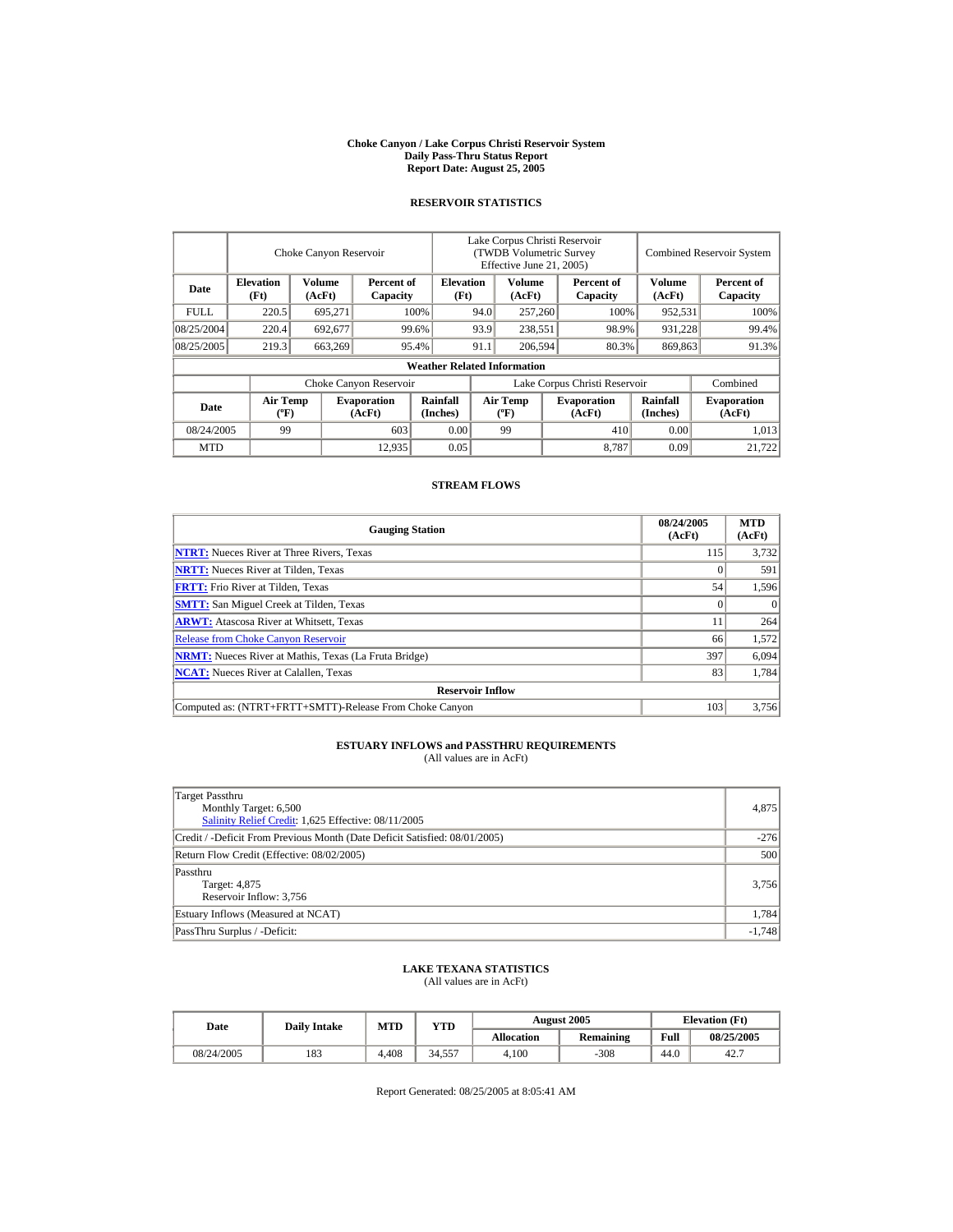#### **Choke Canyon / Lake Corpus Christi Reservoir System Daily Pass-Thru Status Report Report Date: August 26, 2005**

## **RESERVOIR STATISTICS**

|             | Choke Canyon Reservoir                      |                  |                              |                                    | Lake Corpus Christi Reservoir<br>(TWDB Volumetric Survey<br>Effective June 21, 2005) |                                  |  |                              | <b>Combined Reservoir System</b> |                              |  |
|-------------|---------------------------------------------|------------------|------------------------------|------------------------------------|--------------------------------------------------------------------------------------|----------------------------------|--|------------------------------|----------------------------------|------------------------------|--|
| Date        | <b>Elevation</b><br>(Ft)                    | Volume<br>(AcFt) | Percent of<br>Capacity       | <b>Elevation</b><br>(Ft)           |                                                                                      | Volume<br>(AcFt)                 |  | Percent of<br>Capacity       | Volume<br>(AcFt)                 | Percent of<br>Capacity       |  |
| <b>FULL</b> | 220.5                                       | 695,271          |                              | 100%                               | 94.0                                                                                 | 257,260                          |  | 100%                         | 952,531                          | 100%                         |  |
| 08/26/2004  | 220.3                                       | 691,121          |                              | 99.4%                              | 94.0                                                                                 | 240,471                          |  | 99.7%                        | 931,592                          | 99.5%                        |  |
| 08/26/2005  | 219.2                                       | 662,764          |                              | 95.3%                              | 91.1                                                                                 | 206.251                          |  | 80.2%                        | 869,015                          | 91.2%                        |  |
|             |                                             |                  |                              | <b>Weather Related Information</b> |                                                                                      |                                  |  |                              |                                  |                              |  |
|             |                                             |                  | Choke Canyon Reservoir       |                                    | Lake Corpus Christi Reservoir                                                        |                                  |  |                              |                                  | Combined                     |  |
| Date        | <b>Air Temp</b><br>$({}^{\circ}\mathrm{F})$ |                  | <b>Evaporation</b><br>(AcFt) | Rainfall<br>(Inches)               |                                                                                      | <b>Air Temp</b><br>$(^{\circ}F)$ |  | <b>Evaporation</b><br>(AcFt) | Rainfall<br>(Inches)             | <b>Evaporation</b><br>(AcFt) |  |
| 08/25/2005  | 100                                         |                  | 573                          | 0.00                               |                                                                                      | 98                               |  | 200                          | 0.09                             | 773                          |  |
| <b>MTD</b>  |                                             |                  | 13,508                       | 0.05                               |                                                                                      |                                  |  | 8,987                        | 0.18                             | 22,495                       |  |

## **STREAM FLOWS**

| <b>Gauging Station</b>                                       | 08/25/2005<br>(AcFt) | <b>MTD</b><br>(AcFt) |
|--------------------------------------------------------------|----------------------|----------------------|
| <b>NTRT:</b> Nueces River at Three Rivers, Texas             | 113                  | 3,845                |
| <b>NRTT:</b> Nueces River at Tilden, Texas                   |                      | 591                  |
| <b>FRTT:</b> Frio River at Tilden, Texas                     | 52                   | 1,648                |
| <b>SMTT:</b> San Miguel Creek at Tilden, Texas               |                      | $\Omega$             |
| <b>ARWT:</b> Atascosa River at Whitsett, Texas               |                      | 275                  |
| <b>Release from Choke Canyon Reservoir</b>                   | 66                   | 1,638                |
| <b>NRMT:</b> Nueces River at Mathis, Texas (La Fruta Bridge) | 433                  | 6,527                |
| <b>NCAT:</b> Nueces River at Calallen, Texas                 | 157                  | 1,941                |
| <b>Reservoir Inflow</b>                                      |                      |                      |
| Computed as: (NTRT+FRTT+SMTT)-Release From Choke Canyon      | 99                   | 3,855                |

## **ESTUARY INFLOWS and PASSTHRU REQUIREMENTS**<br>(All values are in AcFt)

| Target Passthru<br>Monthly Target: 6,500<br>Salinity Relief Credit: 1,625 Effective: 08/11/2005 | 4,875    |
|-------------------------------------------------------------------------------------------------|----------|
| Credit / -Deficit From Previous Month (Date Deficit Satisfied: 08/01/2005)                      | $-276$   |
| Return Flow Credit (Effective: 08/02/2005)                                                      | 500      |
| Passthru<br>Target: 4,875<br>Reservoir Inflow: 3,855                                            | 3,855    |
| Estuary Inflows (Measured at NCAT)                                                              | 1,941    |
| PassThru Surplus / -Deficit:                                                                    | $-1,690$ |

## **LAKE TEXANA STATISTICS**

(All values are in AcFt)

| Date       | <b>Daily Intake</b> | <b>MTD</b> | VTD    |            | <b>August 2005</b> | <b>Elevation</b> (Ft) |            |
|------------|---------------------|------------|--------|------------|--------------------|-----------------------|------------|
|            |                     |            |        | Allocation | <b>Remaining</b>   | Full                  | 08/26/2005 |
| 08/25/2005 | 182                 | 4.590      | 34.739 | 4.100      | $-490$             | 44.0                  | 42.7       |

Report Generated: 08/26/2005 at 8:11:45 AM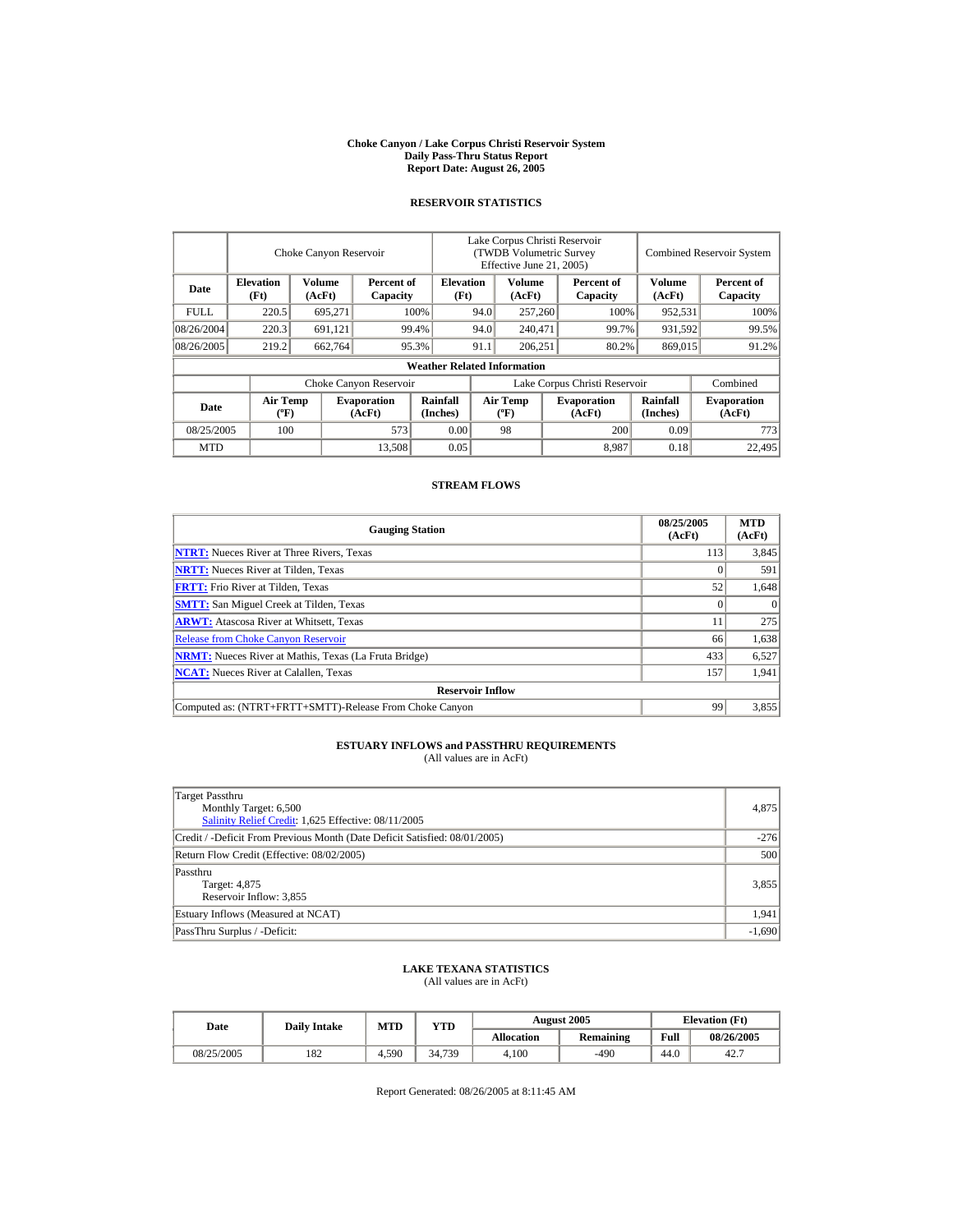#### **Choke Canyon / Lake Corpus Christi Reservoir System Daily Pass-Thru Status Report Report Date: August 27, 2005**

## **RESERVOIR STATISTICS**

|             |                                             | Choke Canyon Reservoir |                              |                                    |                               | Lake Corpus Christi Reservoir<br>(TWDB Volumetric Survey<br>Effective June 21, 2005) |         |                              |                             | <b>Combined Reservoir System</b> |  |  |
|-------------|---------------------------------------------|------------------------|------------------------------|------------------------------------|-------------------------------|--------------------------------------------------------------------------------------|---------|------------------------------|-----------------------------|----------------------------------|--|--|
| Date        | <b>Elevation</b><br>(Ft)                    | Volume<br>(AcFt)       | Percent of<br>Capacity       | <b>Elevation</b><br>(Ft)           |                               | Volume<br>(AcFt)                                                                     |         | Percent of<br>Capacity       | Volume<br>(AcFt)            | Percent of<br>Capacity           |  |  |
| <b>FULL</b> | 220.5                                       | 695,271                |                              | 100%                               | 94.0                          | 257,260                                                                              |         | 100%                         | 952,531                     | 100%                             |  |  |
| 08/27/2004  | 220.5                                       | 695.271                |                              | 100.0%                             | 94.0                          |                                                                                      | 240,471 | 99.7%                        | 935,742                     | 99.9%                            |  |  |
| 08/27/2005  | 219.2                                       | 662,259                |                              | 95.3%                              | 91.0                          | 204,879                                                                              |         | 79.6%                        | 867,138                     | 91.0%                            |  |  |
|             |                                             |                        |                              | <b>Weather Related Information</b> |                               |                                                                                      |         |                              |                             |                                  |  |  |
|             |                                             |                        | Choke Canyon Reservoir       |                                    | Lake Corpus Christi Reservoir |                                                                                      |         |                              |                             | Combined                         |  |  |
| Date        | <b>Air Temp</b><br>$({}^{\circ}\mathrm{F})$ |                        | <b>Evaporation</b><br>(AcFt) | Rainfall<br>(Inches)               |                               | <b>Air Temp</b><br>$(^{\circ}F)$                                                     |         | <b>Evaporation</b><br>(AcFt) | <b>Rainfall</b><br>(Inches) | <b>Evaporation</b><br>(AcFt)     |  |  |
| 08/26/2005  | 100                                         |                        | 544                          | 0.00                               |                               | 100                                                                                  |         | 329                          | 0.00                        | 873                              |  |  |
| <b>MTD</b>  |                                             |                        | 14,052                       | 0.05                               |                               |                                                                                      |         | 9,316                        | 0.18                        | 23.368                           |  |  |

## **STREAM FLOWS**

| <b>Gauging Station</b>                                       | 08/26/2005<br>(AcFt) | <b>MTD</b><br>(AcFt) |
|--------------------------------------------------------------|----------------------|----------------------|
| <b>NTRT:</b> Nueces River at Three Rivers, Texas             | 113                  | 3,958                |
| <b>NRTT:</b> Nueces River at Tilden, Texas                   |                      | 591                  |
| <b>FRTT:</b> Frio River at Tilden, Texas                     | 50                   | 1,697                |
| <b>SMTT:</b> San Miguel Creek at Tilden, Texas               |                      | $\Omega$             |
| <b>ARWT:</b> Atascosa River at Whitsett, Texas               |                      | 286                  |
| <b>Release from Choke Canyon Reservoir</b>                   | 66                   | 1.703                |
| <b>NRMT:</b> Nueces River at Mathis, Texas (La Fruta Bridge) | 746                  | 7,273                |
| <b>NCAT:</b> Nueces River at Calallen, Texas                 | 260                  | 2,201                |
| <b>Reservoir Inflow</b>                                      |                      |                      |
| Computed as: (NTRT+FRTT+SMTT)-Release From Choke Canyon      | 97                   | 3,952                |

# **ESTUARY INFLOWS and PASSTHRU REQUIREMENTS**<br>(All values are in AcFt)

| Target Passthru<br>Monthly Target: 6,500<br>Salinity Relief Credit: 1,625 Effective: 08/11/2005 | 4,875    |
|-------------------------------------------------------------------------------------------------|----------|
| Credit / -Deficit From Previous Month (Date Deficit Satisfied: 08/01/2005)                      | $-276$   |
| Return Flow Credit (Effective: 08/02/2005)                                                      | 500      |
| Passthru<br>Target: 4,875<br>Reservoir Inflow: 3,952                                            | 3,952    |
| Estuary Inflows (Measured at NCAT)                                                              | 2,201    |
| PassThru Surplus / -Deficit:                                                                    | $-1,527$ |

## **LAKE TEXANA STATISTICS**

(All values are in AcFt)

| Date       | <b>Daily Intake</b> | <b>MTD</b>              | VTD-   |            | August 2005      | <b>Elevation</b> (Ft) |            |
|------------|---------------------|-------------------------|--------|------------|------------------|-----------------------|------------|
|            |                     |                         |        | Allocation | <b>Remaining</b> | Full                  | 08/27/2005 |
| 08/26/2005 | 182                 | $.77^\circ$<br>4.7<br>- | 34.922 | 4.100      | $-672$           | 44.0                  | 42.7       |

Report Generated: 08/27/2005 at 7:48:48 AM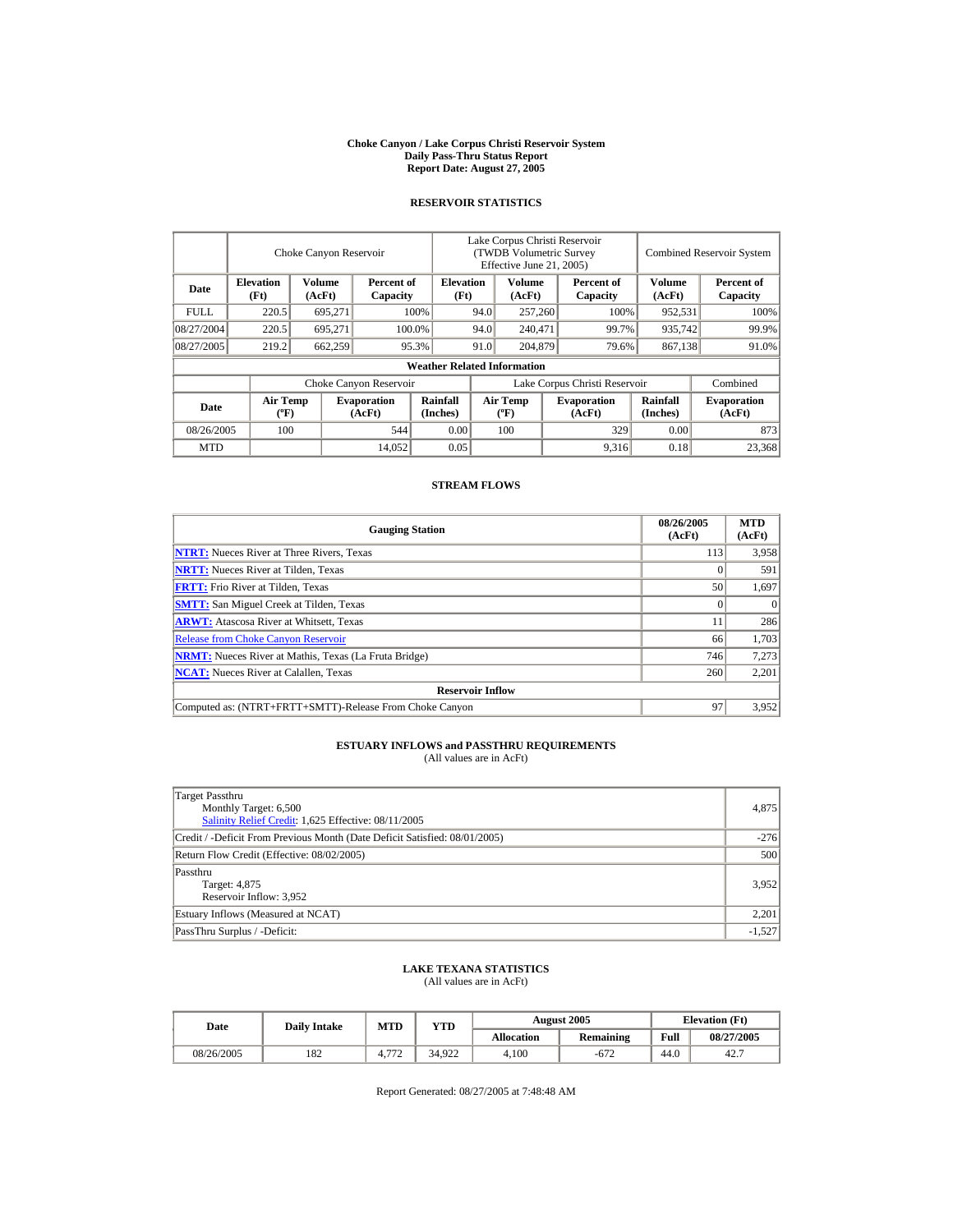#### **Choke Canyon / Lake Corpus Christi Reservoir System Daily Pass-Thru Status Report Report Date: August 28, 2005**

## **RESERVOIR STATISTICS**

|             | Choke Canyon Reservoir                      |                  |                              |                                    | Lake Corpus Christi Reservoir<br>(TWDB Volumetric Survey<br>Effective June 21, 2005) |                                             |  |                              |                             | <b>Combined Reservoir System</b> |  |  |
|-------------|---------------------------------------------|------------------|------------------------------|------------------------------------|--------------------------------------------------------------------------------------|---------------------------------------------|--|------------------------------|-----------------------------|----------------------------------|--|--|
| Date        | <b>Elevation</b><br>(Ft)                    | Volume<br>(AcFt) | Percent of<br>Capacity       | <b>Elevation</b><br>(Ft)           |                                                                                      | Volume<br>(AcFt)                            |  | Percent of<br>Capacity       | Volume<br>(AcFt)            | Percent of<br>Capacity           |  |  |
| <b>FULL</b> | 220.5                                       | 695,271          |                              | 100%                               | 94.0                                                                                 | 257,260                                     |  | 100%                         | 952,531                     | 100%                             |  |  |
| 08/28/2004  | 221.2                                       | 695.271          |                              | 100.0%                             | 93.9                                                                                 | 240,087                                     |  | 99.5%                        | 935,358                     | 99.9%                            |  |  |
| 08/28/2005  | 219.2                                       | 661,754          |                              | 95.2%                              | 91.0                                                                                 | 203,680                                     |  | 79.2%                        | 865,434                     | 90.9%                            |  |  |
|             |                                             |                  |                              | <b>Weather Related Information</b> |                                                                                      |                                             |  |                              |                             |                                  |  |  |
|             |                                             |                  | Choke Canyon Reservoir       |                                    | Lake Corpus Christi Reservoir                                                        |                                             |  |                              |                             | Combined                         |  |  |
| Date        | <b>Air Temp</b><br>$({}^{\circ}\mathrm{F})$ |                  | <b>Evaporation</b><br>(AcFt) | Rainfall<br>(Inches)               |                                                                                      | <b>Air Temp</b><br>$({}^{\circ}\mathbf{F})$ |  | <b>Evaporation</b><br>(AcFt) | <b>Rainfall</b><br>(Inches) | <b>Evaporation</b><br>(AcFt)     |  |  |
| 08/27/2005  | 102                                         |                  | 602                          | 0.00                               |                                                                                      | 101                                         |  | 399                          | 0.00                        | 1,001                            |  |  |
| <b>MTD</b>  |                                             |                  | 14,654                       | 0.05                               |                                                                                      |                                             |  | 9,715                        | 0.18                        | 24,369                           |  |  |

## **STREAM FLOWS**

| <b>Gauging Station</b>                                       | 08/27/2005<br>(AcFt) | <b>MTD</b><br>(AcFt) |
|--------------------------------------------------------------|----------------------|----------------------|
| <b>NTRT:</b> Nueces River at Three Rivers, Texas             | 111                  | 4,069                |
| <b>NRTT:</b> Nueces River at Tilden, Texas                   |                      | 591                  |
| <b>FRTT:</b> Frio River at Tilden, Texas                     | 50                   | 1,747                |
| <b>SMTT:</b> San Miguel Creek at Tilden, Texas               |                      | $\Omega$             |
| <b>ARWT:</b> Atascosa River at Whitsett, Texas               |                      | 297                  |
| <b>Release from Choke Canyon Reservoir</b>                   | 66                   | 1.769                |
| <b>NRMT:</b> Nueces River at Mathis, Texas (La Fruta Bridge) | 798                  | 8,071                |
| <b>NCAT:</b> Nueces River at Calallen, Texas                 | 556                  | 2,757                |
| <b>Reservoir Inflow</b>                                      |                      |                      |
| Computed as: (NTRT+FRTT+SMTT)-Release From Choke Canyon      | 95                   | 4.047                |

## **ESTUARY INFLOWS and PASSTHRU REQUIREMENTS**<br>(All values are in AcFt)

| Target Passthru<br>Monthly Target: 6,500<br>Salinity Relief Credit: 1,625 Effective: 08/11/2005 | 4,875    |
|-------------------------------------------------------------------------------------------------|----------|
| Credit / -Deficit From Previous Month (Date Deficit Satisfied: 08/01/2005)                      | $-276$   |
| Return Flow Credit (Effective: 08/02/2005)                                                      | 500      |
| Passthru<br>Target: 4,875<br>Reservoir Inflow: 4,047                                            | 4,047    |
| Estuary Inflows (Measured at NCAT)                                                              | 2,757    |
| PassThru Surplus / -Deficit:                                                                    | $-1,067$ |

## **LAKE TEXANA STATISTICS**

(All values are in AcFt)

| Date       | <b>Daily Intake</b> | <b>MTD</b> | YTD    |                   | <b>August 2005</b> | <b>Elevation</b> (Ft) |            |
|------------|---------------------|------------|--------|-------------------|--------------------|-----------------------|------------|
|            |                     |            |        | <b>Allocation</b> | <b>Remaining</b>   | Full                  | 08/28/2005 |
| 08/27/2005 | 182                 | 4.954      | 35.104 | 4.100             | $-854$             | 44.0                  | 42.7       |

Report Generated: 08/28/2005 at 7:45:31 AM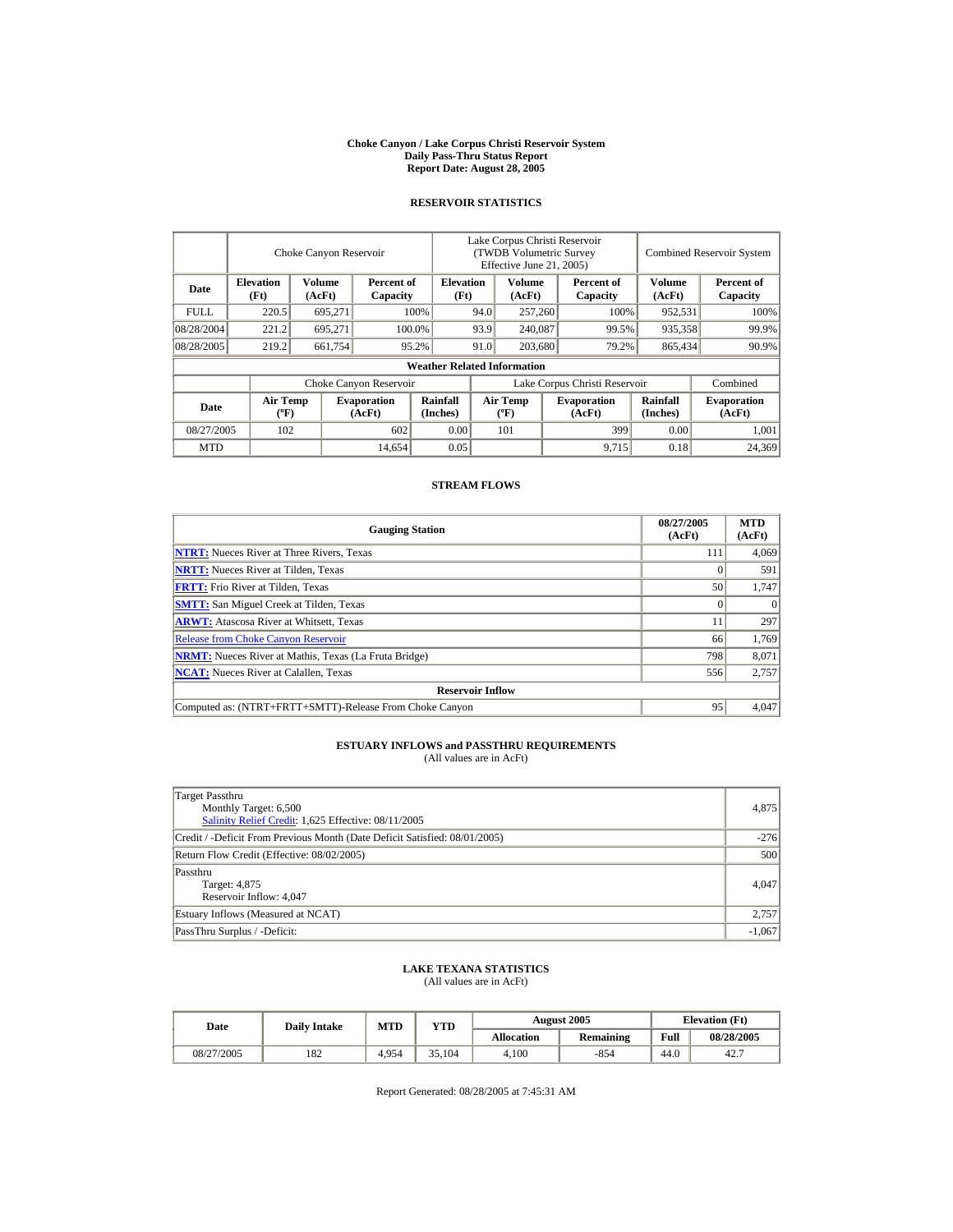#### **Choke Canyon / Lake Corpus Christi Reservoir System Daily Pass-Thru Status Report Report Date: August 29, 2005**

## **RESERVOIR STATISTICS**

|             |                                             | Choke Canyon Reservoir  |                              |                                    | Lake Corpus Christi Reservoir<br>(TWDB Volumetric Survey<br>Effective June 21, 2005) |                                   |  |                              |                             | Combined Reservoir System    |
|-------------|---------------------------------------------|-------------------------|------------------------------|------------------------------------|--------------------------------------------------------------------------------------|-----------------------------------|--|------------------------------|-----------------------------|------------------------------|
| Date        | <b>Elevation</b><br>(Ft)                    | <b>Volume</b><br>(AcFt) | Percent of<br>Capacity       | <b>Elevation</b><br>(Ft)           |                                                                                      | Volume<br>(AcFt)                  |  | Percent of<br>Capacity       | <b>Volume</b><br>(AcFt)     | Percent of<br>Capacity       |
| <b>FULL</b> | 220.5                                       | 695,271                 |                              | 100%                               | 94.0                                                                                 | 257,260                           |  | 100%                         | 952,531                     | 100%                         |
| 08/29/2004  | 221.5                                       | 695.271                 |                              | 100.0%                             | 93.9                                                                                 | 239,318                           |  | 99.2%                        | 934,589                     | 99.8%                        |
| 08/29/2005  | 219.2                                       | 661,249                 |                              | 95.1%                              | 91.0                                                                                 | 203,338                           |  | 79.0%                        | 864,587                     | 90.8%                        |
|             |                                             |                         |                              | <b>Weather Related Information</b> |                                                                                      |                                   |  |                              |                             |                              |
|             |                                             |                         | Choke Canyon Reservoir       |                                    | Lake Corpus Christi Reservoir                                                        |                                   |  |                              |                             | Combined                     |
| Date        | <b>Air Temp</b><br>$({}^{\circ}\mathrm{F})$ |                         | <b>Evaporation</b><br>(AcFt) | <b>Rainfall</b><br>(Inches)        |                                                                                      | Air Temp<br>$({}^{\circ}{\rm F})$ |  | <b>Evaporation</b><br>(AcFt) | <b>Rainfall</b><br>(Inches) | <b>Evaporation</b><br>(AcFt) |
| 08/28/2005  | 97                                          |                         | 440                          | 0.00                               |                                                                                      | 99                                |  | 359                          | 0.00                        | 799                          |
| <b>MTD</b>  |                                             |                         | 15,094                       | 0.05                               |                                                                                      |                                   |  | 10.074                       | 0.18                        | 25.168                       |

## **STREAM FLOWS**

| <b>Gauging Station</b>                                       | 08/28/2005<br>(AcFt) | <b>MTD</b><br>(AcFt) |
|--------------------------------------------------------------|----------------------|----------------------|
| <b>NTRT:</b> Nueces River at Three Rivers, Texas             | 111                  | 4,180                |
| <b>NRTT:</b> Nueces River at Tilden, Texas                   |                      | 591                  |
| <b>FRTT:</b> Frio River at Tilden, Texas                     | 48                   | 1,794                |
| <b>SMTT:</b> San Miguel Creek at Tilden, Texas               |                      | $\Omega$             |
| <b>ARWT:</b> Atascosa River at Whitsett, Texas               |                      | 308                  |
| <b>Release from Choke Canyon Reservoir</b>                   | 66                   | 1,834                |
| <b>NRMT:</b> Nueces River at Mathis, Texas (La Fruta Bridge) | 784                  | 8,855                |
| <b>NCAT:</b> Nueces River at Calallen, Texas                 | 623                  | 3,380                |
| <b>Reservoir Inflow</b>                                      |                      |                      |
| Computed as: (NTRT+FRTT+SMTT)-Release From Choke Canyon      | 93                   | 4.141                |

## **ESTUARY INFLOWS and PASSTHRU REQUIREMENTS**<br>(All values are in AcFt)

| Target Passthru<br>Monthly Target: 6,500<br>Salinity Relief Credit: 1,625 Effective: 08/11/2005 | 4,875  |
|-------------------------------------------------------------------------------------------------|--------|
| Credit / -Deficit From Previous Month (Date Deficit Satisfied: 08/01/2005)                      | $-276$ |
| Return Flow Credit (Effective: 08/02/2005)                                                      | 500    |
| Passthru<br>Target: 4,875<br>Reservoir Inflow: 4,141                                            | 4.141  |
| Estuary Inflows (Measured at NCAT)                                                              | 3,380  |
| PassThru Surplus / -Deficit:                                                                    | $-537$ |

## **LAKE TEXANA STATISTICS**

(All values are in AcFt)

| Date       | <b>Daily Intake</b> | <b>MTD</b> | $_{\rm VTD}$ |            | <b>August 2005</b> | <b>Elevation</b> (Ft) |            |
|------------|---------------------|------------|--------------|------------|--------------------|-----------------------|------------|
|            |                     |            |              | Allocation | <b>Remaining</b>   | Full                  | 08/29/2005 |
| 08/28/2005 | 182                 | 5.136      | 35.285       | 4.100      | $-1.036$           | 44.0                  | 42.7       |

Report Generated: 08/29/2005 at 8:06:04 AM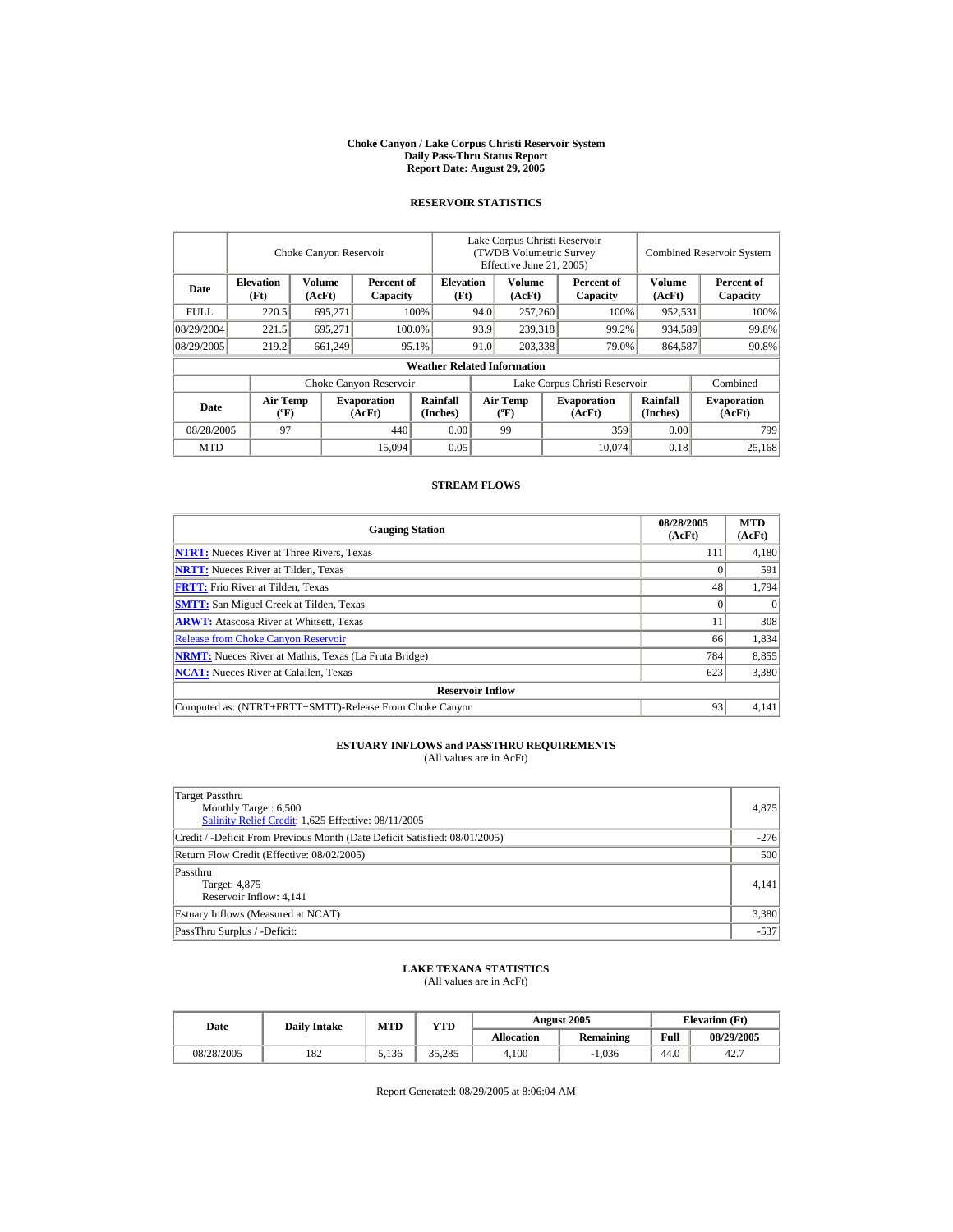#### **Choke Canyon / Lake Corpus Christi Reservoir System Daily Pass-Thru Status Report Report Date: August 30, 2005**

## **RESERVOIR STATISTICS**

|                        |                                             | Choke Canyon Reservoir |                              | Lake Corpus Christi Reservoir<br>(TWDB Volumetric Survey<br>Effective June 21, 2005) |                               |                                             | <b>Combined Reservoir System</b> |                              |                      |                              |
|------------------------|---------------------------------------------|------------------------|------------------------------|--------------------------------------------------------------------------------------|-------------------------------|---------------------------------------------|----------------------------------|------------------------------|----------------------|------------------------------|
| Date                   | <b>Elevation</b><br>(Ft)                    | Volume<br>(AcFt)       | Percent of<br>Capacity       | <b>Elevation</b><br>(Ft)                                                             |                               | Volume<br>(AcFt)                            |                                  | Percent of<br>Capacity       | Volume<br>(AcFt)     | Percent of<br>Capacity       |
| <b>FULL</b>            | 220.5                                       | 695,271                |                              | 100%                                                                                 | 94.0<br>257,260               |                                             |                                  | 100%                         | 952,531              | 100%                         |
| 08/30/2004             | 221.6                                       | 695.271                |                              | 100.0%                                                                               | 93.9                          | 239,318                                     |                                  | 99.2%                        | 934,589              | 99.8%                        |
| 08/30/2005             | 219.2                                       | 660,744                |                              | 95.0%                                                                                | 91.0                          | 204,023                                     |                                  | 79.3%                        | 864,767              | 90.8%                        |
|                        | <b>Weather Related Information</b>          |                        |                              |                                                                                      |                               |                                             |                                  |                              |                      |                              |
| Choke Canyon Reservoir |                                             |                        |                              |                                                                                      | Lake Corpus Christi Reservoir |                                             |                                  |                              |                      | Combined                     |
| Date                   | <b>Air Temp</b><br>$({}^{\circ}\mathrm{F})$ |                        | <b>Evaporation</b><br>(AcFt) | Rainfall<br>(Inches)                                                                 |                               | <b>Air Temp</b><br>$({}^{\circ}\mathbf{F})$ |                                  | <b>Evaporation</b><br>(AcFt) | Rainfall<br>(Inches) | <b>Evaporation</b><br>(AcFt) |
| 08/29/2005             | 99                                          |                        | 499                          | 0.00                                                                                 |                               | 97                                          |                                  | 469                          | 0.33                 | 968                          |
| <b>MTD</b>             |                                             |                        | 15,593                       | 0.05                                                                                 |                               |                                             |                                  | 10.543                       | 0.51                 | 26.136                       |

## **STREAM FLOWS**

| <b>Gauging Station</b>                                       | 08/29/2005<br>(AcFt) | <b>MTD</b><br>(AcFt) |
|--------------------------------------------------------------|----------------------|----------------------|
| <b>NTRT:</b> Nueces River at Three Rivers, Texas             | 109                  | 4,290                |
| <b>NRTT:</b> Nueces River at Tilden, Texas                   |                      | 591                  |
| <b>FRTT:</b> Frio River at Tilden, Texas                     | 46                   | 1,840                |
| <b>SMTT:</b> San Miguel Creek at Tilden, Texas               |                      | $\Omega$             |
| <b>ARWT:</b> Atascosa River at Whitsett, Texas               |                      | 316                  |
| <b>Release from Choke Canyon Reservoir</b>                   | 66                   | 1,900                |
| <b>NRMT:</b> Nueces River at Mathis, Texas (La Fruta Bridge) | 768                  | 9,623                |
| <b>NCAT:</b> Nueces River at Calallen, Texas                 | 671                  | 4,051                |
| <b>Reservoir Inflow</b>                                      |                      |                      |
| Computed as: (NTRT+FRTT+SMTT)-Release From Choke Canyon      | 89                   | 4,230                |

## **ESTUARY INFLOWS and PASSTHRU REQUIREMENTS**<br>(All values are in AcFt)

| Target Passthru<br>Monthly Target: 6,500<br>Salinity Relief Credit: 1,625 Effective: 08/11/2005 | 4,875  |
|-------------------------------------------------------------------------------------------------|--------|
| Credit / -Deficit From Previous Month (Date Deficit Satisfied: 08/01/2005)                      | $-276$ |
| Return Flow Credit (Effective: 08/02/2005)                                                      | 500    |
| Passthru<br>Target: 4,875<br>Reservoir Inflow: 4,230                                            | 4,230  |
| Estuary Inflows (Measured at NCAT)                                                              | 4,051  |
| PassThru Surplus / -Deficit:                                                                    | 45     |

## **LAKE TEXANA STATISTICS**

(All values are in AcFt)

|  | MTD<br>YTD<br><b>Daily Intake</b><br>Date |     |       | <b>August 2005</b> | <b>Elevation</b> (Ft) |                  |      |            |
|--|-------------------------------------------|-----|-------|--------------------|-----------------------|------------------|------|------------|
|  |                                           |     |       |                    | <b>Allocation</b>     | <b>Remaining</b> | Full | 08/30/2005 |
|  | 08/29/2005                                | 181 | 5,317 | 35.466             | 4.100                 | $-1.217$         | 44.0 | 42.6       |

Report Generated: 08/30/2005 at 8:41:23 AM